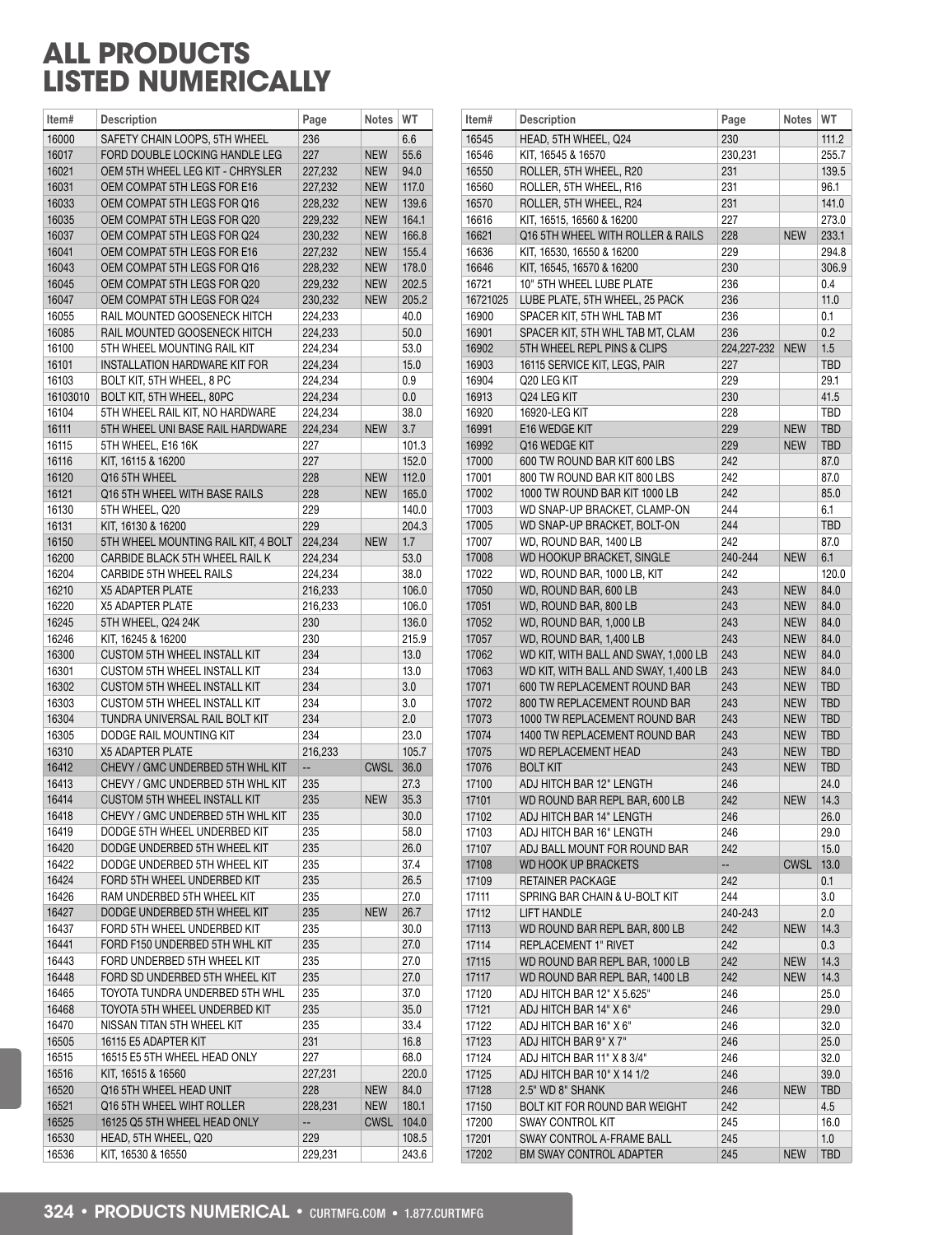| Item# | <b>Description</b>                     | Page                     | Notes WT   |            | Item# | <b>Description</b>                   | Page                     | Notes            | WT         |
|-------|----------------------------------------|--------------------------|------------|------------|-------|--------------------------------------|--------------------------|------------------|------------|
| 17208 | OPTIONAL SNAP UP BRACKETS, PAIR        | 244                      |            | 12.3       | 18108 | CARGO CARRIER 2" FIXED 60 X 20       | 272                      | <b>NEW</b>       | 30.0       |
| 17211 | BOLT KIT FOR SWAY CONTROL              | 245                      |            | TBD        | 18109 | CARGO CARRIER FOLDING 60 X 20        | 272                      | <b>NEW</b>       | 36.0       |
| 17222 | WD, ROUND BAR, 1400 LB, KIT            | 242                      |            | 120.0      | 18110 | CARGO CARRIER, 48" X 20" FIXED       | 272                      | <b>NEW</b>       | 30.0       |
| 17300 | WD TRUNNION LONG UNIT, 600 LB          | 241                      |            | 87.0       | 18115 | ROOF RACK, EXPANDABLE, 43.5 X 37 X 4 | 272                      |                  | 29.1       |
| 17301 | WD TRUNNION LONG UNIT, 800 LB          | 241                      |            | 87.0       | 18117 | ROOF RACK, EXTENSION, 43.5 X 20 X 4  | 272                      |                  | 14.0       |
| 17302 | WD TRUNNION LONG UNIT, 1000 LB         | 241                      |            | 88.0       | 18120 | <b>CARGO CARRIER</b>                 | Ξ.                       | <b>CWSL</b>      | 42.0       |
| 17303 | WD TRUNNION LONG REPL BAR, 1000 LB 241 |                          | <b>NEW</b> | 16.1       | 18121 | <b>CARGO CARRIER</b>                 | $\overline{\phantom{a}}$ | <b>CWSL</b>      | 42.0       |
| 17307 | WD TRUNNION REPL HEAD                  | 241                      |            | 26.0       | 18145 | CARGO CARRIER, KNOCK, 48 X 20 X 6    | 273                      |                  | 29.5       |
| 17308 | WD TRUNNION LONG REPL BAR, 800 LB      | 241                      | <b>NEW</b> | 16.1       | 18150 | CARGO CARRIER BASKET FIXED           | 273                      | <b>NEW</b>       | <b>TBD</b> |
| 17309 | WD TRUNNION LONG REPL BAR, 600 LB      | 241                      | <b>NEW</b> | 16.1       | 18151 | CARGO CARRIER BASKET FOLDING         | 273                      | <b>NEW</b>       | 58.0       |
| 17310 | WD TRUNNION LONG REPL BAR, 1500 LB 241 |                          | <b>NEW</b> | 16.1       | 18152 | CARGO CARRIER, 60 X 24 FIXED         | 273                      | <b>NEW</b>       | 64.0       |
| 17312 | WD ADJUSTMENT ROD KIT                  | 241,242                  |            | 0.7        | 18153 | CARGO CARRIER, 60 X 24 FOLDING       | 273                      | <b>NEW</b>       | 70.0       |
| 17314 | WD WASHER SERVICE KIT                  | 241,242                  |            | 2.0        | 18200 | CARGO NET. ROOF RACK                 | 274                      |                  | 1.3        |
| 17322 |                                        | 241                      |            | 107.4      | 18201 |                                      | 274                      |                  | 1.7        |
|       | WD TRUNNION KIT, 1000 LB               |                          |            |            |       | CARGO NET, EXTENDED ROOF RACK        |                          |                  |            |
| 17323 | WD PIN STYLE TRUNNION KIT, 1000 LB     | 240                      | <b>NEW</b> | <b>TBD</b> | 18202 | CARGO NET, CARGO CARRIER             | 274                      |                  | 1.0        |
| 17330 | WD TRUNNION UNIT, 600 LB               | 241                      |            | 64.1       | 18210 | CARGO CARRIER BAG, 18                | 274                      | <b>NEW</b>       | 1.7        |
| 17331 | WD TRUNNION UNIT, 800 LB               | 241                      |            | 64.1       | 18211 | CARGO CARRIER BAG, 22                | 274                      | <b>NEW</b>       | 1.7        |
| 17332 | WD TRUNNION UNIT, 1000 LB              | 241                      |            | 64.1       | 18220 | ROOF BASKET BAG, 38                  | 274                      | <b>NEW</b>       | 1.7        |
| 17333 | WD TRUNNION UNIT, 1500 LB              | 241                      |            | 87.0       | 18221 | ROOF BASKET BAG, 59                  | 274                      | <b>NEW</b>       | 1.7        |
| 17334 | WD 600# SHORT TBAR REPL W/CHAIN        | 241                      | <b>NEW</b> | <b>TBD</b> | 19010 | 2 X 2 BUMPER HITCH                   | u.                       | <b>CWSL</b> 16.0 |            |
| 17335 | WD 800# SHORT TBAR REPL W/CHAIN        | 241                      | <b>NEW</b> | <b>TBD</b> | 19020 | 2 X 2 BUMPER HITCH                   | ۰.                       | <b>CWSL 19.0</b> |            |
| 17336 | WD 1000# SHORT TBAR REPL W/CHAIN       | 241                      | <b>NEW</b> | <b>TBD</b> | 19030 | 2 X 2 BUMPER HITCH                   | 36                       |                  | 12.0       |
| 17337 | WD 1500# SHORT TBAR REPL W/CHAIN       | 241                      | <b>NEW</b> | <b>TBD</b> | 19031 | 2 X 2 BUMPER HITCH                   | 36                       |                  | 13.0       |
| 17340 | WD PIN STYLE TRUNNION, 600 LB          | 240                      | <b>NEW</b> | <b>TBD</b> | 19050 | 2 X 2 BUMPER HITCH                   | 36                       |                  | 14.0       |
| 17341 | WD PIN STYLE TRUNNION, 800 LB          | 240                      | <b>NEW</b> | <b>TBD</b> | 19100 | TRAVEL TRAILER BUMPER MOUNT          | 36,260                   |                  | 12.0       |
| 17342 | WD PIN STYLE TRUNNION, 1000 LB         | 240                      | <b>NEW</b> | <b>TBD</b> | 19101 | RECEIVER HITCH, BUMPER MOUNT, RV     | 36,260                   |                  | 12.8       |
| 17345 | LW WD TRUNNION UNIT, 500 LB            | 244                      |            | 50.0       | 19745 | ADJUSTABLE TOW BAR                   | 260                      |                  | 42.0       |
| 17346 | LDWD REPLACEMENT HEAD                  | 244                      | <b>NEW</b> | <b>TBD</b> | 19747 | ADJUSTABLE TOW BAR BRACKETS ON       | 260                      |                  | 10.0       |
| 17347 | LW WD TRUNNION UNIT, 1500 LB           | 240                      | <b>NEW</b> | <b>TBD</b> | 19749 | TOW BAR BLACK VINYL COATED CHA       | 174,260                  |                  | 9.0        |
| 17348 | LDWD SPRING BAR W/CHAIN                | 244                      | <b>NEW</b> | <b>TBD</b> | 20001 | WRENCH, BOX END, 1.125/1.50, 6 PT    | 165,170                  |                  | 3.2        |
| 17349 | LDWD REPLACEMENT SHANK                 | 244                      | <b>NEW</b> | <b>TBD</b> | 20002 | <b>TOW MIRROR</b>                    | 175                      |                  | 1.2        |
|       |                                        |                          |            |            |       |                                      |                          |                  |            |
| 17350 | WD TRUNNION REPL BOLTS                 | 241                      |            | 4.5        | 21100 | REDUCER BUSHING 1" TO 3/4"           | 157, 165, 171            |                  | 0.1        |
| 17407 | WD REPLACEMENT HEAD TRUNNION           | 240                      | <b>NEW</b> | <b>TBD</b> | 21101 | REDUCER BUSHING 1" TO 3/4"           | 165,171                  |                  | 0.1        |
| 17408 | WD REPLACEMENT HEAD PIN STYLE          | 240                      | <b>NEW</b> | <b>TBD</b> | 21200 | REDUCER BUSHING 1 1/4" TO 1"         | 157, 165, 171            |                  | 0.1        |
| 17422 | WD TRUNNION KIT, 1500 LB               | 241                      |            | 107.8      | 21201 | REDUCER BUSHING 1 1/4" TO 1"         | 165,171                  |                  | 0.2        |
| 17423 | WD KIT, WITH BALL AND SWAY, 1,500 LB   | 240                      | <b>NEW</b> | <b>TBD</b> | 21300 | REDUCER BUSHING 1 3/8" TO 1"         | 157,165,171              |                  | 0.1        |
| 17425 | TRUNNION SPRING BAR, 600 LB            | 240                      |            | <b>TBD</b> | 21301 | REDUCER BUSHING 1 3/8" TO 1 1/4"     | 165,171                  |                  | 0.2        |
| 17426 | TRUNNION SPRING BAR, 800 LB            | 240                      |            | TBD        | 21400 | 1/2" HITCH PIN WITH CLIP POL         | 169,179                  |                  | 0.3        |
| 17427 | TRUNNION SPRING BAR, 1000 LB           | 240                      |            | <b>TBD</b> | 21401 | 1/2" HITCH PIN WITH CLIP PAC         | 157,169,179              |                  | 0.6        |
| 17428 | TRUNNION SPRING BAR, 1500 LB           | 240                      | <b>NEW</b> | <b>TBD</b> | 21403 | 1/2" GROOVED HITCH PIN & CLIP        | 169,179                  |                  | 0.3        |
| 17450 | WD BOLT KIT TRUNNION                   | 240                      |            | TBD        | 21404 | 1/2" GROOVED PIN&CLIP PACKAGED       | 157,169,179              |                  | 0.4        |
| 17500 | WD INTEGRATED SWAY UNIT, 1000 LB       | 239                      | <b>NEW</b> | 112.0      | 21410 | 1/2" PIN & CLIP, COATED GRIP         | 169,179                  |                  | 0.3        |
| 17507 | <b>WD REPLACEMENT HEAD</b>             | 239                      |            | TBD        | 21411 | 1/2" PIN & CLIP, COATED GRIP         | 169,179                  |                  | 0.3        |
| 17508 | INT-WD REPLACEMENT BRACKET             | 239                      |            | TBD        | 21500 | 5/8" HITCH PIN WITH CLIP POL         | 169,179,260              |                  | 0.6        |
| 17512 | <b>TRU-TRACK TENSION BAR</b>           | 239                      | <b>NEW</b> | <b>TBD</b> | 21501 | 5/8" HITCH PIN WITH CLIP PACK        | 157,169,179,260          |                  | 0.9        |
| 17536 | REPLACEMENT SPRING BAR, 1000 LB        | 239                      |            | TBD        | 21502 | UNIVERSAL RECEIVER PIN & CLIP        | 157,169,179              |                  | 0.5        |
| 17550 | WD INTEGRATED, BOLT KIT                | 239                      |            | TBD        | 21504 | 5/8" GROOVED HITCH PIN & CLIP        | 169,179                  |                  | 0.5        |
| 18008 | RACK, W/TOWABLE SHANK                  | 268                      | <b>NEW</b> | TBD        | 21505 | 5/8" GROOVED PIN&CLIP PACKAGED       | 157,169,179              |                  | 0.6        |
| 18011 | BOLT ON BIKE RACK 2 BIKE CARRIER       | 269                      |            | 20.0       | 21510 | 5/8" PIN & CLIP, COATED GRIP         | 169,179                  |                  | 0.6        |
| 18013 | BIKE RACK, CLAMP-ON                    | 267                      |            | 13.0       | 21511 | 5/8" PIN & CLIP, COATED GRIP         | 169,179                  |                  | 0.6        |
| 18016 | <b>BIKE BEAM</b>                       | 270                      |            | 3.0        | 21541 | HITCH PIN, CHRM, 1/2" PIVOT LK       | 169,179                  |                  | 0.5        |
|       | 4 BIKE RACK FOLDING 2X2 RECEIVER       | 270                      | CWSL 21.0  |            |       |                                      |                          |                  |            |
| 18019 |                                        |                          |            |            | 21551 | 5/8" CHROME SWIVEL HITCH PIN         | 169,179                  |                  | 0.6        |
| 18025 | RACK, 4-BIKE                           | н.                       | CWSL 34.0  |            | 21561 | 1/2" SWIVEL PIN W/5/8" ADAPTER       | 169,179                  | <b>NEW</b>       | <b>TBD</b> |
| 18029 | RACK, 2-BIKE, DUAL ARM                 | 268                      |            | 35.0       | 21578 | 5/8" HITCH PIN & CLIP BLACK          | 169,179                  |                  | 0.6        |
| 18030 | RACK, 2-BIKE, DUAL ARM WITH EXT        | 268                      |            | 40.0       | 21579 | 5/8" HITCH PIN WITH CLIP             | 169,179                  |                  | 0.6        |
| 18031 | RACK, 2-4 BIKE, W/TOWABLE SHANK        | 268                      | <b>NEW</b> | TBD        | 21580 | 5/8" HITCH PIN FOR SUPER DUTY        | 169,179                  |                  | 0.5        |
| 18033 | RACK, 3-BIKE, DUAL ARM                 | 268                      |            | 40.0       | 21581 | 5/8" HITCH PIN SUPER DUTY PKGD       | 157,169,179              |                  | 0.5        |
| 18034 | RACK, 4-BIKE                           | 268                      |            | 41.0       | 21582 | 5/8" CD GROOVED PIN & CLIP           | 169,179                  |                  | 0.6        |
| 18035 | RACK, 4-BIKE, W/TOWABLE SHANK          | 268                      | <b>NEW</b> | <b>TBD</b> | 21583 | 5/8" CD GROOVED PIN & CLIP PACK      | 157,169,179              |                  | 0.6        |
| 18047 | PRO SERIES 4-BIKE, TOWABLE RACK        | $\overline{\phantom{a}}$ | CWSL 34.0  |            | 21600 | CLIP FOR HITCH PIN, BULK             | 169,179                  |                  | 0.1        |
| 18050 | STRAP, BIKE RACK                       | 270                      |            | 1.4        | 21601 | CLIP FOR HITCH PIN PKGD              | 169,179                  |                  | 0.1        |
| 18063 | RACK, 3-BIKE, TAPERED DUAL ARM         | 269                      |            | 39.0       | 21602 | 3 PACK HITCH PIN & CLIPS             | 169,179                  | <b>NEW</b>       | <b>TBD</b> |
| 18064 | RACK, 4-BIKE, TAPERED DUAL ARM         | 269                      |            | 41.0       | 21728 | PROTECTIVE RUBBER CAP 2" X 2         | 172                      |                  | 0.4        |
| 18065 | RACK, 5-BIKE, TAPERED DUAL ARM         | 269                      |            | 43.0       | 21800 | PLASTIC HITCH BALL COVER             | 165,171                  |                  | 0.1        |
| 18084 | BIKE RACK, TRAY STYLE                  | 267                      |            | 46.0       | 21801 | PLASTIC HITCH BALL COVER, PKGD       | 165,171                  |                  | 0.2        |
| 18086 | RACK, BIKE, TRAY STYLE                 | 267                      |            | 86.0       | 21810 | BALL COVER, 2 5/16" BLACK, BULK      | 165,171                  |                  | 0.1        |
| 18090 | LOCKING KNOBS TRAY STYLE RACK          | 267                      | <b>NEW</b> | TBD        | 21811 | BALL COVER, 2 5/16" BLACK, PKGD      | 165,171                  |                  | 0.1        |
| 18100 | CARGO CARRIER, ALUMINUM                | 272                      |            | 28.9       | 21900 | CHROME TUBE COVER                    | 172                      |                  | 0.5        |
| 18101 | CARGO CARRIER, ATV                     | 157,273                  |            | 33.6       | 21901 | CHROME TUBE COVER, PKGD              | 172                      |                  | 0.5        |
|       |                                        |                          |            |            |       |                                      |                          |                  |            |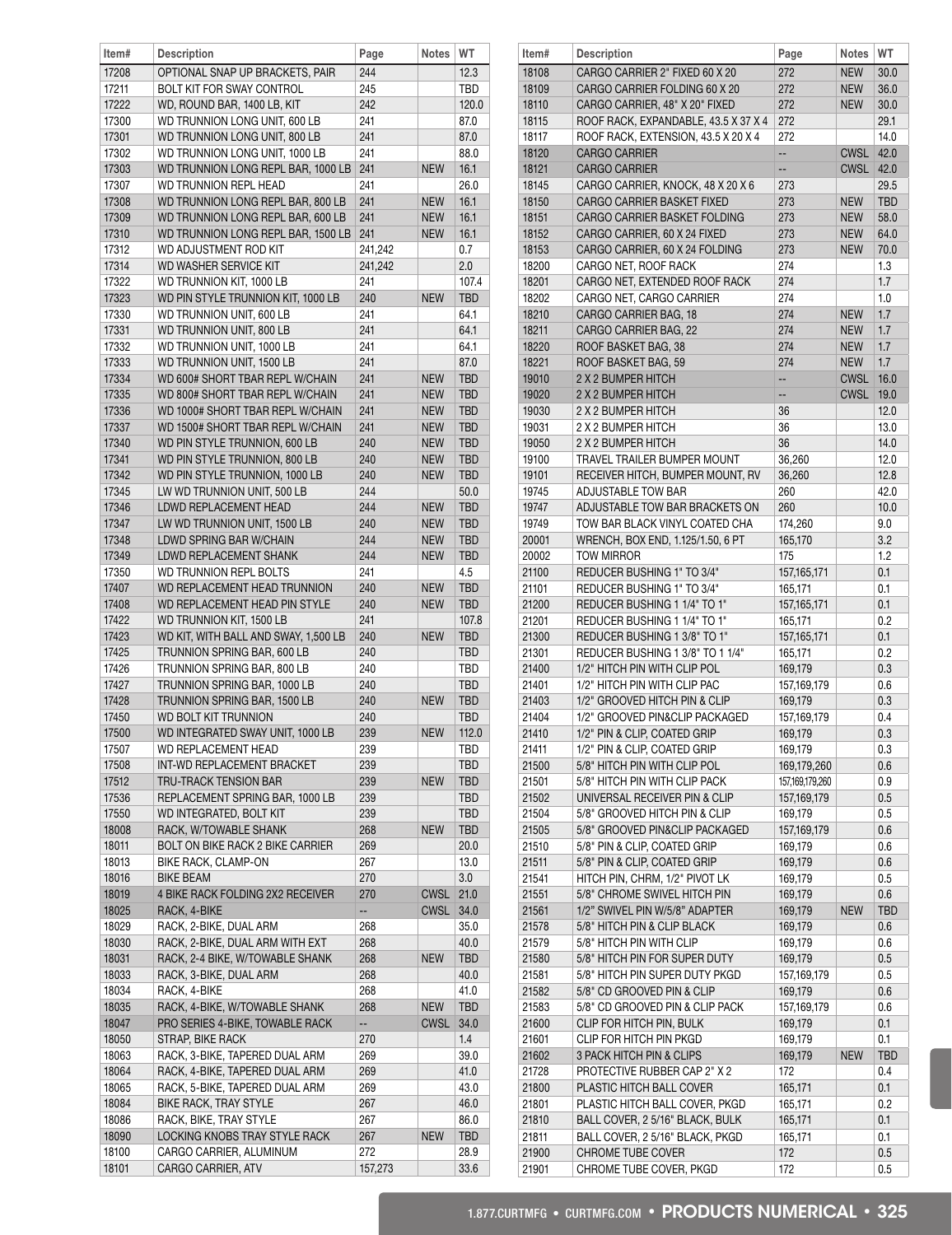| Item#          | <b>Description</b>                                                      | Page               | <b>Notes</b>             | <b>WT</b>                |                      |
|----------------|-------------------------------------------------------------------------|--------------------|--------------------------|--------------------------|----------------------|
| 22100          | 2" X 2" TUBE COVER CHROME                                               | 172                |                          | 1.0                      |                      |
| 22101          | 2" X 2" TUBE COVER CHROME                                               | 172                |                          | 2.0                      |                      |
| 22110          | 2" X 2" TUBE COVER CHROME                                               | 172                |                          | 1.0                      |                      |
| 22111          | 2" X 2" TUBE COVER CHROME                                               | 172                |                          | 1.0                      |                      |
| 22170          | 2" X 2" TUBE COVER CHROME                                               | 172                |                          | 0.2                      |                      |
| 22171          | 2" X 2" TUBE COVER CHROME                                               | 172                |                          | 1.0                      |                      |
| 22178          | BEARING PROTECTOR 2 QTY FITS 1                                          | 173                |                          | 1.1                      |                      |
| 22180          | 2" X 2" TUBE COVER PLASTIC                                              | 172                |                          | 0.2                      |                      |
| 22181          | 2" X 2" TUBE COVER PLASTIC                                              | 172                |                          | 1.0                      |                      |
| 22198          | BEARING PROTECTOR 2 QTY FITS 1                                          | 173                |                          | 1.0                      |                      |
| 22200<br>22232 | HITCH BAG" A CLEAR TUBE<br>DUST COVER, BEARING 2.328                    | 175<br>173         |                          | 0.6<br>1.1               |                      |
| 22244          | BEARING PROTECTORS, 2.44" 2 PACK                                        | 173                |                          | 1.1                      |                      |
| 22271          | 1 1/4" RECVR TUBE COVER                                                 | 172                |                          | 0.1                      |                      |
| 22272          | COVER, RECEIVER TUBE, 2"                                                | 172                |                          | 0.3                      |                      |
| 22275          | 1 1/4" RECVR TUBE COVER PKGD                                            | 172                |                          | 0.2                      |                      |
| 22276          | COVER, RCVR TUBE, 2" CURT, PKGD                                         | 172                |                          | 0.3                      |                      |
| 22315          | ANTI-RATTLE FOR 1 1/4" HOLLOW                                           | 152,171,271        |                          | 0.3                      |                      |
| 22321          | <b>ANTI-RATTLE FOR 2" HOLLOW</b>                                        | 175                |                          | 0.4                      |                      |
| 22322          | PROFINISHING PACK (BAGGED)                                              | 174                |                          | 2.0                      |                      |
| 22401          | TOW HOOK W/HARDWARE CHROME 100                                          | 174                |                          | 2.2                      |                      |
| 22411          | TOW HOOK W/HARDWARE 10000 LB B                                          | 174                |                          | 2.5                      |                      |
| 22420          | TOW HOOK CHROME 10000 GTW BULK                                          | 174                |                          | 2.0                      |                      |
| 22430          | TOW HOOK BLACK 10000 QTW BULK                                           | 174                |                          | 2.0                      |                      |
| 22750          | TUBE COVER 2" X 2" BLACK<br>STEEL TUBE COVER, PKGD                      | 172                |                          | 0.9                      |                      |
| 22751<br>22800 | CHOCKS, WHEEL, PAIR                                                     | 172<br>175         |                          | 1.0<br>0.6               |                      |
| 23020          | 1/2" HITCH LOCK 15000 LB PACK                                           | 177                |                          | 0.8                      |                      |
| 23021          | 5/8" HITCH LOCK 30000 LB PACK                                           | 177                |                          | 1.0                      |                      |
| 23022          | COUPLER LOCK BRASS 2 KEYS" CL                                           | 178,253            |                          | 0.4                      |                      |
| 23024          | 1/2" HITCH PIN LOCK WITH SLEEVE                                         | 157,177            |                          | 0.8                      |                      |
| 23079          | LOCK, COUPLER, ROLLED LIP                                               | 180,253            |                          | 0.2                      |                      |
| 23081          | LOCK, BLOCK HEAD, CT JOHNSON                                            | 180,253            |                          | 1.9                      |                      |
| 23175          | WHEEL CHOCK LK                                                          | 181                |                          | 8.1                      |                      |
| 23178          | DUST COVER, BEARING, 1.78" 2 PACK                                       | 173                |                          | 1.1                      |                      |
| 23179          | <b>TRAILER LOCK</b>                                                     | 180,253            |                          | 5.1                      |                      |
| 23198          | DUST COVER, BEARING, 1.98" 2 PACK                                       | 173                |                          | 0.9                      |                      |
| 23209          | 3/4" WHEEL BEARING KIT                                                  | 173                | <b>NEW</b>               | <b>TBD</b>               |                      |
| 23210          | 1" WHEEL BEARING KIT                                                    | 173                | <b>NEW</b>               | <b>TBD</b>               |                      |
| 23211<br>23232 | 1 1/16" WHEEL BEARING KIT<br>DUST COVER, BEARING, 2.32" 2 PACK          | 173<br>173         | <b>NEW</b>               | <b>TBD</b><br>1.1        |                      |
| 23244          | DUST COVER, BEARING, 2.44" 2 PACK                                       | 173                |                          | 1.1                      |                      |
| 23255          | LOCK, KING PIN, DUMBELL STYLE                                           | 181                |                          | 1.3                      |                      |
| 23501          | 1/2" HITCH LOCK, CHROME                                                 | 177                | <b>NEW</b>               | TBD                      | $\frac{1}{2}$        |
| 23502          | 5/8" RIGHT ANGLE LOCK, BLUE HEAD                                        | 177                | <b>NEW</b>               | <b>TBD</b>               |                      |
| 23503          | 1/4" ADJUSTABLE COUPLER LOCK, 1" TO 3"                                  | 178,253            | <b>NEW</b>               | <b>TBD</b>               |                      |
| 23510          | 5/8" RIGHT ANGLE LOCK                                                   | 157,177            | <b>NEW</b>               | <b>TBD</b>               |                      |
| 23515          | 5/8" HITCH LOCK, CHROME                                                 | 157,177            | <b>NEW</b>               | <b>TBD</b>               | $\frac{1}{2}$        |
| 23516          | 5/8" HITCH LOCK, STAINLESS STEEL                                        | 177                | <b>NEW</b>               | <b>TBD</b>               | $\overline{a}$       |
| 23517          | 1/2" HITCH LOCK W/5/8" ADAPTER                                          | 157,177            | <b>NEW</b>               | <b>TBD</b>               |                      |
| 23518          | 5/8" HITCH LOCK, BLACK                                                  | 177                | <b>NEW</b>               | <b>TBD</b>               | í                    |
| 23519<br>23520 | 5/8" HITCH LOCK, SS, 2" & 2 1/2" REC.<br>7/8" SPAN COUPLER LOCK, CHROME | 157,177<br>178,253 | <b>NEW</b>               | <b>TBD</b><br><b>TBD</b> |                      |
| 23521          | 3/4" SPAN COUPLER LOCK                                                  | 178,253            | <b>NEW</b><br><b>NEW</b> | <b>TBD</b>               | í                    |
| 23522          | 2 1/2" SPAN COUPLER LOCK, CHROME                                        | 178,253            | <b>NEW</b>               | <b>TBD</b>               | í                    |
| 23523          | 3 3/8" SPAN COUPLER LOCK                                                | 178,253            | <b>NEW</b>               | <b>TBD</b>               |                      |
| 23526          | LOCK SET 7/8" SPAN COUPLER, 2" REC.                                     | 178                | <b>NEW</b>               | <b>TBD</b>               |                      |
| 23527          | LOCK SET 2 1/2" SPAN COUPLER, 2" REC.                                   | 178                | <b>NEW</b>               | <b>TBD</b>               |                      |
| 23528          | 5/8" HITCH LOCK, CHROME, 2" & 2 1/2" REC.                               | 177                | <b>NEW</b>               | <b>TBD</b>               | í                    |
| 23530          | ANTI-RATTLE HITCH LOCK                                                  | 152,171,177,271    | <b>NEW</b>               | <b>TBD</b>               |                      |
| 23541          | COUPLER LK, MID LEVER, 7/8" SPAN                                        | --                 | <b>CWSL</b>              | 0.6                      |                      |
| 23542          | COUPLER LK, MID LEVER, 2.5" SPAN                                        | --                 | <b>CWSL</b>              | 0.7                      |                      |
| 23544          | WIDE SPAN COUPLER LOCK PACKAGE                                          | --                 | <b>CWSL</b>              | 1.0                      | í                    |
| 23545          | COUPLER LK, MULTI-USE                                                   | --                 | <b>CWSL</b>              | 0.7                      | í                    |
| 23546<br>23547 | COUPLER LOCK, SOLID BRASS<br>ADJUSTABLE COUPLER LOCK PACK               | 178,253<br>--      | <b>CWSL</b>              | 1.0<br>0.7               | $\frac{1}{2}$        |
| 23555          | T3 AND TC2, KEYED ALIKE                                                 | --                 | <b>CWSL</b>              | 1.6                      | í                    |
| 23556          | LOCK SET, KEYED ALIKE, ONE MOUNT                                        | 151,250            |                          | 1.0                      | $\ddot{\phantom{0}}$ |
| 23562          | SPARE TIRE LOCK PKGD                                                    | 181                |                          | 0.5                      | í                    |
|                |                                                                         |                    |                          |                          |                      |

| ltem# | Description                          | Page            | Notes       | WТ      |
|-------|--------------------------------------|-----------------|-------------|---------|
| 23572 | 1/2" RECEIVER LOCK PKGD              | 157             | <b>CWSL</b> | 1.1     |
| 23574 | KEYED ALIKE RECEIVER / COUPLER       | --              | <b>CWSL</b> | 1.0     |
| 23575 | HITCH LK, 5/8", BLACK                | --              | <b>CWSL</b> | 0.9     |
| 23579 | 5/8" DIAMETER RECEIVER LOCK          | --              | <b>CWSL</b> | 1.2     |
| 23580 | SS SLEEVE ADAPTER RECEIVER LOCK      | --              | <b>CWSL</b> | 1.1     |
| 23581 | HITCH PIN, 1/2" PIVOT LK, SS         | 169             |             | 0.3     |
| 23582 | SS PIVOT LOCK HITCH PIN              | 169,179         |             | 0.7     |
| 23583 | HITCH LK, 5/8", SS                   | --              | <b>CWSL</b> | 0.9     |
| 23585 | HITCH LK, WIDE, SS                   | --              | <b>CWSL</b> | 0.9     |
| 23590 | HITCH LK, 5/8", ANTI-RATTLE          | 152,171,177,271 | <b>CWSL</b> | 1.3     |
| 23659 | 1 7/8" 2" AND 2 5/16" COUPLER LOCK   |                 |             |         |
|       | CABLE LOCK                           | 180,253         |             | 3.3     |
| 23666 | 5/16" COUPLER SAFETY PIN             | 181,270         |             | 1.6     |
| 25010 |                                      | 170,180         |             | 0.1     |
| 25011 | 5/16" COUPLER SAFETY PIN PAC         | 170,180         |             | 0.2     |
| 25012 | K-8 1/4" COUPLER PIN WITH 12         | 170,180         |             | 0.4     |
| 25013 | PIN, COUPLER, .25" W/12" CHAIN, PK   | 170,180         |             | 0.0     |
| 25034 | 5/15" SAFETY PIN W/ CHAIN, BULK      | 170,180         | <b>NEW</b>  | 0.2     |
| 25035 | 5/15" SAFETY PIN W/ CHAIN, PKG       | 170,180         | <b>NEW</b>  | 0.3     |
| 25080 | COUPLER SAFETY PIN 1/4" DIA          | 170,180         |             | 0.1     |
| 25081 | COUPLER SAFETY PIN 1/4" DIA          | 170,180         |             | 0.2     |
| 25094 | REPAIR KIT, 1.875" COUPLER           | 252             |             | 0.0     |
| 25100 | COUPLER, 2 X 3" STRAIGHT 5000#       | 252             |             | 5.2     |
| 25101 | COUPLER, 2", A-FRAME, 5000#          | 252             |             | 6.8     |
| 25105 | COUPLER, 1.875 X 2.5" 2000#          | 252             |             | 2.8     |
| 25128 | COUPLER, 1.875 X 2" 2000#            | 252             |             | 2.7     |
| 25131 | COUPLER, 1.875 X 3" 2000#            | 252             |             | 2.9     |
| 25135 | COUPLER, 2 X 2.5" 3500#              | 252             |             | 4.0     |
| 25138 | COUPLER, 2 X 3" 3500#                | 252             |             | 4.0     |
| 25153 | COUPLER, 2 X 2" 3500#                | 252             |             | 4.2     |
| 25194 | REPAIR KIT, 2" COUPLER               | 252             |             | 1.3     |
|       |                                      | 252             |             |         |
| 25200 | COUPLER, 2 5/16", A-FRAME, 10000#    |                 |             | 8.7     |
| 25210 | COUPLER, 2", A-FRAME, 5000#          | 252             |             | 6.8     |
| 25217 | COUPLER, 2", A-FRAME, 7000#          | 252             |             | 13.3    |
| 25227 | COUPLER, 2 5/16", A-FRAME, 12500#    | 252             |             | 16.8    |
| 25294 | REPAIR KIT, 2" COUPLER A-FRAME       | 252             |             | 7.0     |
| 25319 | COUPLER, 2", ADJST, 7000#, COLLAR    | 253             |             | 10.3    |
| 25328 | COUPLER, 2 5/16", AJUSTBL, 15000#    | 253             |             | 14.0    |
| 25329 | COUPLER, 2 5/16", AJUSTBL, 12500#    | 253             |             | 13.0    |
| 25330 | COUPLER, 2 5/16", AJUSTBL, 14000#    | 253             | <b>NEW</b>  | 9.0     |
| 25388 | <b>BOLT KIT, ADJUST CPLR CHANNEL</b> | 253             |             | 1.3     |
| 28000 | 3/8" SAFETY PIN W/ CHAIN, BULK       | 180             | <b>NEW</b>  | 0.2     |
| 28001 | 3/8" SAFETY PIN W/ CHAIN, PKGD       | 180             | <b>NEW</b>  | 0.3     |
| 28100 | JACK, BOLT ON SNAP RING 1000#        | 254             |             | 14.6    |
| 28101 | JACK, BOLT SNAP RING 1000# PKGD      | 254             |             | 16.7    |
| 28112 | JACK, BOLT ON SWIVEL 1200#           | 254             |             | 15.1    |
| 28113 | JACK, BOLT ON SWIVEL 1200# PKGD      | 254             |             | 17.5    |
| 28114 | JACK, BOLT, SWIVEL 1.2K 600H PKGD    | 254             | <b>CWSL</b> | 17.5    |
| 28115 | JACK, BOLT ON SWIVEL 1500#           | 254             |             | 18.0    |
| 28116 | JACK, BOLT ON SWIVEL 1500# PKGD      | 254             |             | 21.1    |
| 28118 | JACK, BOLT, SWIVEL 1.5K 600H PKGD    | 254             | <b>CWSL</b> | 21.1    |
| 28121 | 1200LB MARINE JACK/CURT PKGD         | 254             | <b>CWSL</b> | 21.2    |
|       |                                      | 254             |             |         |
| 28155 | JACK, BOLT, SWIVEL, 2 WHEEL          |                 |             | 18.7    |
| 28156 | JACK, BOLT, SWIVEL, 2 WHEEL PKGD     | 254             |             | 21.5    |
| 28200 | JACK, A FRAME TOP WIND 2000#         | 254             |             | 8.7     |
| 28202 | JACK, A FRAME TOP WIND 2K TL         | 254             |             | 10.6    |
| 28203 | JACK, A FRAME TOPWIND 2K TL PKGD     | 254             |             | 12.3    |
| 28204 | JACK, A FRAME SIDE WIND 2000#        | 254             |             | 10.9    |
| 28250 | JACK, A FRAME TOP WIND 5000#         | 254             |             | 9.2     |
| 28255 | JACK, AFRAME TOPWIND 5K RED HDL      | 254             |             | 10.5    |
| 28270 | FOOT, JACK WITH HARDWARE             | 256             |             | 0.7     |
| 28271 | FOOT, JACK WITH HARDWARE, PKGD       | 256             |             | 0.8     |
| 28272 | FOOT, JACK 1.7", ZINC                | 256             |             | 1.5     |
| 28273 | FOOT, JACK 1.7", ZINC, PKGD          | 256             |             | 1.9     |
| 28274 | FOOT, JACK 8.5", ZINC,               | 256             |             | 1.5     |
| 28275 | FOOT, JACK 8.5", ZINC, PKGD          | 256             |             | 3.3     |
| 28276 | WHEEL, JACK CASTER, 1200#            | 256             |             | 2.5     |
| 28277 | WHEEL, JACK CASTER, 1200#, PKGD      | 256             |             | 3.6     |
| 28278 | PIN, SAFETY FOR JACK FOOT            | 170,180,256     |             | $0.5\,$ |
| 28279 | PIN, SAFETY FOR JACK FOOT, PKGD      | 170,180,256     |             | 0.1     |
|       |                                      |                 |             |         |

T.

ī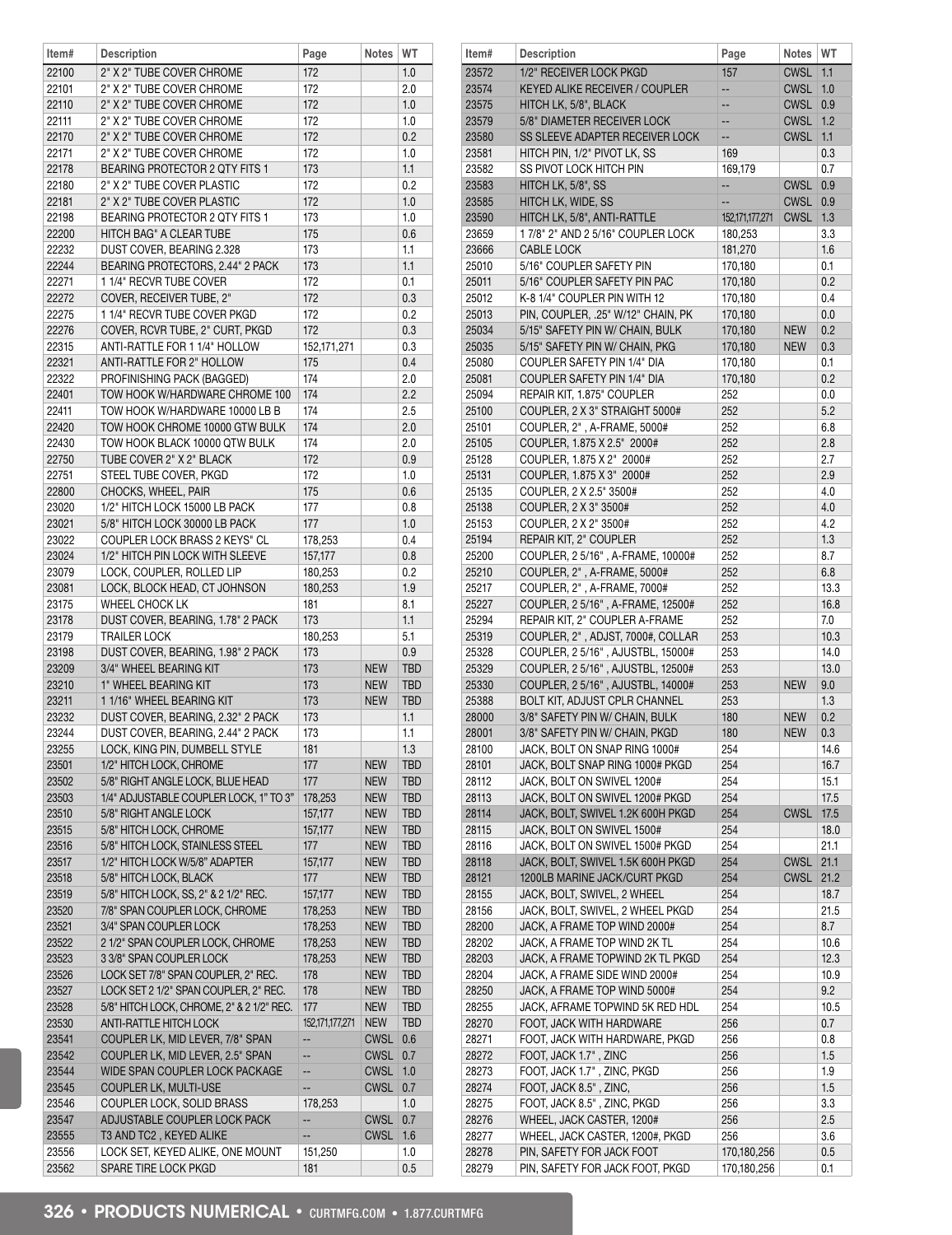| Item# | <b>Description</b>                  | Page                     | Notes            | WT         | ltem# | <b>Description</b>                | Page    | Notes           | WT.        |
|-------|-------------------------------------|--------------------------|------------------|------------|-------|-----------------------------------|---------|-----------------|------------|
| 28300 | JACK, WELD, TOP WIND, 2K, 10"       | 170,255                  |                  | 0.0        | 29433 | WINCH, 900 LB, W/15' STRAP        | 257,277 | <b>NEW</b>      | <b>TBD</b> |
| 28301 | JACK, WELD, TOP WIND, 2K, 10" PKGD  | 170,255                  |                  | 13.7       | 29435 | WINCH, 1400 LB, W/20' STRAP       | 257,277 | <b>NEW</b>      | <b>TBD</b> |
| 28302 | JACK, WELD ON, SIDE WIND, 2000#     | 255                      |                  | 13.1       | 29438 | WINCH, 2100 LB, W/20' STRAP       | 257,277 | <b>NEW</b>      | <b>TBD</b> |
| 28304 | JACK, WELD, TOP WIND, 2K, 15"       | 255                      |                  | 14.5       | 29450 | <b>15' WINCH STRAP</b>            | 257,277 | <b>NEW</b>      | <b>TBD</b> |
| 28305 | JACK, WELD, TOP WIND, 2K, 15", PKGD | 255                      |                  | 16.8       | 29451 | 20' WINCH STRAP                   | 257,277 | <b>NEW</b>      | <b>TBD</b> |
| 28306 | JACK, WELD ON, 2000 LB, SIDE WIND   | 255                      |                  | 15.2       | 31001 | <b>STEP PAD</b>                   | 41      |                 | 11.0       |
| 28320 | JACK, PIPE MNT, TOPWIND, 2K 10"     | 255                      |                  | 11.2       | 31002 | LICENSE PLATE HOLDER              | 41      |                 | 8.0        |
| 28321 | JACK, PIPE MNT, SIDEWIND, 2000#,    | 255                      |                  | 12.4       | 31005 | <b>WINCH MOUNT HANDLES</b>        | 41      |                 | 9.0        |
| 28322 | JACK, PIPE MNT, TOP WIND, 2000#,    | 255                      |                  | 13.9       | 31006 | <b>SPARE TIRE MOUNT</b>           | 41      |                 | 16.0       |
| 28323 | JACK, PIPE MNT, TOPWIND, 2000#, PK  | 255                      |                  | 15.8       | 31007 | <b>SKID SHIELD</b>                | 41      |                 | 5.0        |
| 28324 | JACK, PIPE MNT, SIDE WIND, 2000#    | 255                      |                  | 14.4       | 31009 | WINCH PLATE AND HANDLES           | 41      |                 | 27.0       |
| 28350 | JACK, PIPE MNT, TOPWIND, 5K, 10"    | 255                      |                  | 0.0        | 31010 | <b>WINCH MOUNT</b>                | 41      |                 | 20.0       |
|       |                                     | 255                      |                  |            |       |                                   |         |                 |            |
| 28351 | JACK, PIPEMNT, TOPWIND, 5K, 10" PK  |                          |                  | 13.9       | 40001 | 17/8 X 3/4 X 1 5/8 HITCH BALL     | 163,164 |                 | 2.0        |
| 28354 | JACK, PIPE MNT, SIDEWIND, 5K, 10"   | 255                      |                  | 13.7       | 40002 | 17/8 X 1 X 2 1/8 HITCH BALL       | 163,164 |                 | 3.0        |
| 28356 | JACK, PIPE MNT, TOPWIND, 5K 15"     | 255                      |                  | 14.1       | 40003 | 2 X 3/4 X 1 3/4 HITCH BALL        | 163,164 |                 | 2.0        |
| 28358 | JACK, PIPE MNT, SIDEWIND, 5K, 15"   | 255                      |                  | 15.8       | 40004 | 2 X 1 X 2 1/8 HITCH BALL          | 163,164 |                 | 3.0        |
| 28512 | JACK, HD SQUARE 10K/12K             | 255                      |                  | 61.6       | 40005 | 2 5/16 X 1 X 2 1/8 HITCH BALL     | 163,164 |                 | 4.0        |
| 28570 | JACK, HD SQUARE TOP WIND 7K/8K      | 255                      |                  | 21.9       | 40006 | 2 5/16 X 1 1/4 X 2 5/8 HITCH BALL | 163,164 |                 | 4.0        |
| 28575 | JACK, HD SQUARE SIDE WIND 7K/8K     | 255                      |                  | 15.8       | 40007 | 2 5/16 X 1 X 2 7/16 HITCH BALL    | 163,164 |                 | 3.5        |
| 28910 | PART. JACK MARINE MNT BRKT          | 256                      |                  | 1.5        | 40008 | 2 5/16 X 1 1/4 X 2 5/8 HITCH BALL | 163,164 |                 | 3.0        |
| 28911 | PART, JACK MNT BARS & BOLTS         | 256                      |                  | 1.0        | 40015 | 1 7/8 X 3/4 X 2 1/8 HITCH BALL    | 163,164 |                 | 2.0        |
| 28912 | PART, JACK CASTER WHEEL & BOLT      | 256                      |                  | 0.5        | 40016 | 17/8 X 3/4 X 3 HITCH BALL         | 163,164 |                 | 2.0        |
| 28913 | PART, JACK FULL MARINE TOP HNDL     | 256                      |                  | 0.1        | 40017 | 17/8 X 1 X 3 HITCH BALL           | 163.164 |                 | 3.0        |
| 28914 | PART, JACK GEAR KIT, MARINE         | 256                      |                  | 0.5        | 40018 | 2 X 3/4 X 2 1/8 HITCH BALL        | 163,164 |                 | 2.0        |
| 28921 | PART, JACK TOP WIND HANDLE          | 256                      |                  | 1.5        | 40019 | 2 X 3/4 X 3 HITCH BALL            | 163,164 |                 | 2.0        |
| 28922 | PART, JACK BEARING 2K/5K TW         | 256                      |                  | 0.3        | 40020 | 2 X 1 X 3 HITCH BALL              | 163,164 |                 | 3.0        |
| 28923 | PART, JACK SIDE WIND HANDLE         | 256                      |                  | 1.5        | 40021 | 2 5/16 X 1 X 3 HITCH BALL         | 163,164 |                 | 4.0        |
| 28924 | PART, JACK GEAR KIT 2K/5K SW        | 256                      |                  | 1.0        | 40022 | 2 5/16 X 1 1/4 X 3 HITCH BALL     | 163,164 |                 | 4.0        |
| 28925 | PART, JACK CAP 2K SIDE WIND         | 256                      |                  | 0.1        | 40030 | 2 5/16 X 1 1/4 X 2 5/8 HITCH BALL | 163,164 |                 | 3.8        |
| 28926 | PART, JACK BLACK HANDLE KNOB        | 256                      |                  | 0.1        | 40031 | 17/8 X 1 X 2 3/16 X 1 HITCH BALL  | 163,164 |                 | 3.0        |
| 28927 |                                     | 256                      |                  | 0.1        | 40032 | 17/8 X 1 X 2 1/8 X 2 HITCH BALL   | 163,164 |                 | 4.0        |
|       | PART, JACK RED HANDLE KNOB          |                          |                  |            |       |                                   |         |                 |            |
| 28930 | PART, JACK FEMALE PIPE, WELD        | 256                      |                  | 2.0        | 40033 | 2 X 1 X 2 1/8 X 1 HITCH BALL      | 163,164 |                 | 4.0        |
| 28931 | PART, JACK MALE PIPE, WELD          | 256                      |                  | 1.5        | 40034 | 2 X 1 X 2 1/8 X 2 HITCH BALL      | 163,164 |                 | 4.0        |
| 28932 | PART, JACK MALE PIPE, PIN TYPE      | 256                      |                  | 1.0        | 40035 | 2 5/16 X 1 1/4 X 2 5/8 HITCH BALL | 163,164 |                 | 5.0        |
| 28934 | PART, JACK 9/16" PIN W/ CHAIN       | 256                      |                  | 0.3        | 40036 | 2 5/16 X 1 1/4 X 2 5/8 HITCH BALL | 163,164 |                 | 6.0        |
| 28935 | PART, JACK 5/8" PIN W/ CHAIN        | 256                      |                  | 0.5        | 40037 | 2 X 1 X 2 1/8 HITCH BALL          | 163,164 |                 | 3.0        |
| 28937 | PART, JACK 2K/5K FULL RED HNDL      | 256                      |                  | 0.1        | 40038 | 2 X 1 X 2 1/4 HITCH BALL          | 163,164 |                 | 2.0        |
| 28938 | PART. JACK RND TB WELD MNT BRKT     | 256                      |                  | 1.0        | 40039 | 2 5/16 X 1 X 2 1/4 HITCH BALL     | 163,164 |                 | 3.0        |
| 28939 | PART, JACK 2" SNAP RING             | 256                      |                  | 0.1        | 40041 | 2 5/16 X 1 1/4 X 2 1/4 HITCH BALL | Ξ.      | CWSL 4.0        |            |
| 28940 | PART, JACK 1/2" PLUNGER PIN         | 256                      |                  | 0.3        | 40042 | 2 5/16 X 1 X 2 1/4 HITCH BALL     | 163.164 |                 | 4.0        |
| 28950 | PART, JACK GEAR KIT 12K             | 256                      |                  | 2.0        | 40043 | 2 5/16 X 1 1/4 X 2 1/4 HITCH BALL | Ξ.      | <b>CWSL 5.0</b> |            |
| 28951 | PART, JACK FULL 12K HANDLE          | 256                      |                  | 0.5        | 40044 | 2 5/16 X 1 1/4 X 2 1/4 HITCH BALL | --      | CWSL 6.0        |            |
| 28952 | PART, JACK CAP 12K                  | 256                      |                  | 0.1        | 40050 | 17/8 X 3/4 X 2 1/8 HITCH BALL     | 163,164 |                 | 2.0        |
| 28953 | PART, JACK HANDLE CLIP              | 256                      |                  | 0.1        | 40051 | 17/8 X 1 X 2 1/8 HITCH BALL       | 163,164 |                 | 2.0        |
| 28954 | PART, JACK 12K BEARING              | 256                      |                  | 1.0        | 40052 | 2 X 3/4 X 2 1/8 HITCH BALL        | 163,164 |                 | 2.0        |
| 28955 | PART, JACK 12K PLUNGER PIN ASBL     | 256                      |                  | 0.5        | 40053 | 2 X 1 X 2 1/8 HITCH BALL          | 163,164 |                 | 3.0        |
| 28956 | PART, JACK THREADED LIFTING NUT     | 256                      |                  | 0.5        | 40054 | 2 5/16 X 1 X 2 1/8 HITCH BALL     | 163,164 |                 | 4.0        |
| 28957 | PART, JACK" NER PIPES W/ FOOT       | 256                      |                  | 10.0       | 40061 | 1 7/8 X 3/4 X 1 5/8 HITCH BALL    | 163,164 |                 | 2.0        |
| 28958 | PART, JACK GEAR KIT 7K              | 256                      |                  | 1.2        | 40062 | 17/8 X 1 X 2 1/8 HITCH BALL       | 163,164 |                 | 3.0        |
| 28959 | PART. JACK FULL 7K HANDLE SW        | 256                      |                  | 1.5        | 40063 | 17/8 X 3/4 X 2 1/8 HITCH BALL     | 163,164 |                 | 3.0        |
| 28960 | PART, JACK 7K GEAR HNDL BUSHING     | 256                      |                  | 0.5        | 40064 | 2 X 3/4 X 1 3/4 HITCH BALL        | 163,164 |                 | 2.0        |
|       |                                     | 256                      |                  |            |       | 2 X 3/4 X 2 1/8 HITCH BALL        | 163,164 |                 |            |
| 28961 | PART, JACK CAP 7K                   |                          |                  | 0.1        | 40065 |                                   |         |                 | 3.0        |
| 28962 | PART, JACK 7K DROP LEG & FOOT       | 256                      |                  | 5.7        | 40066 | 2 X 1 X 2 1/8 HITCH BALL          | 163,164 |                 | 3.0        |
| 28963 | PART, JACK 7K DROP LEG PIN          | 256                      |                  | 0.5        | 40067 | 2 5/16 X 1 X 2 1/8 HITCH BALL     | 163,164 |                 | 4.0        |
| 28964 | PART, JACK FULL 7K RED HNDL TW      | 256                      |                  | 0.1        | 40068 | 2 5/16 X 1 1/4 X 2 5/8 HITCH BALL | 163,164 |                 | 3.0        |
| 28965 | PART, JACK 7K BEARING               | 256                      |                  | 0.5        | 40069 | 2 X 1 1/4 X 2 5/8 HITCH BALL      | 163,164 |                 | 3.3        |
| 29007 | 2" 20 FT NYLON WINCH STRAP          | 257,277                  |                  | 1.0        | 40071 | 17/8 X 3/4 X 3 HITCH BALL         | 163,164 |                 | 2.0        |
| 29403 | 900 LB CAP 3.1:1 GEAR RATIO         | $\overline{\phantom{a}}$ | <b>CWSL 4.7</b>  |            | 40072 | 17/8 X 1 X 3 HITCH BALL           | 163,164 |                 | 2.0        |
| 29404 | 1200 LB CAP 4.1:1 GEAR RATIO        | --                       | <b>CWSL 6.0</b>  |            | 40073 | 2 X 3/4 X 3 HITCH BALL            | 163,164 |                 | 3.0        |
| 29405 | 1400 LB CAP 4.1:1 GEAR RATION       | ۰.                       | <b>CWSL</b> 6.0  |            | 40074 | 2 X 1 X 3 HITCH BALL              | 163,164 |                 | 2.2        |
| 29407 | 1700 LB CAPACITY 2-WAY 5.1:1        | $\overline{\phantom{a}}$ | <b>CWSL 9.2</b>  |            | 40075 | 2 5/16 X 1 X 3 HITCH BALL         | 163,164 |                 | 3.2        |
| 29408 | 1900 LB CAPACITY 2-WAY 5.1:1        | ۰.                       | <b>CWSL</b> 10.0 |            | 40076 | 2 5/16 X 1 1/4 X 3 HITCH BALL     | 163,164 |                 | 4.5        |
| 29409 | 2100 LB CAPACITY 2-WAY 5.1:1        | $\overline{\phantom{a}}$ | <b>CWSL 11.0</b> |            | 40080 | 1 7/8 X 3/4 X 2 1/8 HITCH BALL    | 163,164 |                 | 1.2        |
| 29423 | WINCH, 900 LB                       | 257,277                  | <b>NEW</b>       | <b>TBD</b> | 40081 | 17/8 X 1 X 2 1/8 HITCH BALL       | 163,164 |                 | 2.1        |
| 29424 | <b>WINCH, 1200 LB</b>               | 257,277                  | <b>NEW</b>       | <b>TBD</b> | 40082 | 2 X 3/4 X 2 1/8 HITCH BALL        | 163,164 |                 | 1.3        |
| 29425 | <b>WINCH, 1400 LB</b>               | 257,277                  | <b>NEW</b>       | <b>TBD</b> | 40083 | 2 X 1 X 2 1/8 HITCH BALL          | 163,164 |                 | 3.0        |
| 29427 | <b>WINCH, 1700 LB</b>               | 257,277                  | <b>NEW</b>       | <b>TBD</b> | 40084 | 2 5/16 X 1 X 2 1/8 HITCH BALL     | 163,164 |                 | 3.1        |
| 29428 | <b>WINCH, 1900 LB</b>               | 257,277                  | <b>NEW</b>       | <b>TBD</b> | 40085 | 2 5/16 X 1 1/4 X 2 5/8 HITCH BALL | 163,165 | <b>NEW</b>      | 4.0        |
|       |                                     |                          |                  |            |       |                                   |         |                 |            |
| 29429 | <b>WINCH, 2100 LB</b>               | 257,277                  | <b>NEW</b>       | <b>TBD</b> | 40086 | 2 5/16 X 1 1/4 X 2 5/8 HITCH BALL | 165     | <b>NEW</b>      | 4.3        |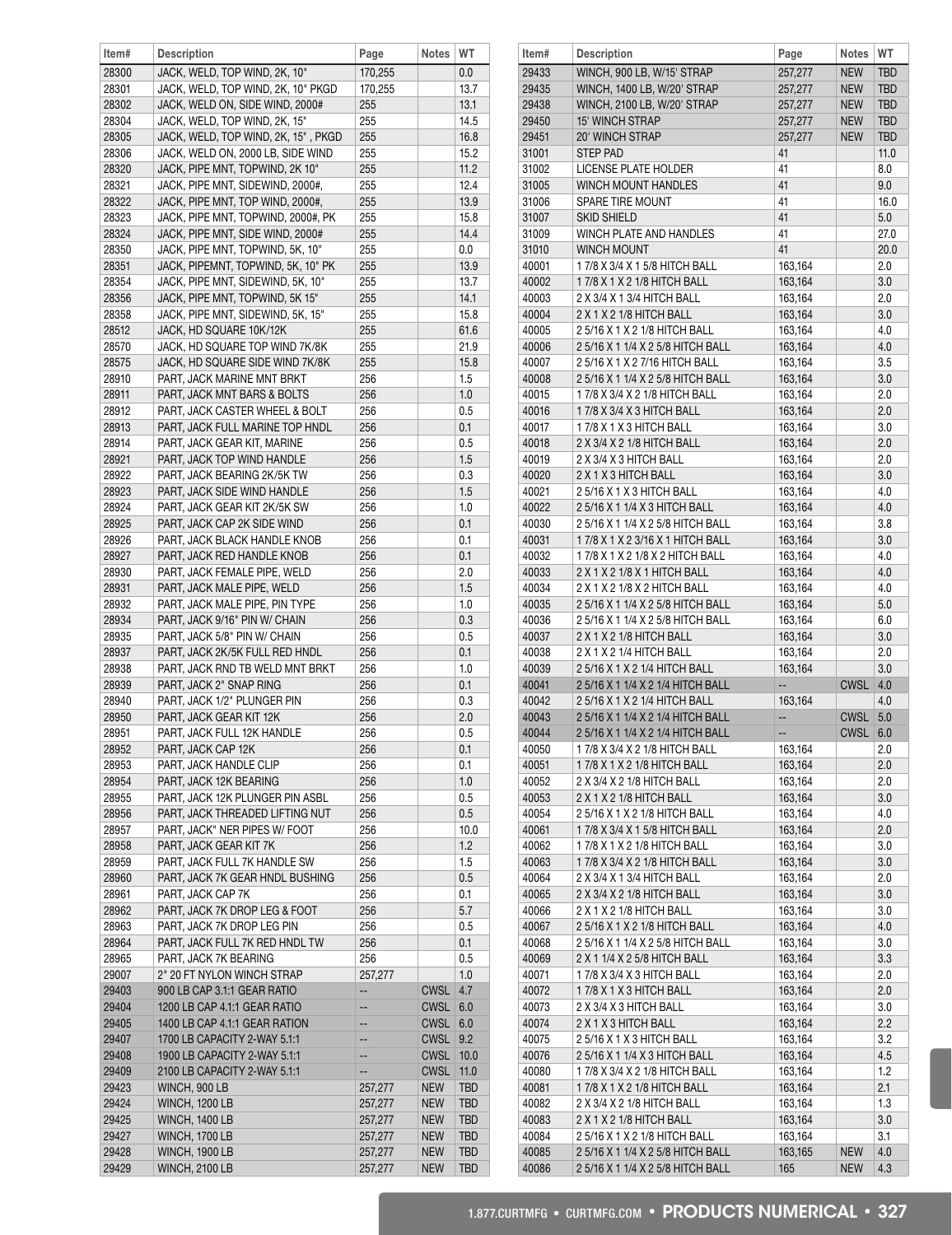| ltem#          | <b>Description</b>                                               | Page               | Notes       | WT          | ľ                   |
|----------------|------------------------------------------------------------------|--------------------|-------------|-------------|---------------------|
| 40087          | 2 5/16 X 1 1/4 X 2 5/8 HITCH BALL                                | 163,165            | <b>NEW</b>  | 5.2         | $\overline{4}$      |
| 40088          | 2 5/16 X 2 X 3 1/2 HITCH BALL                                    | 163,165            | <b>NEW</b>  | 8.7         | 4                   |
| 40089          | 3 X 2 X 3 1/2 HITCH BALL                                         | 163,165            | <b>NEW</b>  | 11.7        | 4                   |
| 40090          | 2 X 1 1/4 X 2 5/8 HITCH BALL                                     | 163,164            |             | 3.0         | $\overline{4}$      |
| 40091          | 2 5/16 X 2 X 3 1/2 HITCH BALL                                    |                    | <b>CWSL</b> | 9.0         | 4                   |
| 40092          | 3 X 2 X 3 1/4 HITCH BALL                                         | --                 | <b>CWSL</b> | 11.0        | 4                   |
| 40093          | SWAY CONTROL HITCH BALL                                          | 167,245            |             | 0.6         | 4                   |
| 40094          | WELD-ON GOOSENECK BALL                                           |                    |             | 5.0         | $\overline{4}$      |
| 40103          | PKGD 3/4" REPLACEMENT NUT & W                                    | 167                |             | 0.1         | 4                   |
| 40104          | PKGD 1" REPLACEMENT NUT & WAS                                    | 167                |             | 0.4         | 4                   |
| 40105          | PKGD 1 1/4" REPLACEMENT NUT &                                    | 167                |             | 0.7         | 4                   |
| 41200          | 2" REPLACEMENT BALL 6, 000 LB                                    | 166                |             | 2.0         | 4                   |
| 41201          | 2" REPLACEMENT BALL                                              | 166                |             | 1.0         | 4                   |
| 41340<br>41341 | 3/4" REPLACEMENT SHANK, 3, 50<br>3/4" REPLACEMENT SHANK LONG,    | 167<br>167         |             | 2.0<br>2.0  | $\overline{4}$<br>4 |
| 41350          | STORAGE CASE FOR SWITCH BALL                                     |                    | <b>CWSL</b> | 0.2         | 4                   |
| 41352          | SHANK COVER FOR 3/4" SHANK, B                                    | 167,171            |             | 0.1         | 4                   |
| 41353          | SHANK COVER FOR 3/4" SHANK,                                      | 167,171            |             | 0.1         | $\overline{4}$      |
| 41354          | SHANK COVER FOR 1" SHANK, BL                                     | 167,171            |             | 0.1         | 4                   |
| 41355          | SHANK COVER FOR 1" SHANK, RE                                     | 167,171            |             | 0.1         | 4                   |
| 41780          | 17/8" REPLACEMENT BALL                                           | 166                |             | 0.5         | 4                   |
| 41781          | 17/8" REPLACEMENT BALL FOR                                       | 166                |             | 1.0         | 4                   |
| 41782          | SWITCH BALL SET 3/4" SHANK W                                     | 166                |             | 3.0         | 4                   |
| 41783          | 3/4" LONG SHANK W/ 1 7/8"                                        | 166                |             | 3.0         | 4                   |
| 42100          | 1" CH REPLACEMENT SHANK 6000                                     | 167                |             | 2.0         | 4                   |
| 42103          | 1" REPLACEMENT SHANK 8, 000 L                                    | 167                |             | 3.0         | 4                   |
| 42178          | 1" SHANK WITH 1 7/8" & 2 I                                       | 166                |             | 4.0         | 4                   |
| 42200          | 2" REPALCEMENT BALL 8, 000 LB                                    | 166                |             | 0.6         | $\overline{4}$      |
| 42201          | 2" REPLACEMENT BALL 8, 000 LB                                    | 166                |             | 1.0         | 4                   |
| 42203          | 25/16" REPLACEMENT BALL 8, 0                                     | 166                |             | 1.0         | $\overline{4}$      |
| 42204          | 2 5/16" REPLACEMENT BALL 8, 0                                    | 166                |             | 1.0         | 4                   |
| 42225          | SWITCH BALL SET 1" SHANK WIT                                     | 166                |             | 5.0         | 4                   |
| 42280          | SWITCH BALL SET 1" SHANK WIT                                     | 166                |             | 4.0         | 4                   |
| 42780          | 17/8" REPLACEMENT BALL                                           | 166                |             | 0.4         | $\overline{4}$      |
| 42781          | 17/8" REPLACEMENT BALL 8000                                      | 166                |             | 1.0         | 4                   |
| 45000          | BALL MOUNT, 4" R X 13.50                                         | 144,158-161        |             | 7.9         | 4                   |
| 45001          | BALL MOUNT, TRIBALL, HOLLOW SH                                   | 149                |             | 10.8        | 4                   |
| 45002<br>45003 | BALL MOUNT, DBL BALL, HOLLOW SH                                  | 149                |             | 9.7         | $\overline{4}$      |
|                | BALL MOUNT, VER SHANK, 3.50" R                                   | 153                |             | 8.9         | 4                   |
| 45004<br>45005 | BALL MOUNT, 5.75" D, W/D-RING<br>BALL MOUNT, ATV, 1.88" BALL W/T | 153,158-161<br>156 |             | 11.0<br>7.5 | 4<br>4              |
| 45006          | ADAPTER, ATV RECEIVER TUBE                                       | 156                |             | 4.5         | 4                   |
| 45007          | ADAPTER, BALL MNT TONGUE SLEEVE                                  | 157,165,170        |             | 0.8         | 4                   |
| 45008          | BALL MOUNT, ADJ DUAL BALL                                        | 151                |             | 18.7        | 4                   |
| 45009          | BALL MOUNT, ATV, 2.00" BALL W/T                                  | 156                |             | 8.5         | 4                   |
| 45010          | STRAIGHT BALL MOUNT 8 1/4" B                                     | 145,158-161        |             | 7.0         | 4                   |
| 45011          | <b>BALL MOUNT, PACKAGED</b>                                      | 145,158-161        |             | 8.0         | 4                   |
| 45012          | PACKAGED BALL MOUNT W/PIN AND                                    | 145,158-161        |             | 8.0         | 4                   |
| 45013          | ADAPTER, RECEIVER, VERTICAL                                      | 155,275            |             | 6.8         | 4                   |
| 45014          | <b>BALL MOUNT 5". RISE</b>                                       | 144,158-161        |             | 7.0         | 4                   |
| 45015          | <b>BALL MOUNT 5". RISE</b>                                       | 144,158-161        |             | 8.0         | 4                   |
| 45016          | BALL MOUNT 3.25 DROP 2.63 RISE                                   | 144,158-161        |             | 5.7         | $\overline{4}$      |
| 45017          | BALL MOUNT 2 3/4" DROP 2 1/8                                     | 144,158-161        |             | 4.5         | 4                   |
| 45018          | BALL MOUNT, 1 1/4" D, 2000/200                                   | 144,158-161        |             | 2.8         | 4                   |
| 45019          | BALL MOUNT, 1 1/4" D, 2000/200                                   | 144,158-161        |             | 3.0         | 4                   |
| 45020          | STRAIGHT BALL MOUNT 10 1/4"                                      | 144,158-161        |             | 8.0         | 4                   |
| 45021          | BALL MOUNT, 3 1/8 R, 2000/200                                    | 144,158-161        |             | 6.6         | 4                   |
| 45022          | BALL MOUNT, 3 3/4D, 2000/200                                     | 144,158-161        |             | 3.3         | 4                   |
| 45023          | BALL MOUNT, 4" R, 2000/200                                       | 144,158-161        |             | 7.2         | 4                   |
| 45024          | BALL MOUNT, 5" R, 2000/200                                       | 144,158-161        |             | 6.9         | 4                   |
| 45025          | BALL MOUNT, 5" R, 2000/200                                       | 144,158-161        |             | 7.7         | $\overline{4}$      |
| 45026          | BALL MOUNT, 3.25." D, 2000/200                                   | 144,158-161        |             | 3.6         | $\overline{4}$      |
| 45027          | BALL MOUNT, 3.25" D, 2000/200                                    | 144,158-161        |             | 3.2         | 4                   |
| 45028          | BALL MOUNT 6" DROP 5 1/16"                                       | 144,158-161        |             | 5.1         | 4                   |
| 45029          | BALL MOUNT, KIT 45005 + 45006                                    | 156                |             | 8.9         | $\overline{4}$      |
| 45030          | 2" DROP BALL MOUNT W/ 8 1/4                                      | 145,158-161        |             | 7.0         | 4                   |
| 45031          | PKGD 2" X 3/4" X 8 1/4" B                                        | 145,158-161        |             | 7.0         | 4                   |
| 45032<br>45033 | PACKAGED BALL MOUNT W/PIN AND<br>D-3 W/ PIN, CLIP AND BAG        | 145,158-161        |             | 8.0<br>5.8  | 4                   |
|                |                                                                  | 145,158-161        |             |             | $\overline{4}$      |

| ltem#             | <b>Description</b>                                          | Page                       | <b>Notes</b> | WT           |
|-------------------|-------------------------------------------------------------|----------------------------|--------------|--------------|
| 45034             | 2" DROP LOADED BALL MOUNT W/                                | 146,158-161                |              | 5.2          |
| 45035             | D-532 MASTER PACK OF 3                                      | 146                        |              | 11.4         |
| 45036             | 2" DROP LOADED BALL MOUNT W/                                | 146,158-161                |              | 8.9          |
| 45037             | 2" DROP LOADED BALL MOUNT W/                                | 146                        |              | 36.0         |
| 45038             | BALL MOUNT, KIT 45006 + 45009                               | 156                        |              | 8.9          |
| 45040             | 2" X 3/4" X 10 1/4" BALL                                    | 145,158-161                |              | 8.0          |
| 45041             | BALL MOUNT, 2" D, 7500/750, LOADED                          | 146,158-161                |              | 9.7          |
| 45041003          | BALL MOUNT, 2" D, 7500/750, MP                              | 146                        |              | 31.4         |
| 45042<br>45042003 | BALL MOUNT, 4" D, 7500/750, LOADED                          | 146,158-161<br>146         |              | 10.6<br>34.2 |
| 45047             | BALL MOUNT, 4" D, 7500/750, MP<br>2" X 3/4" X 10 1/4" RIGH  | 146, 158-161               |              | 8.0          |
| 45048             | RECEIVER EXTENSION 24"                                      | 155,275                    |              | 28.3         |
| 45049             | DUAL BALL & CLEVIS W/SHANK                                  | 151                        |              | 39.8         |
| 45050             | 4X2X8 1/4" BALL MOUNT                                       | 145,158-161                |              | 8.0          |
| 45051             | PKGD 4" X 2" X 8 1/4" BAL                                   | 145,158-161                |              | 8.0          |
| 45052             | PACKAGED BALL MOUNT W/PIN AND                               | 145,158-161                |              | 8.4          |
| 45055             | 2" DROP LOADED BALL MOUNT                                   | 146,158-161                |              | 9.5          |
| 45056             | 4" DROP LOADED BALL MOUNT                                   | 146, 158-161               |              | 9.7          |
| 45057             | MASTER PACK OF 3 D-554 BALL                                 | 146                        |              | 29.0         |
| 45059             | ADJ REPL SHANK BALL & CLEVIS                                | 150,151                    | <b>NEW</b>   | <b>TBD</b>   |
| 45060             | 4" X 2" X 10 1/4" BALL                                      | 145,158-161                |              | 8.0          |
| 45067             | 4" X 2" X 10 1/4" RIGHT                                     | 146, 158-161               |              | 8.0          |
| 45070             | 6" X 4" X 8 1/4" BALL                                       | 145,158-161                |              | 9.0          |
| 45080             | 6" X 4" X 12 1/4" BALL                                      | 145,158-161                |              | 10.0         |
| 45087             | 6" X 4" X 10 1/4" RIGHT                                     | 146,158-161                |              | 10.0         |
| 45090             | 8" X 6" X 8 1/4" BALL                                       | 145,158-161                |              | 10.0         |
| 45100             | <b>BALL MOUNT</b>                                           | 145,158-161                |              | 12.0         |
| 45110             | <b>BALL MOUNT</b>                                           | 145,158-161                |              | 13.0         |
| 45112             | <b>BALL MOUNT</b>                                           | 145,158-161                |              | 14.0         |
| 45131             | 2" DROP WELDED BM 5000                                      | 147,158-161                |              | 8.1          |
| 45134<br>45136    | 2" DROP WELDED BM 7500<br>BALL MOUNT, 45131, MP 2           | 147,158-161<br>147         |              | 8.4<br>16.8  |
| 45139             | BALL MOUNT, 45134, MP 2                                     | 147                        |              | 17.4         |
| 45141             | 2" X 2" STARTER KIT 2" DROP                                 | 149,170                    | <b>NEW</b>   | TBD          |
| 45142             | 2" X 2" STARTER KIT 4" DROP                                 | 149,170                    | <b>NEW</b>   | TBD          |
| 45148             | 1 1/4" X 1 1/4" STARTER KIT                                 | 149,170                    | <b>NEW</b>   | <b>TBD</b>   |
| 45151             | 4" DROP WELDED BM 5000                                      | 147,158-161                |              | 9.0          |
| 45152             | 2" RISE WELDED BM 5000                                      | 147,158-161                |              | 8.9          |
| 45154             | 4" DROP WELDED BM 7500                                      | 147,158-161                |              | 9.1          |
| 45155             | 2" RISE WELDED BM 7500                                      | 147,158-161                |              | 9.1          |
| 45156             | BALL MOUNT, 45151, MP 2                                     | 147                        |              | 18.7         |
| 45157             | BALL MOUNT, 45152, MP 2                                     | 147                        |              | 18.4         |
| 45158             | BALL MOUNT, 45154, MP 2                                     | 147                        |              | 18.8         |
| 45159             | BALL MOUNT, 45155, MP 2                                     | 147                        |              | 18.9         |
| 45220             | 2" DROP W/8 1/4" & 10 1/4                                   | 147,158-161                |              | 8.0          |
| 45230             | 4" DROP W/8 1/4" & 10 1/4                                   | 147,158-161                |              | 9.0          |
| 45240             | 6" DROP W/8 1/4" & 10 1/4                                   | 147,158-161                |              | 11.0         |
| 45250             | STRAIGHT BALL MOUNT 12 1/4"                                 | 145,158-161                |              | 9.0          |
| 45260             | 2" X 3/4" X 12 1/4" BALL                                    | 145,158-161                |              | 9.0          |
| 45270             | 4" X 2" X 12 1/4" BALL M                                    | 145,158-161                |              | 10.0         |
| 45280             | BALL MOUNT, 6" X 4" X 14.25"<br>7500 GWT 2" DROP WITH 8 1/4 | 145,158-161                |              | 11.0<br>6.0  |
| 45290<br>45293    | 2" DROP CHROME BALL MOUNT                                   | 145,158-161<br>146,158-161 |              | 9.0          |
| 45295             | 2" DROP CHROME BALL MOUNT                                   | 146,158-161                |              | 10.0         |
| 45296             | 7500 GWT - 4" DROP                                          | 145,158-161                |              | 8.0          |
| 45297             | 7500 GWT 6" DROP WITH 8 1/4                                 | 147,158-161                |              | 10.0         |
| 45331             | BALL MOUNT, FORGED, 2" D, 15K, LOAD                         | 146,158-161                |              | 15.6         |
| 45332             | BALL MOUNT, FORGED, 4" D, 15K, LOAD                         | 146,158-161                |              | 17.5         |
| 45336             | BALL MOUNT, 10000 LB, 6" DROP                               | 148,158-161                |              | 10.0         |
| 45338             | BALL MOUNT, 10000 LB, 8" DROP                               | 148,158-161                |              | 12.0         |
| 45340             | FORGED 17K, 2" DROP                                         | 148,158-161                | <b>NEW</b>   | 11.2         |
| 45340002          | FORGED MOUNT 17K, 2" DROP                                   | 148                        | <b>NEW</b>   | 23.3         |
| 45341             | FORGED 17K, 4" DROP                                         | 148,158-161                | <b>NEW</b>   | 13.4         |
| 45341002          | FORGED MOUNT 17K, 4" DROP                                   | 148                        | <b>NEW</b>   | 26.2         |
| 45342             | FORGED 17K, 6" DROP                                         | 148,158-161                | <b>NEW</b>   | 12.1         |
| 45342002          | FORGED MOUNT 17K, 6" DROP                                   | 148                        | <b>NEW</b>   | 31.2         |
| 45405             | BALL MOUNT REDUCER 2 1/2                                    | 154,275                    |              | 3.2          |
| 45425             | CLASS V 2.5" BALLMOUNT/ 3" DROP                             | 154, 158-161               |              | 13.0         |
| 45426             | CL V BALL MT.5" DROP                                        | 154,158-161                |              | 14.6         |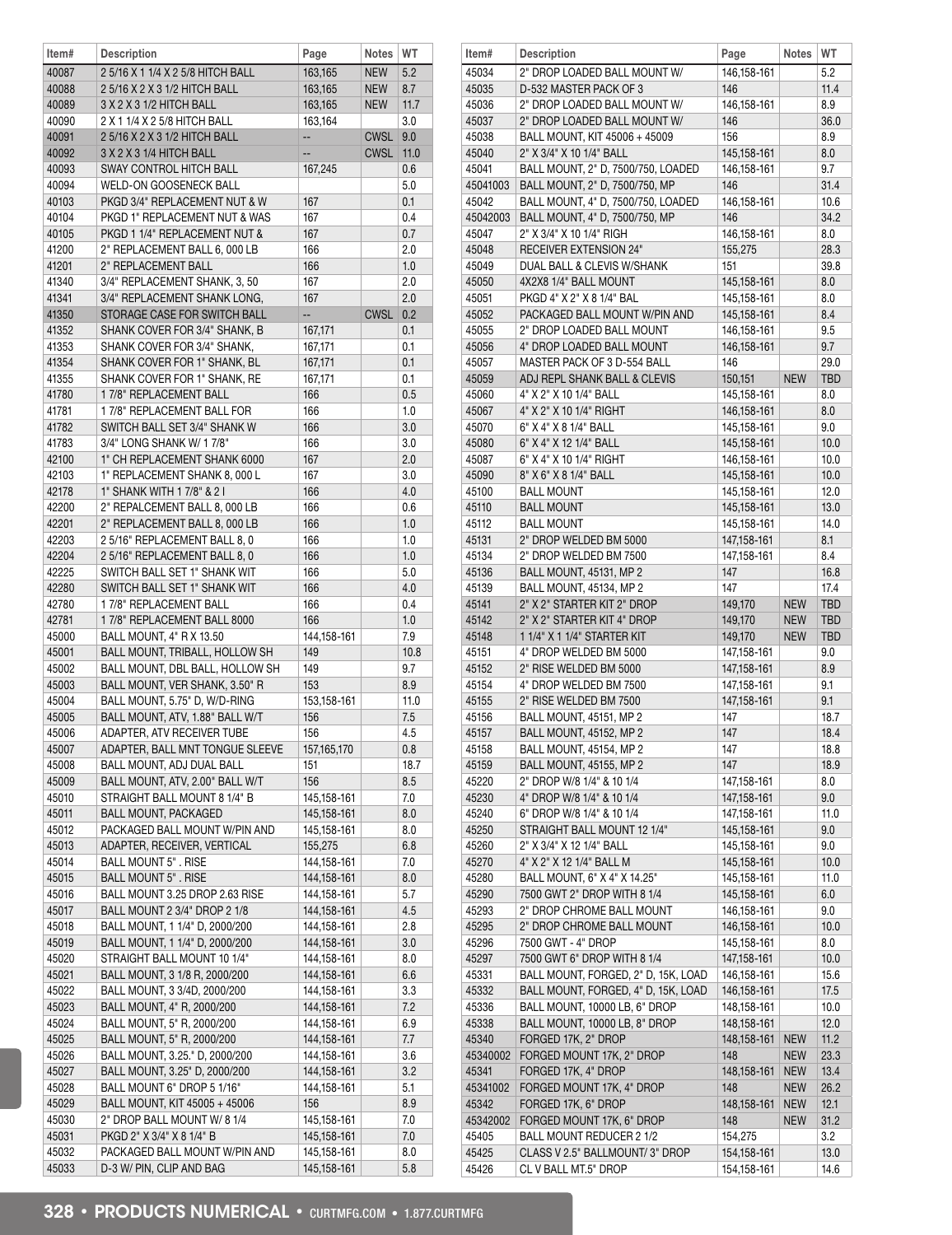| Item#    | <b>Description</b>                | Page                     | Notes WT         |         | Item# | <b>Description</b>                | Page        | <b>Notes</b> | WT         |
|----------|-----------------------------------|--------------------------|------------------|---------|-------|-----------------------------------|-------------|--------------|------------|
| 45427    | CLASS V 2.5 BALL MT. 8" DROP      | 154, 158-161             |                  | 17.2    | 45910 | SHANK, BM, FORGED, REPL 45900     | 151,250     |              | 0.0        |
| 45446    | BALL MOUNT, 12000 LB, 6" DROP     | 148,158-161              |                  | 19.0    | 45911 | SHANK, BM, ADJ, REPL 45901        | 151,250     |              | 0.0        |
| 45448    | BALL MOUNT, 12000 LB, 8" DROP     | 148,158-161              |                  | 22.0    | 45915 | ONE MOUNT PIN&CLIP REPL. KIT      | 151,250     |              | 1.5        |
| 45452    | BALL MOUNT, FORGED, 2" D          | --                       | <b>CWSL</b> 17.1 |         | 45916 | ANTI-RATTLE SCREW AND WRENCH      | 151,250     | <b>NEW</b>   | 0.3        |
|          |                                   |                          |                  |         |       |                                   |             |              |            |
| 45454    | BALL MOUNT, FORGED, 4" D          | $\overline{\phantom{a}}$ | <b>CWSL</b> 17.8 |         | 45919 | PINTLE, COMBO, ADJUSTABLE, 2.00   | 151,250     |              | 14.0       |
| 45456    | FORGED 20K, 2" DROP               | 154,158-161 NEW          |                  | 16.3    | 45920 | PINTLE, COMBO, ADJUSTABLE, 2.313  | 151,250     |              | 16.0       |
| 45458    | FORGED 20K, 4" DROP               | 154.158-161              | <b>NEW</b>       | 16.6    | 48004 | PINTLE, RCVR MNT, 10 TON          | 249         |              | 18.3       |
| 45500    | HOOK, TOW, FORGED RCVR MNT, 10K   | 148                      |                  | 9.2     | 48005 | PINTLE, RCVR MNT, 5 TON           | 249         |              | 18.3       |
| 45503    | BALL MOUNT, 1.0" D, .38R, 3500    | 144, 158-161             |                  | 3.0     | 48006 | PINTLE, COMB, RCVR MNT, 2.31 BALL | 249         |              | 21.7       |
| 45507    | <b>VERTICAL BALL MOUNT</b>        | 153                      |                  | 7.5     | 48007 | PINTLE, COMB, RCVR MNT, 2.00 BALL | 249         |              | 21.1       |
| 45510    | <b>CLASS I BALLMOUNT</b>          | 144,158-161              |                  | 5.9     | 48010 | 2.5" REC PINTLE MOUNT 20K         | 249         | <b>NEW</b>   | <b>TBD</b> |
| 45518    | 1 1/4" DROP W/ 6 3/4" CLASS       | 144.158-161              |                  | 5.0     | 48012 | 2.5" REC PINTLE MOUNT COMBO 20K   | 249         | <b>NEW</b>   | <b>TBD</b> |
| 45519    | 1 1/4" DROP W/ 9 3/4" CLASS       | 144, 158-161             |                  | 6.0     | 48180 | 17/8" BALL & PINTLE COMBINA       | 248         |              | 14.0       |
| 45520    | 12" CLASS I & II BALL MOUNT       | 144,158-161              |                  | 7.0     | 48190 | 2" BALL & PINTLE COMBINATION      | 248         |              | 14.0       |
|          |                                   |                          |                  |         |       |                                   |             |              |            |
| 45521    | 3 1/4 DROP W/ 7 1/8" BAR CLASS    | 144,158-161              |                  | 5.0     | 48200 | 8 TON COMBO BALL & PINTLE         | 248         |              | 15.0       |
| 45522    | 3 1/8" RISE X 14" CLASS I         | 144,158-161              |                  | 7.0     | 48205 | 5 TON GTW - REGULAR PINTLE        | 248         |              | 10.0       |
| 45534    | TOWING STARTER KIT, 2" DROP       | 149,170                  |                  | 11.1    | 48210 | 10 TON GTW - REGULAR PINTLE       | 248         |              | 12.5       |
| 45551    | BALL MOUNT, EURO, .75" R, 1.875"  | 143                      |                  | 5.5     | 48215 | 15 TON GTW - REGULAR PINTLE       | 248         |              | 10.0       |
| 45551002 | BALL MOUNT, EURO 45551, MP 2      | 143                      |                  | 11.2    | 48230 | 30 TON GTW - REGULAR PINTLE       | 248         |              | 12.1       |
| 45552    | BALL MOUNT, EURO, .75" R, 2"      | 143                      |                  | 5.7     | 48323 | 7" PLATE 8 1/2" SHANK PINT        | 247         |              | 14.1       |
| 45552002 | BALL MOUNT, EURO 45552, MP 2      | 143                      |                  | 11.6    | 48324 | 7" PLATE 10 1/2" SHANK PIN        | 247         |              | 17.0       |
| 45554    | TOWING STARTER KIT, 4" DROP       | 149,170                  |                  | 12.1    | 48325 | 10 1/2" ADJUSTABLE PINTLE MT      | 247         |              | 16.8       |
| 45561    |                                   | 143                      |                  | 6.0     | 48326 | 8 1/2" PINTLE MOUNT               | 247         |              | 10.8       |
|          | BALL MOUNT, EURO, 3.13" R, 1.875" |                          |                  |         |       |                                   |             |              |            |
| 45561002 | BALL MOUNT, EURO 45561, MP 2      | 143                      |                  | 12.0    | 48327 | 10 1/2" PINTLE MOUNT              | 247         |              | 13.3       |
| 45562    | BALL MOUNT, EURO, 3.13" R, 2"     | 143                      |                  | 6.2     | 48328 | 8 1/2" ADJUSTABLE PINTLE MOUNT    | 247         |              | 14.3       |
| 45562002 | BALL MOUNT, EURO 45562, MP 2      | 143                      |                  | 12.4    | 48329 | 2.5" ADJUSTABLE PINTLE MOUNT      | 247         |              | 26.0       |
| 45571    | BALL MOUNT, EURO, 2.63" R, 1.88"  | 143                      |                  | 5.0     | 48330 | BOLT KIT FOR PINTLE MOUNT         | 247,248,251 |              | 1.0        |
| 45571002 | BALL MOUNT, EURO 45571, MP 2      | 143                      |                  | 10.3    | 48331 | BOLT KIT FOR PINTLE MOUNT         | 247,248,251 | <b>NEW</b>   | <b>TBD</b> |
| 45572    | BALL MOUNT, EURO, 2.63" R, 2"     | 143                      |                  | 5.2     | 48339 | 2.5" PINTLE MOUNT, 20K, 4 HOLE    | 247         | <b>NEW</b>   | <b>TBD</b> |
| 45572002 | BALL MOUNT, EURO 45572, MP 2      | 143                      |                  | 10.7    | 48340 | 2.5" PINTLE MOUNT                 | 247         |              | 22.3       |
| 45581    | BALL MOUNT, EURO, 3.25" D, 1.88"  | 143                      |                  | 5.8     | 48341 | 13" PLATE 12 1/2" SHANK           | 247         |              | 24.0       |
|          |                                   |                          |                  |         |       |                                   |             |              |            |
| 45581002 | BALL MOUNT, EURO 45581, MP 2      | 143                      |                  | 12.1    | 48342 | 13" PLATE 14 1/2" SHANK           | 247         |              | 26.0       |
| 45582    | BALL MOUNT, EURO, 3.25" D, 2"     | 143                      |                  | 6.0     | 48343 | 2" PINTLE MOUNT, 17K, 4 HOLE      | 247         | <b>NEW</b>   | <b>TBD</b> |
| 45582002 | BALL MOUNT, EURO 45582, MP 2      | 143                      |                  | 12.5    | 48510 | 22000 GTW - ALLOY STEEL DRAWBAR   | 250         |              | 28.0       |
| 45591    | BALL MOUNT, EURO, 3.13" R, 1.88"  | 143                      |                  | 6.6     | 48520 | 15000 GTW - ALLOY STEEL DRAWBAR   | 250         |              | 10.0       |
| 45591002 | BALL MOUNT, EURO 45591, MP 2      | 143                      |                  | 14.1    | 48530 | 45000 GTW - ALLOY STEEL DRAWBAR   | 250         |              | 16.0       |
| 45592    | BALL MOUNT, EURO, 3.13" R, 2"     | 143                      |                  | 7.0     | 48550 | 35000 GTW - ALLOY STEEL DRAWBAR   | 251         |              | 19.0       |
| 45592002 | BALL MOUNT, EURO 45592, MP 2      | 143                      |                  | 14.5    | 48560 | 60000 GTW - FORGED DRAWBAR        | 251         |              | 18.0       |
| 45643    | BALL MOUNT, REVERSE, 1.88/2.00    | 150,158-161              |                  | 11.0    | 48600 | 12000 GTW - 3" ADJUSTABLE EYE     | 251         |              | 13.0       |
| 45644    | REVERSIBLE BALL MOUNT WITH 2      | 150,158-161              |                  | 17.0    | 48601 | 12000 GTW - 3" ADJ EYE BLACK      | 251         |              | 13.0       |
|          |                                   |                          |                  |         |       |                                   |             |              |            |
| 45650    | TRIPLE TOW BAR 1 7/8" 2" 2        | 149                      |                  | 19.0    | 48610 | 3 POSITION CHANNEL                | 251         |              | 4.0        |
| 45655    | TRIPLE TOW BAR 1 7/8 X 2 X 2 5    | 149                      |                  | 19.0    | 48620 | E-62 BOLT KIT, FOR E-63 & E-64    | 251         |              | 2.0        |
| 45660    | DOUBLE TOW BAR 2" X 2 5/16        | 149                      |                  | 19.0    | 48630 | 3" ID EYE KIT W/3 POS CHANNEL     | 251         |              | 17.0       |
| 45665    | DOUBLE TOW BAR 2" X 2 5/16        | 149                      |                  | 18.0    | 48631 | 3" ID EYE KIT W/3 POS CHANNEL     | 251         | <b>NEW</b>   | 17.0       |
| 45675    | <b>TRIBALL W/HOOK</b>             | 149                      | <b>NEW</b>       | TBD     | 48640 | 3" ID EYE KIT W/5 POS CHANNEL     | 251         |              | 20.0       |
| 45770    | ADAPTABLE HITCH EXTENDER 2"       | 155,275                  |                  | $3.0\,$ | 48650 | 5 POSITION CHANNEL                | 251         |              | 7.0        |
| 45775    | ADAPTABLE HITCH EXTENDER 2"       | 155,275                  |                  | 4.0     | 48660 | 12 TON FORGED 3" ID EYE           | 251         |              | 11.0       |
| 45780    | ADAPTABLE HITCH EXTENDER          | 155,275                  |                  | 6.0     | 48810 | 17/8" REPLACEMENT BALL            | 167,249     |              | 3.0        |
| 45785    | ADAPTABLE HITCH EXTENDER          | 155,275                  |                  | 6.0     | 48820 | 2" REPLACEMENT BALL               | 167,249     |              | 3.0        |
| 45789    | <b>RECEIVER TUBE EXTENSION</b>    | 155,275                  |                  | 4.3     | 48830 | 25/16" REPLACEMENT BALL           | 167,249     |              | 4.0        |
|          |                                   |                          |                  |         |       |                                   |             |              |            |
| 45790    | ADAPTABLE HITCH EXTENDER          | 155,275                  |                  | 8.8     | 49060 | 6" RECEIVER TUBE 2" X 2"          | 258         |              | 4.0        |
| 45791    | ADAPTABLE HITCH EXTENDER 2"       | 155,275                  |                  | 12.0    | 49090 | 9" RECEIVER TUBE 2" X 2"          | 258         |              | 6.0        |
| 45792    | MULTI-USE RECEIVER EXTENDER       | 152,271                  |                  | 17.3    | 49120 | 12" RECEIVER TUBE 2" X 2"         | 258         |              | 7.0        |
| 45794    | ADAPTER, RECEIVER TUBE, VERTICAL  | 152,271                  |                  | 12.3    | 49180 | 18" RECEIVER TUBE 2" X 2"         | 258         |              | 11.0       |
| 45795    | ADAPTABLE HITCH EXTENDER 2"       | 155,275                  |                  | 19.0    | 49240 | 24" RECEIVER TUBE 2" X 2"         | 258         |              | 15.0       |
| 45796    | ADAPTABLE HITCH EXTENDER 2"       | 155,275                  |                  | 21.0    | 49360 | 36" RECEIVER TUBE 2" X 2"         | 258         |              | 19.0       |
| 45799    | ADJUSTABLE MULTI-BALL MOUNT       | 150                      |                  | 44.0    | 49480 | 48" RECEIVER TUBE                 | 258         |              | 29.0       |
|          |                                   | 150                      |                  |         | 49506 | 6" RECEIVER TUBE 1 1/4"           | 258         |              | 2.0        |
| 45800    | BALL MOUNT, MB, ADJ, REPL. MOUNT  |                          |                  | 12.9    |       |                                   |             |              |            |
| 45801    | REPL SHANK, 45799                 | 150                      |                  | 20.7    | 49510 | 2.5" RECEIVER TUBE 10" LONG       | 258         |              | 7.3        |
| 45802    | REPL NECK, ADJ BOLT, 45799        | 150                      | <b>NEW</b>       | TBD     | 49512 | 12" RECEIVER TUBE 1 1/4"          | 258         |              | 4.0        |
| 45810    | MULTI-USE BALLMOUNT               | 152,158-161,271          |                  | 12.0    | 49524 | 24" RECEIVER TUBE 1 1/4"          | 258         |              | 7.0        |
| 45812    | ADJUSTABLE BALL MOUNT             | 150                      |                  | 13.0    | 49529 | 10" SOLID STEEL HITCH BAR         | 258         |              | 11.0       |
| 45820    | SWAY CONTROL BALLMOUNT            | 153,158-161,245          |                  | 7.0     | 49530 | 12" SOLID STEEL HITCH BAR         | 258         |              | 13.0       |
| 45821    | <b>CLEVIS PIN BALL MOUNT</b>      | 153                      |                  | 10.0    | 49531 | 14" SOLID STEEL HITCH BAR         | 258         |              | 16.0       |
| 45822    | MOUNT, WELD ON SWAY CONTROL       | 245                      |                  | 1.7     | 49532 | 16" SOLID STEEL HITCH BAR         | 258         |              | 18.0       |
| 45824    | TOW STRAP BALL MOUNT              | 148                      |                  | 13.0    | 49533 | 18" SOLID STEEL HITCH BAR         | 258         |              | 20.0       |
|          |                                   | 148                      |                  |         |       |                                   |             |              |            |
| 45825    | MOUNT, TOW HOOK, CHROME           |                          |                  | 6.0     | 49534 | 20" SOLID STEEL HITCH BAR         | 258         |              | 23.0       |
| 45900    | BALL MOUNT, FORGED, DUAL, 2/2.313 | 151,250                  |                  | 31.8    | 49535 | 22" SOLID STEEL HITCH BAR         | 258         |              | 24.1       |
| 45901    | BALL MOUNT, FORGED, DUAL          | 151,250                  |                  | 15.1    | 49536 | 24" SOLID STEEL HITCH BAR         | 258         |              | 27.0       |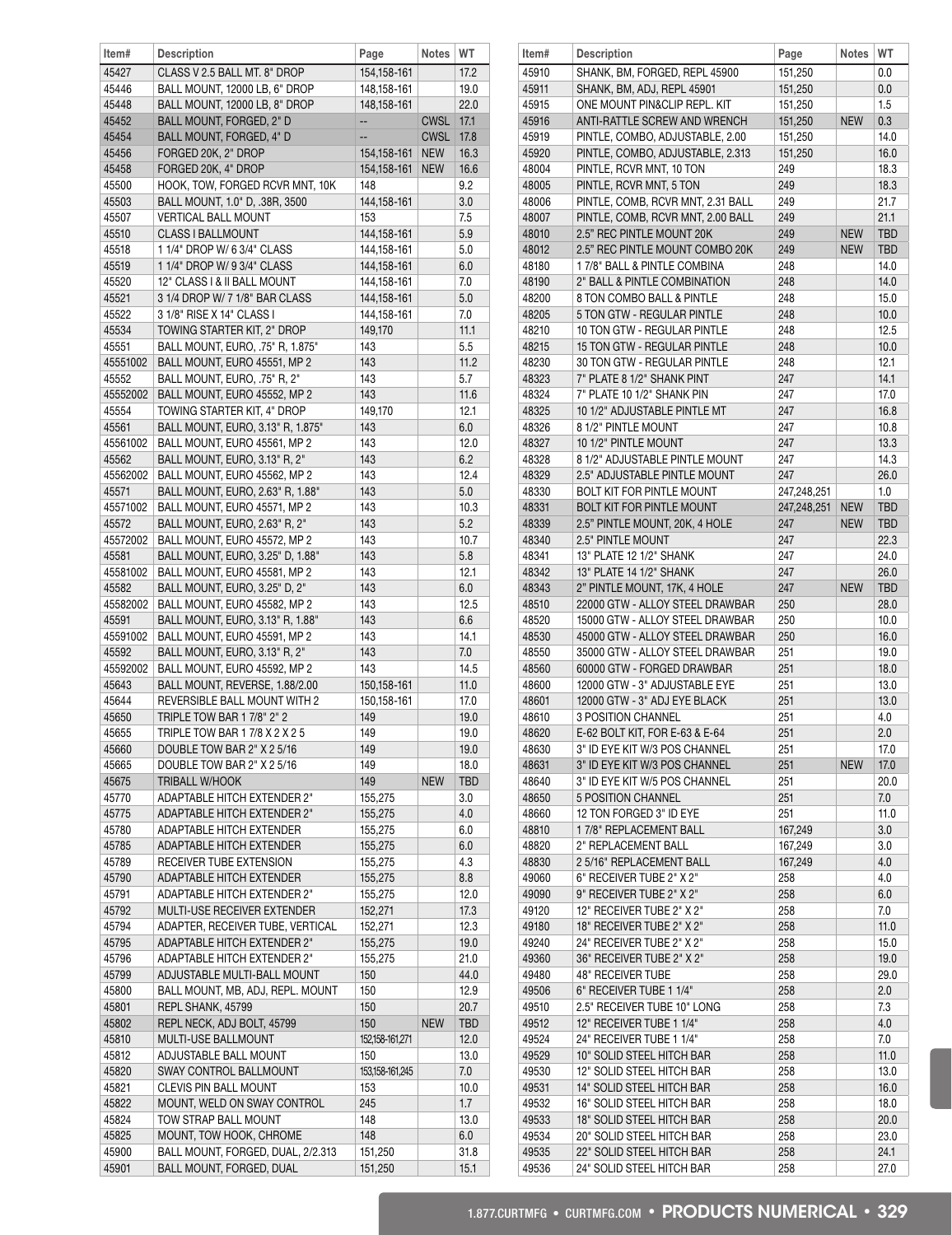| 258<br>HARNESS W/O QUICK PLUG, PKGD<br>$CWSL$ 0.3<br>49537<br>8" SOLID STEEL HITCH BAR<br>11.0<br>51445<br>49717<br>WELD ON HITCH BOX 5000 GTW RAW<br>259<br>8.0<br>51446<br>HARN, BK CTRL, JEEP GR CHER, QP, B<br>188,189<br>0.2<br>259<br>49770<br>3" X 3" X 1" COLLAR<br>0.9<br>51447<br>HARN, BK CTRL, JEEP GR CHER, QP, P<br>188,189<br>0.3<br>49950<br>4000 LB WELD-ON SAFETY CHAIN<br>259<br>1.0<br>51448<br>HARNESS WITH QUICK PLUG, BULK<br>CWSL 0.4<br>$\overline{\phantom{a}}$<br>51110<br>185,225,236<br>0.5<br>51451<br>BRK CNTRLR, VENTURER, PKGD<br>HARNESS W/O QUICK PLUG, BULK<br>188<br>0.2<br>0.3<br>51114<br>0.1<br>51452<br>188<br>KIT, REPLACE BRK HDWRE, VENTURER<br>185,225,236<br>HARNESS W/O QUICK PLUG, PKGD<br>51120<br>BRK CNTRLR, DISCOVERY, PKGD<br>0.6<br>51453<br>188<br>0.3<br>185,225,236<br>HARN, BKCRTL, QP, RAM, PKGD<br>202<br>51122<br>BRK CNTRLR, DISCOVERY, BULK(6)<br>185,225,236<br>3.6<br>51498<br>7 WAY FUNCTION TEST BOX<br><b>NEW</b><br>12.0<br>51124<br>0.1<br>51499<br>202<br><b>NEW</b><br><b>TBD</b><br>KIT, REPLACE BRK HDWRE, DISCOVER<br>185,225,236<br><b>BRAKE CONTROL TEST BOX</b><br>51130<br>187<br>2.0<br><b>BRK CNTRLR, REFLEX, PKGD</b><br>185,225,236<br>1.1<br>51500<br>KIT, BRK CNTRL WIRING, UNIVERSAL<br>51132<br>6.5<br>0.2<br>BRK CNTRLR, REFLEX, BULK(6)<br>185.225.236<br>51515<br>HARN, BK CTRL, QP W/PIGTAILS<br>186,188<br>51140<br>BRK CNTRLR, TRIFLEX, PKGD<br>185,225,236<br>0.6<br>51516<br>HARN, BK CTRL, QP W/PIGTAILS, PKGD<br>186<br>0.3<br>51142<br>BRK CNTRLR, TRIFLEX, BULK<br>185,236<br>3.0<br>51520<br>HARN, BK CTRL, QP, TO CURT<br>186<br><b>NEW</b><br>0.8<br>51144<br>0.1<br>52010<br>211<br>0.4<br>KIT, REPLACE BRK HDWRE, TRIFLEX<br>185,236<br>NYLON BREAKAWAY SWITCH WITH SW<br>51310<br>HARNESS W/O QUICK PLUG, BULK<br>$\mathbb{L}^2$<br>CWSL 0.2<br>52011<br>NYLON BREAKAWAY SWITCH PACKAGD<br>211<br>1.0<br>51311<br>CWSL 0.3<br>52020<br>211<br>0.1<br>HARNESS W/O QUICK PLUG, PKGD<br>REPLACEMENT LANYARD WITH PULL<br>$\overline{\phantom{a}}$<br>188,189<br>0.2<br>52022<br>211<br>0.5<br>51312<br>HARNESS WITH QUICK PLUG, BULK<br><b>CURT BATTERY BOX</b><br>0.3<br>51313<br>HARNESS WITH QUICK PLUG, PKGD<br>52023<br>211<br>4.0<br>188,189<br>CURT 12V 5.4 AMP RECHARGABLE B<br>51320<br>HARNESS W/O QUICK PLUG, BULK<br>$CWSL$ 0.2<br>52025<br>211<br>0.5<br><b>CURT 12V BATTERY CHARGER</b><br>$\overline{\phantom{a}}$<br>4.5<br>51321<br>HARNESS W/O QUICK PLUG. PKGD<br>CWSL 0.3<br>52026<br><b>CURT SOFTTRAC II BREAKAWAY KIT</b><br>210<br>$\overline{\phantom{a}}$<br>51322<br>0.2<br>52027<br><b>CURT BATTERY CASE</b><br>211<br>0.6<br><b>HARNESS WITH QUICK PLUG, BULK</b><br>188.189<br>51323<br>0.3<br>52028<br>210<br>6.0<br>HARNESS WITH QUICK PLUG, PKGD<br>188,189<br><b>CURT SOFTTRAC II BREAKAWAY SYS</b><br>2.0<br>51330<br>HARNESS W/O QUICK PLUG, BULK<br>CWSL 0.3<br>52029<br><b>CURT BATTERY BOX</b><br>211<br>$\overline{\phantom{a}}$<br>51331<br>HARNESS W/O QUICK PLUG, PKGD<br>$CWSL$ 0.3<br>52030<br><b>CURT BATTERY BOX</b><br>211<br>2.0<br>$\overline{\phantom{a}}$<br>51332<br>188<br>52040<br>210<br>6.0<br><b>HARNESS WITH QUICK PLUG. BULK</b><br>0.3<br><b>CURT SOFTTRAC I BREAKAWAY KIT</b><br>0.4<br>51333<br>52041<br>210<br>6.0<br>HARNESS WITH QUICK PLUG, PKGD<br>188<br>CURT SOFTTRAC I BREAKAWAY KIT<br>51340<br>CWSL 0.2<br>52042<br>210<br><b>NEW</b><br>4.9<br>HARNESS W/O QUICK PLUG, BULK<br>PUSH TO TEST BKAWAY, SIDE LOAD<br>$\overline{\phantom{a}}$<br>51341<br>HARNESS W/O QUICK PLUG, PKGD<br>CWSL 0.3<br>52044<br>PUSH TO TEST BKAWAY, TOP LOAD<br>210<br><b>NEW</b><br>5.0<br>$\overline{\phantom{a}}$<br>51342<br>188<br>0.2<br>52090<br><b>CURT BATTERY BOX</b><br>211<br>1.4<br>HARNESS WITH QUICK PLUG, BULK<br>0.3<br>4.0<br>51343<br>188<br>53200<br>209,236,260<br>HARNESS WITH QUICK PLUG, PKGD<br>TOWING LIGHTS, MAGNETIC BASE<br>51350<br>Ξ.<br>$CWSL$ 0.2<br>53204<br>5.3<br>HARNESS W/O QUICK PLUG, BULK<br>4-WAY FLAT MAGNETIC TOW LIGHT<br>236,260<br>51351<br><b>CWSL</b><br>0.3<br>53440<br>209<br>0.5<br>HARNESS W/O QUICK PLUG, PKGD<br>$\overline{\phantom{a}}$<br>RED COMBINATION LIGHT, W/OUT L<br>51352<br>188,189<br>0.2<br>53441<br>209<br>0.5<br>HARNESS WITH QUICK PLUG, BULK<br>RED COMBINATION LIGHT, WITHOUT<br>51353<br>188,189<br>0.3<br>53445<br>209<br>0.0<br>HARNESS WITH QUICK PLUG, PKGD<br>RED REAR REPLACEMENT LENS COMB<br>51360<br>HARNESS W/O QUICK PLUG, BULK<br>$CWSL$ 0.2<br>53452<br>RED SUBMERSIBLE COMBO LIGHT<br>209<br>0.5<br>$\overline{\phantom{a}}$<br>51361<br>HARNESS W/O QUICK PLUG, PKGD<br>$\overline{\phantom{a}}$<br>$CWSL$ 0.3<br>53453<br>RED SUBMERSIBLE COMBO LIGHT<br>209<br>0.5<br>0.3<br>53515<br>209<br>0.1<br>51362<br>HARNESS WITH QUICK PLUG, BULK<br>189<br>RED SIDE REPLACEMENT LIGHT COM<br>0.4<br>2.3<br>51363<br>189<br>53540<br>209<br>HARNESS WITH QUICK PLUG. PKGD<br>STOP TAIL AND SIDE LIGHTS<br>51370<br>HARNESS W/O QUICK PLUG, BULK<br>$CWSL$ 0.2<br>55130<br>190<br>CWSL 0.6<br>CONVERTER, BASIC, PKGD<br>--<br>51371<br>HARNESS W/O QUICK PLUG, PKGD<br><b>CWSL</b><br>0.3<br>55133<br>CONVERTER, BASIC, MASTERPACK, 30<br>190<br>14.1<br>--<br>51372<br>189<br>0.3<br>55151<br><b>T-CONN WIRING KIT</b><br>191<br>0.7<br>HARNESS WITH QUICK PLUG, BULK<br>51373<br>189<br>0.4<br>55152<br>191<br><b>NEW</b><br>0.7<br>HARNESS WITH QUICK PLUG, PKGD<br>T-CONN WIRING KIT, 15 AMP<br>51380<br><b>CWSL</b><br>0.2<br>55177<br>190<br>0.3<br>HARNESS W/O QUICK PLUG. BULK<br>3 WIRE TO 2 WIRE CONVERTER<br>$\overline{\phantom{a}}$<br>51381<br>HARNESS W/O QUICK PLUG, PKGD<br>$CWSL$ 0.3<br>55178<br>3 TO 2 CONVERTER PKGD<br>190<br>0.5<br>$\overline{\phantom{a}}$<br>51382<br>HARNESS WITH QUICK PLUG, BULK<br>189<br>0.2<br>55179<br>4 FLAT 3 TO 2 CONVERTER 12"<br>190<br>0.6<br>Щ.<br>51383<br>0.3<br>55190<br><b>CWSL</b><br>0.7<br>HARNESS WITH QUICK PLUG, PKGD<br>189<br><b>CONVERTER</b><br>0.2<br>51390<br>HARNESS W/O QUICK PLUG, BULK<br>н.<br>CWSL<br>55415<br>OEM 7-WAY CONNECTOR<br>196.204<br>0.3<br>51391<br>$CWSL$ 0.3<br>55664<br>1.0<br>HARNESS W/O QUICK PLUG, PKGD<br>н.<br>US CAR TO 6 ROUND AND 4 FLAT<br>196<br>51392<br>189<br>55774<br>196<br>HARNESS WITH QUICK PLUG, BULK<br>0.2<br>US CAR TO 7 RV AND 4 FLAT<br>1.1<br>51393<br>HARNESS WITH QUICK PLUG, PKGD<br>0.3<br>56000<br>T-CONN, FORD/GM 5TH WHEEL, 10'<br>195,225<br>2.8<br>189<br>51420<br>HARNESS W/O QUICK PLUG, BULK<br>$CWSL$ 0.2<br>56001<br>T-CONN, DODGE 5TH WHEEL, 10'<br>195,225<br>2.8<br>н.<br>51421<br>56070<br>195,225<br>2.2<br>HARNESS W/O QUICK PLUG, PKGD<br>CWSL 0.3<br>T-CONN, FORD/GM 5TH WHEEL, 7'<br>н,<br>51422<br>195,225<br>2.3<br>HARNESS WITH QUICK PLUG, BULK<br>188,189<br>0.3<br>56071<br>T-CONN, DODGE 5TH WHEEL, 7'<br>51423<br>0.4<br>56080<br>EXTENSION, 5TH WHEEL, 7-WAY<br>2.6<br>HARNESS WITH QUICK PLUG, PKGD<br>188,189<br>195,225,237<br>51430<br>HARNESS W/O QUICK PLUG, BULK<br>CWSL 0.2<br>56130<br>CONVERTER, BASIC, PKGD (SM)<br>щ.<br>190<br>0.6<br>51431<br>56132<br>190<br>HARNESS W/O QUICK PLUG, PKGD<br>$\overline{\phantom{a}}$<br>CWSL 0.3<br>CONV, BASIC, MASTERPACK (30) (SM)<br>14.1<br>51432<br>56146<br>190<br>0.6<br>HARNESS WITH QUICK PLUG, BULK<br>188,189<br>0.3<br>CONVERTER, CP, PWRD, PKGD (SM)<br>51433<br>0.3<br>56146030<br>56146 30 PACK<br>18.2<br>HARNESS WITH QUICK PLUG, PKGD<br>188,189<br>190<br>51434<br><b>CWSL 0.2</b><br>56175<br>CONVERTER, CP, PACKAGED(SM)<br>190<br>0.6<br>HARNESS W/O QUICK PLUG, BULK<br>н.<br>51435<br>HARNESS W/O QUICK PLUG, PKGD<br>CWSL 0.3<br>56187<br>190<br>0.7<br>CONVERTER, BASIC, PWRD, PKGD(SM)<br>н,<br>51436<br>188,189<br>56190<br>CONVERTER, HD W/SMART BOARD<br>HARN, BKCTRL, QP, FORD F-150<br>0.2<br>190<br>0.6<br>51437<br>HARN, BKCTRL, QP, FORD F-150, PKGD<br>188,189<br>0.3<br>56195<br>CONVERTER, CP, LSS, PACKAGED<br>190<br>0.7<br>51438<br>0.2<br>0.3<br>HARN, BKCTRL, QP, DODGE RAM<br>188<br>56196<br>CONVERTER, 2-WIRE TO 3-WIRE, PKGD<br>190<br>0.4<br>0.7<br>51439<br>HARN, BKCTRL, QP, DODGE RAM, PKGD<br>188<br>56200<br>CONVERTER, PMW-ST, PWRD<br>190<br>51440<br>HARNESS W/O QUICK PLUG, BULK<br><b>CWSL 0.2</b><br>56201<br>190<br>0.7<br>CONVERTER, PMW-STT, PWRD<br>Ξ.<br>51441<br>HARNESS W/O QUICK PLUG, PKGD<br>Щ,<br>56229<br>196<br><b>NEW</b><br>0.5<br>CWSL 0.3<br>USCAR REPL VEH END WITH 24" WIRES<br>51442<br>56236<br>MULTI-FUNCTION TAILLIGHT CONVERTER   191<br><b>TBD</b><br>HARN, BK CTRL, KIA BORREGO, QP, BU<br>189<br>0.2<br><b>NEW</b><br>0.3<br>51443<br>HARN, BK CTRL, KIA BORREGO, QP, PK<br>189<br>56415<br>OEM 7-WAY TWIST-LOK CONNECTOR<br>196,204<br>0.3<br>51444<br>HARNESS W/O QUICK PLUG, BULK<br><b>CWSL 0.2</b><br>56601<br>7 WAY MOLDED TRLR END 6' BULK<br>194,237<br>2.0<br>$\overline{\phantom{a}}$ | Item# | <b>Description</b> | Page | <b>Notes</b> | <b>WT</b> | Item# | <b>Description</b> | Page | Notes WT |  |
|-----------------------------------------------------------------------------------------------------------------------------------------------------------------------------------------------------------------------------------------------------------------------------------------------------------------------------------------------------------------------------------------------------------------------------------------------------------------------------------------------------------------------------------------------------------------------------------------------------------------------------------------------------------------------------------------------------------------------------------------------------------------------------------------------------------------------------------------------------------------------------------------------------------------------------------------------------------------------------------------------------------------------------------------------------------------------------------------------------------------------------------------------------------------------------------------------------------------------------------------------------------------------------------------------------------------------------------------------------------------------------------------------------------------------------------------------------------------------------------------------------------------------------------------------------------------------------------------------------------------------------------------------------------------------------------------------------------------------------------------------------------------------------------------------------------------------------------------------------------------------------------------------------------------------------------------------------------------------------------------------------------------------------------------------------------------------------------------------------------------------------------------------------------------------------------------------------------------------------------------------------------------------------------------------------------------------------------------------------------------------------------------------------------------------------------------------------------------------------------------------------------------------------------------------------------------------------------------------------------------------------------------------------------------------------------------------------------------------------------------------------------------------------------------------------------------------------------------------------------------------------------------------------------------------------------------------------------------------------------------------------------------------------------------------------------------------------------------------------------------------------------------------------------------------------------------------------------------------------------------------------------------------------------------------------------------------------------------------------------------------------------------------------------------------------------------------------------------------------------------------------------------------------------------------------------------------------------------------------------------------------------------------------------------------------------------------------------------------------------------------------------------------------------------------------------------------------------------------------------------------------------------------------------------------------------------------------------------------------------------------------------------------------------------------------------------------------------------------------------------------------------------------------------------------------------------------------------------------------------------------------------------------------------------------------------------------------------------------------------------------------------------------------------------------------------------------------------------------------------------------------------------------------------------------------------------------------------------------------------------------------------------------------------------------------------------------------------------------------------------------------------------------------------------------------------------------------------------------------------------------------------------------------------------------------------------------------------------------------------------------------------------------------------------------------------------------------------------------------------------------------------------------------------------------------------------------------------------------------------------------------------------------------------------------------------------------------------------------------------------------------------------------------------------------------------------------------------------------------------------------------------------------------------------------------------------------------------------------------------------------------------------------------------------------------------------------------------------------------------------------------------------------------------------------------------------------------------------------------------------------------------------------------------------------------------------------------------------------------------------------------------------------------------------------------------------------------------------------------------------------------------------------------------------------------------------------------------------------------------------------------------------------------------------------------------------------------------------------------------------------------------------------------------------------------------------------------------------------------------------------------------------------------------------------------------------------------------------------------------------------------------------------------------------------------------------------------------------------------------------------------------------------------------------------------------------------------------------------------------------------------------------------------------------------------------------------------------------------------------------------------------------------------------------------------------------------------------------------------------------------------------------------------------------------------------------------------------------------------------------------------------------------------------------------------------------------------------------------------------------------------------------------------------------------------------------------------------------------------------------------------------------------------------------------------------------------------------------------------------------------------------------------------------------------------------------------------------------------------------------------------------------------------------------------------------------------------------------------------------------------------------------------------------------------------------------------------------------------------------------------------------------------------------------------------------------------------------------------------------------------------------------------------------------------------------------------------------------------------------------------------------------------------------------------------------------------------------------------------------------------------------------------------------------------------------------------------------------------------------------------------------------------------------------------------------------------------------------------------------------------------------------------------------------------------------------------------------------------------------------------------------------------------------------------------------------------------------------------|-------|--------------------|------|--------------|-----------|-------|--------------------|------|----------|--|
|                                                                                                                                                                                                                                                                                                                                                                                                                                                                                                                                                                                                                                                                                                                                                                                                                                                                                                                                                                                                                                                                                                                                                                                                                                                                                                                                                                                                                                                                                                                                                                                                                                                                                                                                                                                                                                                                                                                                                                                                                                                                                                                                                                                                                                                                                                                                                                                                                                                                                                                                                                                                                                                                                                                                                                                                                                                                                                                                                                                                                                                                                                                                                                                                                                                                                                                                                                                                                                                                                                                                                                                                                                                                                                                                                                                                                                                                                                                                                                                                                                                                                                                                                                                                                                                                                                                                                                                                                                                                                                                                                                                                                                                                                                                                                                                                                                                                                                                                                                                                                                                                                                                                                                                                                                                                                                                                                                                                                                                                                                                                                                                                                                                                                                                                                                                                                                                                                                                                                                                                                                                                                                                                                                                                                                                                                                                                                                                                                                                                                                                                                                                                                                                                                                                                                                                                                                                                                                                                                                                                                                                                                                                                                                                                                                                                                                                                                                                                                                                                                                                                                                                                                                                                                                                                                                                                                                                                                                                                                                                                                                                                                                                                                                                                                                                                                                                                                                                                                                                                                                                                                                                                                                                                                                                                                                                                                                               |       |                    |      |              |           |       |                    |      |          |  |
|                                                                                                                                                                                                                                                                                                                                                                                                                                                                                                                                                                                                                                                                                                                                                                                                                                                                                                                                                                                                                                                                                                                                                                                                                                                                                                                                                                                                                                                                                                                                                                                                                                                                                                                                                                                                                                                                                                                                                                                                                                                                                                                                                                                                                                                                                                                                                                                                                                                                                                                                                                                                                                                                                                                                                                                                                                                                                                                                                                                                                                                                                                                                                                                                                                                                                                                                                                                                                                                                                                                                                                                                                                                                                                                                                                                                                                                                                                                                                                                                                                                                                                                                                                                                                                                                                                                                                                                                                                                                                                                                                                                                                                                                                                                                                                                                                                                                                                                                                                                                                                                                                                                                                                                                                                                                                                                                                                                                                                                                                                                                                                                                                                                                                                                                                                                                                                                                                                                                                                                                                                                                                                                                                                                                                                                                                                                                                                                                                                                                                                                                                                                                                                                                                                                                                                                                                                                                                                                                                                                                                                                                                                                                                                                                                                                                                                                                                                                                                                                                                                                                                                                                                                                                                                                                                                                                                                                                                                                                                                                                                                                                                                                                                                                                                                                                                                                                                                                                                                                                                                                                                                                                                                                                                                                                                                                                                                               |       |                    |      |              |           |       |                    |      |          |  |
|                                                                                                                                                                                                                                                                                                                                                                                                                                                                                                                                                                                                                                                                                                                                                                                                                                                                                                                                                                                                                                                                                                                                                                                                                                                                                                                                                                                                                                                                                                                                                                                                                                                                                                                                                                                                                                                                                                                                                                                                                                                                                                                                                                                                                                                                                                                                                                                                                                                                                                                                                                                                                                                                                                                                                                                                                                                                                                                                                                                                                                                                                                                                                                                                                                                                                                                                                                                                                                                                                                                                                                                                                                                                                                                                                                                                                                                                                                                                                                                                                                                                                                                                                                                                                                                                                                                                                                                                                                                                                                                                                                                                                                                                                                                                                                                                                                                                                                                                                                                                                                                                                                                                                                                                                                                                                                                                                                                                                                                                                                                                                                                                                                                                                                                                                                                                                                                                                                                                                                                                                                                                                                                                                                                                                                                                                                                                                                                                                                                                                                                                                                                                                                                                                                                                                                                                                                                                                                                                                                                                                                                                                                                                                                                                                                                                                                                                                                                                                                                                                                                                                                                                                                                                                                                                                                                                                                                                                                                                                                                                                                                                                                                                                                                                                                                                                                                                                                                                                                                                                                                                                                                                                                                                                                                                                                                                                                               |       |                    |      |              |           |       |                    |      |          |  |
|                                                                                                                                                                                                                                                                                                                                                                                                                                                                                                                                                                                                                                                                                                                                                                                                                                                                                                                                                                                                                                                                                                                                                                                                                                                                                                                                                                                                                                                                                                                                                                                                                                                                                                                                                                                                                                                                                                                                                                                                                                                                                                                                                                                                                                                                                                                                                                                                                                                                                                                                                                                                                                                                                                                                                                                                                                                                                                                                                                                                                                                                                                                                                                                                                                                                                                                                                                                                                                                                                                                                                                                                                                                                                                                                                                                                                                                                                                                                                                                                                                                                                                                                                                                                                                                                                                                                                                                                                                                                                                                                                                                                                                                                                                                                                                                                                                                                                                                                                                                                                                                                                                                                                                                                                                                                                                                                                                                                                                                                                                                                                                                                                                                                                                                                                                                                                                                                                                                                                                                                                                                                                                                                                                                                                                                                                                                                                                                                                                                                                                                                                                                                                                                                                                                                                                                                                                                                                                                                                                                                                                                                                                                                                                                                                                                                                                                                                                                                                                                                                                                                                                                                                                                                                                                                                                                                                                                                                                                                                                                                                                                                                                                                                                                                                                                                                                                                                                                                                                                                                                                                                                                                                                                                                                                                                                                                                                               |       |                    |      |              |           |       |                    |      |          |  |
|                                                                                                                                                                                                                                                                                                                                                                                                                                                                                                                                                                                                                                                                                                                                                                                                                                                                                                                                                                                                                                                                                                                                                                                                                                                                                                                                                                                                                                                                                                                                                                                                                                                                                                                                                                                                                                                                                                                                                                                                                                                                                                                                                                                                                                                                                                                                                                                                                                                                                                                                                                                                                                                                                                                                                                                                                                                                                                                                                                                                                                                                                                                                                                                                                                                                                                                                                                                                                                                                                                                                                                                                                                                                                                                                                                                                                                                                                                                                                                                                                                                                                                                                                                                                                                                                                                                                                                                                                                                                                                                                                                                                                                                                                                                                                                                                                                                                                                                                                                                                                                                                                                                                                                                                                                                                                                                                                                                                                                                                                                                                                                                                                                                                                                                                                                                                                                                                                                                                                                                                                                                                                                                                                                                                                                                                                                                                                                                                                                                                                                                                                                                                                                                                                                                                                                                                                                                                                                                                                                                                                                                                                                                                                                                                                                                                                                                                                                                                                                                                                                                                                                                                                                                                                                                                                                                                                                                                                                                                                                                                                                                                                                                                                                                                                                                                                                                                                                                                                                                                                                                                                                                                                                                                                                                                                                                                                                               |       |                    |      |              |           |       |                    |      |          |  |
|                                                                                                                                                                                                                                                                                                                                                                                                                                                                                                                                                                                                                                                                                                                                                                                                                                                                                                                                                                                                                                                                                                                                                                                                                                                                                                                                                                                                                                                                                                                                                                                                                                                                                                                                                                                                                                                                                                                                                                                                                                                                                                                                                                                                                                                                                                                                                                                                                                                                                                                                                                                                                                                                                                                                                                                                                                                                                                                                                                                                                                                                                                                                                                                                                                                                                                                                                                                                                                                                                                                                                                                                                                                                                                                                                                                                                                                                                                                                                                                                                                                                                                                                                                                                                                                                                                                                                                                                                                                                                                                                                                                                                                                                                                                                                                                                                                                                                                                                                                                                                                                                                                                                                                                                                                                                                                                                                                                                                                                                                                                                                                                                                                                                                                                                                                                                                                                                                                                                                                                                                                                                                                                                                                                                                                                                                                                                                                                                                                                                                                                                                                                                                                                                                                                                                                                                                                                                                                                                                                                                                                                                                                                                                                                                                                                                                                                                                                                                                                                                                                                                                                                                                                                                                                                                                                                                                                                                                                                                                                                                                                                                                                                                                                                                                                                                                                                                                                                                                                                                                                                                                                                                                                                                                                                                                                                                                                               |       |                    |      |              |           |       |                    |      |          |  |
|                                                                                                                                                                                                                                                                                                                                                                                                                                                                                                                                                                                                                                                                                                                                                                                                                                                                                                                                                                                                                                                                                                                                                                                                                                                                                                                                                                                                                                                                                                                                                                                                                                                                                                                                                                                                                                                                                                                                                                                                                                                                                                                                                                                                                                                                                                                                                                                                                                                                                                                                                                                                                                                                                                                                                                                                                                                                                                                                                                                                                                                                                                                                                                                                                                                                                                                                                                                                                                                                                                                                                                                                                                                                                                                                                                                                                                                                                                                                                                                                                                                                                                                                                                                                                                                                                                                                                                                                                                                                                                                                                                                                                                                                                                                                                                                                                                                                                                                                                                                                                                                                                                                                                                                                                                                                                                                                                                                                                                                                                                                                                                                                                                                                                                                                                                                                                                                                                                                                                                                                                                                                                                                                                                                                                                                                                                                                                                                                                                                                                                                                                                                                                                                                                                                                                                                                                                                                                                                                                                                                                                                                                                                                                                                                                                                                                                                                                                                                                                                                                                                                                                                                                                                                                                                                                                                                                                                                                                                                                                                                                                                                                                                                                                                                                                                                                                                                                                                                                                                                                                                                                                                                                                                                                                                                                                                                                                               |       |                    |      |              |           |       |                    |      |          |  |
|                                                                                                                                                                                                                                                                                                                                                                                                                                                                                                                                                                                                                                                                                                                                                                                                                                                                                                                                                                                                                                                                                                                                                                                                                                                                                                                                                                                                                                                                                                                                                                                                                                                                                                                                                                                                                                                                                                                                                                                                                                                                                                                                                                                                                                                                                                                                                                                                                                                                                                                                                                                                                                                                                                                                                                                                                                                                                                                                                                                                                                                                                                                                                                                                                                                                                                                                                                                                                                                                                                                                                                                                                                                                                                                                                                                                                                                                                                                                                                                                                                                                                                                                                                                                                                                                                                                                                                                                                                                                                                                                                                                                                                                                                                                                                                                                                                                                                                                                                                                                                                                                                                                                                                                                                                                                                                                                                                                                                                                                                                                                                                                                                                                                                                                                                                                                                                                                                                                                                                                                                                                                                                                                                                                                                                                                                                                                                                                                                                                                                                                                                                                                                                                                                                                                                                                                                                                                                                                                                                                                                                                                                                                                                                                                                                                                                                                                                                                                                                                                                                                                                                                                                                                                                                                                                                                                                                                                                                                                                                                                                                                                                                                                                                                                                                                                                                                                                                                                                                                                                                                                                                                                                                                                                                                                                                                                                                               |       |                    |      |              |           |       |                    |      |          |  |
|                                                                                                                                                                                                                                                                                                                                                                                                                                                                                                                                                                                                                                                                                                                                                                                                                                                                                                                                                                                                                                                                                                                                                                                                                                                                                                                                                                                                                                                                                                                                                                                                                                                                                                                                                                                                                                                                                                                                                                                                                                                                                                                                                                                                                                                                                                                                                                                                                                                                                                                                                                                                                                                                                                                                                                                                                                                                                                                                                                                                                                                                                                                                                                                                                                                                                                                                                                                                                                                                                                                                                                                                                                                                                                                                                                                                                                                                                                                                                                                                                                                                                                                                                                                                                                                                                                                                                                                                                                                                                                                                                                                                                                                                                                                                                                                                                                                                                                                                                                                                                                                                                                                                                                                                                                                                                                                                                                                                                                                                                                                                                                                                                                                                                                                                                                                                                                                                                                                                                                                                                                                                                                                                                                                                                                                                                                                                                                                                                                                                                                                                                                                                                                                                                                                                                                                                                                                                                                                                                                                                                                                                                                                                                                                                                                                                                                                                                                                                                                                                                                                                                                                                                                                                                                                                                                                                                                                                                                                                                                                                                                                                                                                                                                                                                                                                                                                                                                                                                                                                                                                                                                                                                                                                                                                                                                                                                                               |       |                    |      |              |           |       |                    |      |          |  |
|                                                                                                                                                                                                                                                                                                                                                                                                                                                                                                                                                                                                                                                                                                                                                                                                                                                                                                                                                                                                                                                                                                                                                                                                                                                                                                                                                                                                                                                                                                                                                                                                                                                                                                                                                                                                                                                                                                                                                                                                                                                                                                                                                                                                                                                                                                                                                                                                                                                                                                                                                                                                                                                                                                                                                                                                                                                                                                                                                                                                                                                                                                                                                                                                                                                                                                                                                                                                                                                                                                                                                                                                                                                                                                                                                                                                                                                                                                                                                                                                                                                                                                                                                                                                                                                                                                                                                                                                                                                                                                                                                                                                                                                                                                                                                                                                                                                                                                                                                                                                                                                                                                                                                                                                                                                                                                                                                                                                                                                                                                                                                                                                                                                                                                                                                                                                                                                                                                                                                                                                                                                                                                                                                                                                                                                                                                                                                                                                                                                                                                                                                                                                                                                                                                                                                                                                                                                                                                                                                                                                                                                                                                                                                                                                                                                                                                                                                                                                                                                                                                                                                                                                                                                                                                                                                                                                                                                                                                                                                                                                                                                                                                                                                                                                                                                                                                                                                                                                                                                                                                                                                                                                                                                                                                                                                                                                                                               |       |                    |      |              |           |       |                    |      |          |  |
|                                                                                                                                                                                                                                                                                                                                                                                                                                                                                                                                                                                                                                                                                                                                                                                                                                                                                                                                                                                                                                                                                                                                                                                                                                                                                                                                                                                                                                                                                                                                                                                                                                                                                                                                                                                                                                                                                                                                                                                                                                                                                                                                                                                                                                                                                                                                                                                                                                                                                                                                                                                                                                                                                                                                                                                                                                                                                                                                                                                                                                                                                                                                                                                                                                                                                                                                                                                                                                                                                                                                                                                                                                                                                                                                                                                                                                                                                                                                                                                                                                                                                                                                                                                                                                                                                                                                                                                                                                                                                                                                                                                                                                                                                                                                                                                                                                                                                                                                                                                                                                                                                                                                                                                                                                                                                                                                                                                                                                                                                                                                                                                                                                                                                                                                                                                                                                                                                                                                                                                                                                                                                                                                                                                                                                                                                                                                                                                                                                                                                                                                                                                                                                                                                                                                                                                                                                                                                                                                                                                                                                                                                                                                                                                                                                                                                                                                                                                                                                                                                                                                                                                                                                                                                                                                                                                                                                                                                                                                                                                                                                                                                                                                                                                                                                                                                                                                                                                                                                                                                                                                                                                                                                                                                                                                                                                                                                               |       |                    |      |              |           |       |                    |      |          |  |
|                                                                                                                                                                                                                                                                                                                                                                                                                                                                                                                                                                                                                                                                                                                                                                                                                                                                                                                                                                                                                                                                                                                                                                                                                                                                                                                                                                                                                                                                                                                                                                                                                                                                                                                                                                                                                                                                                                                                                                                                                                                                                                                                                                                                                                                                                                                                                                                                                                                                                                                                                                                                                                                                                                                                                                                                                                                                                                                                                                                                                                                                                                                                                                                                                                                                                                                                                                                                                                                                                                                                                                                                                                                                                                                                                                                                                                                                                                                                                                                                                                                                                                                                                                                                                                                                                                                                                                                                                                                                                                                                                                                                                                                                                                                                                                                                                                                                                                                                                                                                                                                                                                                                                                                                                                                                                                                                                                                                                                                                                                                                                                                                                                                                                                                                                                                                                                                                                                                                                                                                                                                                                                                                                                                                                                                                                                                                                                                                                                                                                                                                                                                                                                                                                                                                                                                                                                                                                                                                                                                                                                                                                                                                                                                                                                                                                                                                                                                                                                                                                                                                                                                                                                                                                                                                                                                                                                                                                                                                                                                                                                                                                                                                                                                                                                                                                                                                                                                                                                                                                                                                                                                                                                                                                                                                                                                                                                               |       |                    |      |              |           |       |                    |      |          |  |
|                                                                                                                                                                                                                                                                                                                                                                                                                                                                                                                                                                                                                                                                                                                                                                                                                                                                                                                                                                                                                                                                                                                                                                                                                                                                                                                                                                                                                                                                                                                                                                                                                                                                                                                                                                                                                                                                                                                                                                                                                                                                                                                                                                                                                                                                                                                                                                                                                                                                                                                                                                                                                                                                                                                                                                                                                                                                                                                                                                                                                                                                                                                                                                                                                                                                                                                                                                                                                                                                                                                                                                                                                                                                                                                                                                                                                                                                                                                                                                                                                                                                                                                                                                                                                                                                                                                                                                                                                                                                                                                                                                                                                                                                                                                                                                                                                                                                                                                                                                                                                                                                                                                                                                                                                                                                                                                                                                                                                                                                                                                                                                                                                                                                                                                                                                                                                                                                                                                                                                                                                                                                                                                                                                                                                                                                                                                                                                                                                                                                                                                                                                                                                                                                                                                                                                                                                                                                                                                                                                                                                                                                                                                                                                                                                                                                                                                                                                                                                                                                                                                                                                                                                                                                                                                                                                                                                                                                                                                                                                                                                                                                                                                                                                                                                                                                                                                                                                                                                                                                                                                                                                                                                                                                                                                                                                                                                                               |       |                    |      |              |           |       |                    |      |          |  |
|                                                                                                                                                                                                                                                                                                                                                                                                                                                                                                                                                                                                                                                                                                                                                                                                                                                                                                                                                                                                                                                                                                                                                                                                                                                                                                                                                                                                                                                                                                                                                                                                                                                                                                                                                                                                                                                                                                                                                                                                                                                                                                                                                                                                                                                                                                                                                                                                                                                                                                                                                                                                                                                                                                                                                                                                                                                                                                                                                                                                                                                                                                                                                                                                                                                                                                                                                                                                                                                                                                                                                                                                                                                                                                                                                                                                                                                                                                                                                                                                                                                                                                                                                                                                                                                                                                                                                                                                                                                                                                                                                                                                                                                                                                                                                                                                                                                                                                                                                                                                                                                                                                                                                                                                                                                                                                                                                                                                                                                                                                                                                                                                                                                                                                                                                                                                                                                                                                                                                                                                                                                                                                                                                                                                                                                                                                                                                                                                                                                                                                                                                                                                                                                                                                                                                                                                                                                                                                                                                                                                                                                                                                                                                                                                                                                                                                                                                                                                                                                                                                                                                                                                                                                                                                                                                                                                                                                                                                                                                                                                                                                                                                                                                                                                                                                                                                                                                                                                                                                                                                                                                                                                                                                                                                                                                                                                                                               |       |                    |      |              |           |       |                    |      |          |  |
|                                                                                                                                                                                                                                                                                                                                                                                                                                                                                                                                                                                                                                                                                                                                                                                                                                                                                                                                                                                                                                                                                                                                                                                                                                                                                                                                                                                                                                                                                                                                                                                                                                                                                                                                                                                                                                                                                                                                                                                                                                                                                                                                                                                                                                                                                                                                                                                                                                                                                                                                                                                                                                                                                                                                                                                                                                                                                                                                                                                                                                                                                                                                                                                                                                                                                                                                                                                                                                                                                                                                                                                                                                                                                                                                                                                                                                                                                                                                                                                                                                                                                                                                                                                                                                                                                                                                                                                                                                                                                                                                                                                                                                                                                                                                                                                                                                                                                                                                                                                                                                                                                                                                                                                                                                                                                                                                                                                                                                                                                                                                                                                                                                                                                                                                                                                                                                                                                                                                                                                                                                                                                                                                                                                                                                                                                                                                                                                                                                                                                                                                                                                                                                                                                                                                                                                                                                                                                                                                                                                                                                                                                                                                                                                                                                                                                                                                                                                                                                                                                                                                                                                                                                                                                                                                                                                                                                                                                                                                                                                                                                                                                                                                                                                                                                                                                                                                                                                                                                                                                                                                                                                                                                                                                                                                                                                                                                               |       |                    |      |              |           |       |                    |      |          |  |
|                                                                                                                                                                                                                                                                                                                                                                                                                                                                                                                                                                                                                                                                                                                                                                                                                                                                                                                                                                                                                                                                                                                                                                                                                                                                                                                                                                                                                                                                                                                                                                                                                                                                                                                                                                                                                                                                                                                                                                                                                                                                                                                                                                                                                                                                                                                                                                                                                                                                                                                                                                                                                                                                                                                                                                                                                                                                                                                                                                                                                                                                                                                                                                                                                                                                                                                                                                                                                                                                                                                                                                                                                                                                                                                                                                                                                                                                                                                                                                                                                                                                                                                                                                                                                                                                                                                                                                                                                                                                                                                                                                                                                                                                                                                                                                                                                                                                                                                                                                                                                                                                                                                                                                                                                                                                                                                                                                                                                                                                                                                                                                                                                                                                                                                                                                                                                                                                                                                                                                                                                                                                                                                                                                                                                                                                                                                                                                                                                                                                                                                                                                                                                                                                                                                                                                                                                                                                                                                                                                                                                                                                                                                                                                                                                                                                                                                                                                                                                                                                                                                                                                                                                                                                                                                                                                                                                                                                                                                                                                                                                                                                                                                                                                                                                                                                                                                                                                                                                                                                                                                                                                                                                                                                                                                                                                                                                                               |       |                    |      |              |           |       |                    |      |          |  |
|                                                                                                                                                                                                                                                                                                                                                                                                                                                                                                                                                                                                                                                                                                                                                                                                                                                                                                                                                                                                                                                                                                                                                                                                                                                                                                                                                                                                                                                                                                                                                                                                                                                                                                                                                                                                                                                                                                                                                                                                                                                                                                                                                                                                                                                                                                                                                                                                                                                                                                                                                                                                                                                                                                                                                                                                                                                                                                                                                                                                                                                                                                                                                                                                                                                                                                                                                                                                                                                                                                                                                                                                                                                                                                                                                                                                                                                                                                                                                                                                                                                                                                                                                                                                                                                                                                                                                                                                                                                                                                                                                                                                                                                                                                                                                                                                                                                                                                                                                                                                                                                                                                                                                                                                                                                                                                                                                                                                                                                                                                                                                                                                                                                                                                                                                                                                                                                                                                                                                                                                                                                                                                                                                                                                                                                                                                                                                                                                                                                                                                                                                                                                                                                                                                                                                                                                                                                                                                                                                                                                                                                                                                                                                                                                                                                                                                                                                                                                                                                                                                                                                                                                                                                                                                                                                                                                                                                                                                                                                                                                                                                                                                                                                                                                                                                                                                                                                                                                                                                                                                                                                                                                                                                                                                                                                                                                                                               |       |                    |      |              |           |       |                    |      |          |  |
|                                                                                                                                                                                                                                                                                                                                                                                                                                                                                                                                                                                                                                                                                                                                                                                                                                                                                                                                                                                                                                                                                                                                                                                                                                                                                                                                                                                                                                                                                                                                                                                                                                                                                                                                                                                                                                                                                                                                                                                                                                                                                                                                                                                                                                                                                                                                                                                                                                                                                                                                                                                                                                                                                                                                                                                                                                                                                                                                                                                                                                                                                                                                                                                                                                                                                                                                                                                                                                                                                                                                                                                                                                                                                                                                                                                                                                                                                                                                                                                                                                                                                                                                                                                                                                                                                                                                                                                                                                                                                                                                                                                                                                                                                                                                                                                                                                                                                                                                                                                                                                                                                                                                                                                                                                                                                                                                                                                                                                                                                                                                                                                                                                                                                                                                                                                                                                                                                                                                                                                                                                                                                                                                                                                                                                                                                                                                                                                                                                                                                                                                                                                                                                                                                                                                                                                                                                                                                                                                                                                                                                                                                                                                                                                                                                                                                                                                                                                                                                                                                                                                                                                                                                                                                                                                                                                                                                                                                                                                                                                                                                                                                                                                                                                                                                                                                                                                                                                                                                                                                                                                                                                                                                                                                                                                                                                                                                               |       |                    |      |              |           |       |                    |      |          |  |
|                                                                                                                                                                                                                                                                                                                                                                                                                                                                                                                                                                                                                                                                                                                                                                                                                                                                                                                                                                                                                                                                                                                                                                                                                                                                                                                                                                                                                                                                                                                                                                                                                                                                                                                                                                                                                                                                                                                                                                                                                                                                                                                                                                                                                                                                                                                                                                                                                                                                                                                                                                                                                                                                                                                                                                                                                                                                                                                                                                                                                                                                                                                                                                                                                                                                                                                                                                                                                                                                                                                                                                                                                                                                                                                                                                                                                                                                                                                                                                                                                                                                                                                                                                                                                                                                                                                                                                                                                                                                                                                                                                                                                                                                                                                                                                                                                                                                                                                                                                                                                                                                                                                                                                                                                                                                                                                                                                                                                                                                                                                                                                                                                                                                                                                                                                                                                                                                                                                                                                                                                                                                                                                                                                                                                                                                                                                                                                                                                                                                                                                                                                                                                                                                                                                                                                                                                                                                                                                                                                                                                                                                                                                                                                                                                                                                                                                                                                                                                                                                                                                                                                                                                                                                                                                                                                                                                                                                                                                                                                                                                                                                                                                                                                                                                                                                                                                                                                                                                                                                                                                                                                                                                                                                                                                                                                                                                                               |       |                    |      |              |           |       |                    |      |          |  |
|                                                                                                                                                                                                                                                                                                                                                                                                                                                                                                                                                                                                                                                                                                                                                                                                                                                                                                                                                                                                                                                                                                                                                                                                                                                                                                                                                                                                                                                                                                                                                                                                                                                                                                                                                                                                                                                                                                                                                                                                                                                                                                                                                                                                                                                                                                                                                                                                                                                                                                                                                                                                                                                                                                                                                                                                                                                                                                                                                                                                                                                                                                                                                                                                                                                                                                                                                                                                                                                                                                                                                                                                                                                                                                                                                                                                                                                                                                                                                                                                                                                                                                                                                                                                                                                                                                                                                                                                                                                                                                                                                                                                                                                                                                                                                                                                                                                                                                                                                                                                                                                                                                                                                                                                                                                                                                                                                                                                                                                                                                                                                                                                                                                                                                                                                                                                                                                                                                                                                                                                                                                                                                                                                                                                                                                                                                                                                                                                                                                                                                                                                                                                                                                                                                                                                                                                                                                                                                                                                                                                                                                                                                                                                                                                                                                                                                                                                                                                                                                                                                                                                                                                                                                                                                                                                                                                                                                                                                                                                                                                                                                                                                                                                                                                                                                                                                                                                                                                                                                                                                                                                                                                                                                                                                                                                                                                                                               |       |                    |      |              |           |       |                    |      |          |  |
|                                                                                                                                                                                                                                                                                                                                                                                                                                                                                                                                                                                                                                                                                                                                                                                                                                                                                                                                                                                                                                                                                                                                                                                                                                                                                                                                                                                                                                                                                                                                                                                                                                                                                                                                                                                                                                                                                                                                                                                                                                                                                                                                                                                                                                                                                                                                                                                                                                                                                                                                                                                                                                                                                                                                                                                                                                                                                                                                                                                                                                                                                                                                                                                                                                                                                                                                                                                                                                                                                                                                                                                                                                                                                                                                                                                                                                                                                                                                                                                                                                                                                                                                                                                                                                                                                                                                                                                                                                                                                                                                                                                                                                                                                                                                                                                                                                                                                                                                                                                                                                                                                                                                                                                                                                                                                                                                                                                                                                                                                                                                                                                                                                                                                                                                                                                                                                                                                                                                                                                                                                                                                                                                                                                                                                                                                                                                                                                                                                                                                                                                                                                                                                                                                                                                                                                                                                                                                                                                                                                                                                                                                                                                                                                                                                                                                                                                                                                                                                                                                                                                                                                                                                                                                                                                                                                                                                                                                                                                                                                                                                                                                                                                                                                                                                                                                                                                                                                                                                                                                                                                                                                                                                                                                                                                                                                                                                               |       |                    |      |              |           |       |                    |      |          |  |
|                                                                                                                                                                                                                                                                                                                                                                                                                                                                                                                                                                                                                                                                                                                                                                                                                                                                                                                                                                                                                                                                                                                                                                                                                                                                                                                                                                                                                                                                                                                                                                                                                                                                                                                                                                                                                                                                                                                                                                                                                                                                                                                                                                                                                                                                                                                                                                                                                                                                                                                                                                                                                                                                                                                                                                                                                                                                                                                                                                                                                                                                                                                                                                                                                                                                                                                                                                                                                                                                                                                                                                                                                                                                                                                                                                                                                                                                                                                                                                                                                                                                                                                                                                                                                                                                                                                                                                                                                                                                                                                                                                                                                                                                                                                                                                                                                                                                                                                                                                                                                                                                                                                                                                                                                                                                                                                                                                                                                                                                                                                                                                                                                                                                                                                                                                                                                                                                                                                                                                                                                                                                                                                                                                                                                                                                                                                                                                                                                                                                                                                                                                                                                                                                                                                                                                                                                                                                                                                                                                                                                                                                                                                                                                                                                                                                                                                                                                                                                                                                                                                                                                                                                                                                                                                                                                                                                                                                                                                                                                                                                                                                                                                                                                                                                                                                                                                                                                                                                                                                                                                                                                                                                                                                                                                                                                                                                                               |       |                    |      |              |           |       |                    |      |          |  |
|                                                                                                                                                                                                                                                                                                                                                                                                                                                                                                                                                                                                                                                                                                                                                                                                                                                                                                                                                                                                                                                                                                                                                                                                                                                                                                                                                                                                                                                                                                                                                                                                                                                                                                                                                                                                                                                                                                                                                                                                                                                                                                                                                                                                                                                                                                                                                                                                                                                                                                                                                                                                                                                                                                                                                                                                                                                                                                                                                                                                                                                                                                                                                                                                                                                                                                                                                                                                                                                                                                                                                                                                                                                                                                                                                                                                                                                                                                                                                                                                                                                                                                                                                                                                                                                                                                                                                                                                                                                                                                                                                                                                                                                                                                                                                                                                                                                                                                                                                                                                                                                                                                                                                                                                                                                                                                                                                                                                                                                                                                                                                                                                                                                                                                                                                                                                                                                                                                                                                                                                                                                                                                                                                                                                                                                                                                                                                                                                                                                                                                                                                                                                                                                                                                                                                                                                                                                                                                                                                                                                                                                                                                                                                                                                                                                                                                                                                                                                                                                                                                                                                                                                                                                                                                                                                                                                                                                                                                                                                                                                                                                                                                                                                                                                                                                                                                                                                                                                                                                                                                                                                                                                                                                                                                                                                                                                                                               |       |                    |      |              |           |       |                    |      |          |  |
|                                                                                                                                                                                                                                                                                                                                                                                                                                                                                                                                                                                                                                                                                                                                                                                                                                                                                                                                                                                                                                                                                                                                                                                                                                                                                                                                                                                                                                                                                                                                                                                                                                                                                                                                                                                                                                                                                                                                                                                                                                                                                                                                                                                                                                                                                                                                                                                                                                                                                                                                                                                                                                                                                                                                                                                                                                                                                                                                                                                                                                                                                                                                                                                                                                                                                                                                                                                                                                                                                                                                                                                                                                                                                                                                                                                                                                                                                                                                                                                                                                                                                                                                                                                                                                                                                                                                                                                                                                                                                                                                                                                                                                                                                                                                                                                                                                                                                                                                                                                                                                                                                                                                                                                                                                                                                                                                                                                                                                                                                                                                                                                                                                                                                                                                                                                                                                                                                                                                                                                                                                                                                                                                                                                                                                                                                                                                                                                                                                                                                                                                                                                                                                                                                                                                                                                                                                                                                                                                                                                                                                                                                                                                                                                                                                                                                                                                                                                                                                                                                                                                                                                                                                                                                                                                                                                                                                                                                                                                                                                                                                                                                                                                                                                                                                                                                                                                                                                                                                                                                                                                                                                                                                                                                                                                                                                                                                               |       |                    |      |              |           |       |                    |      |          |  |
|                                                                                                                                                                                                                                                                                                                                                                                                                                                                                                                                                                                                                                                                                                                                                                                                                                                                                                                                                                                                                                                                                                                                                                                                                                                                                                                                                                                                                                                                                                                                                                                                                                                                                                                                                                                                                                                                                                                                                                                                                                                                                                                                                                                                                                                                                                                                                                                                                                                                                                                                                                                                                                                                                                                                                                                                                                                                                                                                                                                                                                                                                                                                                                                                                                                                                                                                                                                                                                                                                                                                                                                                                                                                                                                                                                                                                                                                                                                                                                                                                                                                                                                                                                                                                                                                                                                                                                                                                                                                                                                                                                                                                                                                                                                                                                                                                                                                                                                                                                                                                                                                                                                                                                                                                                                                                                                                                                                                                                                                                                                                                                                                                                                                                                                                                                                                                                                                                                                                                                                                                                                                                                                                                                                                                                                                                                                                                                                                                                                                                                                                                                                                                                                                                                                                                                                                                                                                                                                                                                                                                                                                                                                                                                                                                                                                                                                                                                                                                                                                                                                                                                                                                                                                                                                                                                                                                                                                                                                                                                                                                                                                                                                                                                                                                                                                                                                                                                                                                                                                                                                                                                                                                                                                                                                                                                                                                                               |       |                    |      |              |           |       |                    |      |          |  |
|                                                                                                                                                                                                                                                                                                                                                                                                                                                                                                                                                                                                                                                                                                                                                                                                                                                                                                                                                                                                                                                                                                                                                                                                                                                                                                                                                                                                                                                                                                                                                                                                                                                                                                                                                                                                                                                                                                                                                                                                                                                                                                                                                                                                                                                                                                                                                                                                                                                                                                                                                                                                                                                                                                                                                                                                                                                                                                                                                                                                                                                                                                                                                                                                                                                                                                                                                                                                                                                                                                                                                                                                                                                                                                                                                                                                                                                                                                                                                                                                                                                                                                                                                                                                                                                                                                                                                                                                                                                                                                                                                                                                                                                                                                                                                                                                                                                                                                                                                                                                                                                                                                                                                                                                                                                                                                                                                                                                                                                                                                                                                                                                                                                                                                                                                                                                                                                                                                                                                                                                                                                                                                                                                                                                                                                                                                                                                                                                                                                                                                                                                                                                                                                                                                                                                                                                                                                                                                                                                                                                                                                                                                                                                                                                                                                                                                                                                                                                                                                                                                                                                                                                                                                                                                                                                                                                                                                                                                                                                                                                                                                                                                                                                                                                                                                                                                                                                                                                                                                                                                                                                                                                                                                                                                                                                                                                                                               |       |                    |      |              |           |       |                    |      |          |  |
|                                                                                                                                                                                                                                                                                                                                                                                                                                                                                                                                                                                                                                                                                                                                                                                                                                                                                                                                                                                                                                                                                                                                                                                                                                                                                                                                                                                                                                                                                                                                                                                                                                                                                                                                                                                                                                                                                                                                                                                                                                                                                                                                                                                                                                                                                                                                                                                                                                                                                                                                                                                                                                                                                                                                                                                                                                                                                                                                                                                                                                                                                                                                                                                                                                                                                                                                                                                                                                                                                                                                                                                                                                                                                                                                                                                                                                                                                                                                                                                                                                                                                                                                                                                                                                                                                                                                                                                                                                                                                                                                                                                                                                                                                                                                                                                                                                                                                                                                                                                                                                                                                                                                                                                                                                                                                                                                                                                                                                                                                                                                                                                                                                                                                                                                                                                                                                                                                                                                                                                                                                                                                                                                                                                                                                                                                                                                                                                                                                                                                                                                                                                                                                                                                                                                                                                                                                                                                                                                                                                                                                                                                                                                                                                                                                                                                                                                                                                                                                                                                                                                                                                                                                                                                                                                                                                                                                                                                                                                                                                                                                                                                                                                                                                                                                                                                                                                                                                                                                                                                                                                                                                                                                                                                                                                                                                                                                               |       |                    |      |              |           |       |                    |      |          |  |
|                                                                                                                                                                                                                                                                                                                                                                                                                                                                                                                                                                                                                                                                                                                                                                                                                                                                                                                                                                                                                                                                                                                                                                                                                                                                                                                                                                                                                                                                                                                                                                                                                                                                                                                                                                                                                                                                                                                                                                                                                                                                                                                                                                                                                                                                                                                                                                                                                                                                                                                                                                                                                                                                                                                                                                                                                                                                                                                                                                                                                                                                                                                                                                                                                                                                                                                                                                                                                                                                                                                                                                                                                                                                                                                                                                                                                                                                                                                                                                                                                                                                                                                                                                                                                                                                                                                                                                                                                                                                                                                                                                                                                                                                                                                                                                                                                                                                                                                                                                                                                                                                                                                                                                                                                                                                                                                                                                                                                                                                                                                                                                                                                                                                                                                                                                                                                                                                                                                                                                                                                                                                                                                                                                                                                                                                                                                                                                                                                                                                                                                                                                                                                                                                                                                                                                                                                                                                                                                                                                                                                                                                                                                                                                                                                                                                                                                                                                                                                                                                                                                                                                                                                                                                                                                                                                                                                                                                                                                                                                                                                                                                                                                                                                                                                                                                                                                                                                                                                                                                                                                                                                                                                                                                                                                                                                                                                                               |       |                    |      |              |           |       |                    |      |          |  |
|                                                                                                                                                                                                                                                                                                                                                                                                                                                                                                                                                                                                                                                                                                                                                                                                                                                                                                                                                                                                                                                                                                                                                                                                                                                                                                                                                                                                                                                                                                                                                                                                                                                                                                                                                                                                                                                                                                                                                                                                                                                                                                                                                                                                                                                                                                                                                                                                                                                                                                                                                                                                                                                                                                                                                                                                                                                                                                                                                                                                                                                                                                                                                                                                                                                                                                                                                                                                                                                                                                                                                                                                                                                                                                                                                                                                                                                                                                                                                                                                                                                                                                                                                                                                                                                                                                                                                                                                                                                                                                                                                                                                                                                                                                                                                                                                                                                                                                                                                                                                                                                                                                                                                                                                                                                                                                                                                                                                                                                                                                                                                                                                                                                                                                                                                                                                                                                                                                                                                                                                                                                                                                                                                                                                                                                                                                                                                                                                                                                                                                                                                                                                                                                                                                                                                                                                                                                                                                                                                                                                                                                                                                                                                                                                                                                                                                                                                                                                                                                                                                                                                                                                                                                                                                                                                                                                                                                                                                                                                                                                                                                                                                                                                                                                                                                                                                                                                                                                                                                                                                                                                                                                                                                                                                                                                                                                                                               |       |                    |      |              |           |       |                    |      |          |  |
|                                                                                                                                                                                                                                                                                                                                                                                                                                                                                                                                                                                                                                                                                                                                                                                                                                                                                                                                                                                                                                                                                                                                                                                                                                                                                                                                                                                                                                                                                                                                                                                                                                                                                                                                                                                                                                                                                                                                                                                                                                                                                                                                                                                                                                                                                                                                                                                                                                                                                                                                                                                                                                                                                                                                                                                                                                                                                                                                                                                                                                                                                                                                                                                                                                                                                                                                                                                                                                                                                                                                                                                                                                                                                                                                                                                                                                                                                                                                                                                                                                                                                                                                                                                                                                                                                                                                                                                                                                                                                                                                                                                                                                                                                                                                                                                                                                                                                                                                                                                                                                                                                                                                                                                                                                                                                                                                                                                                                                                                                                                                                                                                                                                                                                                                                                                                                                                                                                                                                                                                                                                                                                                                                                                                                                                                                                                                                                                                                                                                                                                                                                                                                                                                                                                                                                                                                                                                                                                                                                                                                                                                                                                                                                                                                                                                                                                                                                                                                                                                                                                                                                                                                                                                                                                                                                                                                                                                                                                                                                                                                                                                                                                                                                                                                                                                                                                                                                                                                                                                                                                                                                                                                                                                                                                                                                                                                                               |       |                    |      |              |           |       |                    |      |          |  |
|                                                                                                                                                                                                                                                                                                                                                                                                                                                                                                                                                                                                                                                                                                                                                                                                                                                                                                                                                                                                                                                                                                                                                                                                                                                                                                                                                                                                                                                                                                                                                                                                                                                                                                                                                                                                                                                                                                                                                                                                                                                                                                                                                                                                                                                                                                                                                                                                                                                                                                                                                                                                                                                                                                                                                                                                                                                                                                                                                                                                                                                                                                                                                                                                                                                                                                                                                                                                                                                                                                                                                                                                                                                                                                                                                                                                                                                                                                                                                                                                                                                                                                                                                                                                                                                                                                                                                                                                                                                                                                                                                                                                                                                                                                                                                                                                                                                                                                                                                                                                                                                                                                                                                                                                                                                                                                                                                                                                                                                                                                                                                                                                                                                                                                                                                                                                                                                                                                                                                                                                                                                                                                                                                                                                                                                                                                                                                                                                                                                                                                                                                                                                                                                                                                                                                                                                                                                                                                                                                                                                                                                                                                                                                                                                                                                                                                                                                                                                                                                                                                                                                                                                                                                                                                                                                                                                                                                                                                                                                                                                                                                                                                                                                                                                                                                                                                                                                                                                                                                                                                                                                                                                                                                                                                                                                                                                                                               |       |                    |      |              |           |       |                    |      |          |  |
|                                                                                                                                                                                                                                                                                                                                                                                                                                                                                                                                                                                                                                                                                                                                                                                                                                                                                                                                                                                                                                                                                                                                                                                                                                                                                                                                                                                                                                                                                                                                                                                                                                                                                                                                                                                                                                                                                                                                                                                                                                                                                                                                                                                                                                                                                                                                                                                                                                                                                                                                                                                                                                                                                                                                                                                                                                                                                                                                                                                                                                                                                                                                                                                                                                                                                                                                                                                                                                                                                                                                                                                                                                                                                                                                                                                                                                                                                                                                                                                                                                                                                                                                                                                                                                                                                                                                                                                                                                                                                                                                                                                                                                                                                                                                                                                                                                                                                                                                                                                                                                                                                                                                                                                                                                                                                                                                                                                                                                                                                                                                                                                                                                                                                                                                                                                                                                                                                                                                                                                                                                                                                                                                                                                                                                                                                                                                                                                                                                                                                                                                                                                                                                                                                                                                                                                                                                                                                                                                                                                                                                                                                                                                                                                                                                                                                                                                                                                                                                                                                                                                                                                                                                                                                                                                                                                                                                                                                                                                                                                                                                                                                                                                                                                                                                                                                                                                                                                                                                                                                                                                                                                                                                                                                                                                                                                                                                               |       |                    |      |              |           |       |                    |      |          |  |
|                                                                                                                                                                                                                                                                                                                                                                                                                                                                                                                                                                                                                                                                                                                                                                                                                                                                                                                                                                                                                                                                                                                                                                                                                                                                                                                                                                                                                                                                                                                                                                                                                                                                                                                                                                                                                                                                                                                                                                                                                                                                                                                                                                                                                                                                                                                                                                                                                                                                                                                                                                                                                                                                                                                                                                                                                                                                                                                                                                                                                                                                                                                                                                                                                                                                                                                                                                                                                                                                                                                                                                                                                                                                                                                                                                                                                                                                                                                                                                                                                                                                                                                                                                                                                                                                                                                                                                                                                                                                                                                                                                                                                                                                                                                                                                                                                                                                                                                                                                                                                                                                                                                                                                                                                                                                                                                                                                                                                                                                                                                                                                                                                                                                                                                                                                                                                                                                                                                                                                                                                                                                                                                                                                                                                                                                                                                                                                                                                                                                                                                                                                                                                                                                                                                                                                                                                                                                                                                                                                                                                                                                                                                                                                                                                                                                                                                                                                                                                                                                                                                                                                                                                                                                                                                                                                                                                                                                                                                                                                                                                                                                                                                                                                                                                                                                                                                                                                                                                                                                                                                                                                                                                                                                                                                                                                                                                                               |       |                    |      |              |           |       |                    |      |          |  |
|                                                                                                                                                                                                                                                                                                                                                                                                                                                                                                                                                                                                                                                                                                                                                                                                                                                                                                                                                                                                                                                                                                                                                                                                                                                                                                                                                                                                                                                                                                                                                                                                                                                                                                                                                                                                                                                                                                                                                                                                                                                                                                                                                                                                                                                                                                                                                                                                                                                                                                                                                                                                                                                                                                                                                                                                                                                                                                                                                                                                                                                                                                                                                                                                                                                                                                                                                                                                                                                                                                                                                                                                                                                                                                                                                                                                                                                                                                                                                                                                                                                                                                                                                                                                                                                                                                                                                                                                                                                                                                                                                                                                                                                                                                                                                                                                                                                                                                                                                                                                                                                                                                                                                                                                                                                                                                                                                                                                                                                                                                                                                                                                                                                                                                                                                                                                                                                                                                                                                                                                                                                                                                                                                                                                                                                                                                                                                                                                                                                                                                                                                                                                                                                                                                                                                                                                                                                                                                                                                                                                                                                                                                                                                                                                                                                                                                                                                                                                                                                                                                                                                                                                                                                                                                                                                                                                                                                                                                                                                                                                                                                                                                                                                                                                                                                                                                                                                                                                                                                                                                                                                                                                                                                                                                                                                                                                                                               |       |                    |      |              |           |       |                    |      |          |  |
|                                                                                                                                                                                                                                                                                                                                                                                                                                                                                                                                                                                                                                                                                                                                                                                                                                                                                                                                                                                                                                                                                                                                                                                                                                                                                                                                                                                                                                                                                                                                                                                                                                                                                                                                                                                                                                                                                                                                                                                                                                                                                                                                                                                                                                                                                                                                                                                                                                                                                                                                                                                                                                                                                                                                                                                                                                                                                                                                                                                                                                                                                                                                                                                                                                                                                                                                                                                                                                                                                                                                                                                                                                                                                                                                                                                                                                                                                                                                                                                                                                                                                                                                                                                                                                                                                                                                                                                                                                                                                                                                                                                                                                                                                                                                                                                                                                                                                                                                                                                                                                                                                                                                                                                                                                                                                                                                                                                                                                                                                                                                                                                                                                                                                                                                                                                                                                                                                                                                                                                                                                                                                                                                                                                                                                                                                                                                                                                                                                                                                                                                                                                                                                                                                                                                                                                                                                                                                                                                                                                                                                                                                                                                                                                                                                                                                                                                                                                                                                                                                                                                                                                                                                                                                                                                                                                                                                                                                                                                                                                                                                                                                                                                                                                                                                                                                                                                                                                                                                                                                                                                                                                                                                                                                                                                                                                                                                               |       |                    |      |              |           |       |                    |      |          |  |
|                                                                                                                                                                                                                                                                                                                                                                                                                                                                                                                                                                                                                                                                                                                                                                                                                                                                                                                                                                                                                                                                                                                                                                                                                                                                                                                                                                                                                                                                                                                                                                                                                                                                                                                                                                                                                                                                                                                                                                                                                                                                                                                                                                                                                                                                                                                                                                                                                                                                                                                                                                                                                                                                                                                                                                                                                                                                                                                                                                                                                                                                                                                                                                                                                                                                                                                                                                                                                                                                                                                                                                                                                                                                                                                                                                                                                                                                                                                                                                                                                                                                                                                                                                                                                                                                                                                                                                                                                                                                                                                                                                                                                                                                                                                                                                                                                                                                                                                                                                                                                                                                                                                                                                                                                                                                                                                                                                                                                                                                                                                                                                                                                                                                                                                                                                                                                                                                                                                                                                                                                                                                                                                                                                                                                                                                                                                                                                                                                                                                                                                                                                                                                                                                                                                                                                                                                                                                                                                                                                                                                                                                                                                                                                                                                                                                                                                                                                                                                                                                                                                                                                                                                                                                                                                                                                                                                                                                                                                                                                                                                                                                                                                                                                                                                                                                                                                                                                                                                                                                                                                                                                                                                                                                                                                                                                                                                                               |       |                    |      |              |           |       |                    |      |          |  |
|                                                                                                                                                                                                                                                                                                                                                                                                                                                                                                                                                                                                                                                                                                                                                                                                                                                                                                                                                                                                                                                                                                                                                                                                                                                                                                                                                                                                                                                                                                                                                                                                                                                                                                                                                                                                                                                                                                                                                                                                                                                                                                                                                                                                                                                                                                                                                                                                                                                                                                                                                                                                                                                                                                                                                                                                                                                                                                                                                                                                                                                                                                                                                                                                                                                                                                                                                                                                                                                                                                                                                                                                                                                                                                                                                                                                                                                                                                                                                                                                                                                                                                                                                                                                                                                                                                                                                                                                                                                                                                                                                                                                                                                                                                                                                                                                                                                                                                                                                                                                                                                                                                                                                                                                                                                                                                                                                                                                                                                                                                                                                                                                                                                                                                                                                                                                                                                                                                                                                                                                                                                                                                                                                                                                                                                                                                                                                                                                                                                                                                                                                                                                                                                                                                                                                                                                                                                                                                                                                                                                                                                                                                                                                                                                                                                                                                                                                                                                                                                                                                                                                                                                                                                                                                                                                                                                                                                                                                                                                                                                                                                                                                                                                                                                                                                                                                                                                                                                                                                                                                                                                                                                                                                                                                                                                                                                                                               |       |                    |      |              |           |       |                    |      |          |  |
|                                                                                                                                                                                                                                                                                                                                                                                                                                                                                                                                                                                                                                                                                                                                                                                                                                                                                                                                                                                                                                                                                                                                                                                                                                                                                                                                                                                                                                                                                                                                                                                                                                                                                                                                                                                                                                                                                                                                                                                                                                                                                                                                                                                                                                                                                                                                                                                                                                                                                                                                                                                                                                                                                                                                                                                                                                                                                                                                                                                                                                                                                                                                                                                                                                                                                                                                                                                                                                                                                                                                                                                                                                                                                                                                                                                                                                                                                                                                                                                                                                                                                                                                                                                                                                                                                                                                                                                                                                                                                                                                                                                                                                                                                                                                                                                                                                                                                                                                                                                                                                                                                                                                                                                                                                                                                                                                                                                                                                                                                                                                                                                                                                                                                                                                                                                                                                                                                                                                                                                                                                                                                                                                                                                                                                                                                                                                                                                                                                                                                                                                                                                                                                                                                                                                                                                                                                                                                                                                                                                                                                                                                                                                                                                                                                                                                                                                                                                                                                                                                                                                                                                                                                                                                                                                                                                                                                                                                                                                                                                                                                                                                                                                                                                                                                                                                                                                                                                                                                                                                                                                                                                                                                                                                                                                                                                                                                               |       |                    |      |              |           |       |                    |      |          |  |
|                                                                                                                                                                                                                                                                                                                                                                                                                                                                                                                                                                                                                                                                                                                                                                                                                                                                                                                                                                                                                                                                                                                                                                                                                                                                                                                                                                                                                                                                                                                                                                                                                                                                                                                                                                                                                                                                                                                                                                                                                                                                                                                                                                                                                                                                                                                                                                                                                                                                                                                                                                                                                                                                                                                                                                                                                                                                                                                                                                                                                                                                                                                                                                                                                                                                                                                                                                                                                                                                                                                                                                                                                                                                                                                                                                                                                                                                                                                                                                                                                                                                                                                                                                                                                                                                                                                                                                                                                                                                                                                                                                                                                                                                                                                                                                                                                                                                                                                                                                                                                                                                                                                                                                                                                                                                                                                                                                                                                                                                                                                                                                                                                                                                                                                                                                                                                                                                                                                                                                                                                                                                                                                                                                                                                                                                                                                                                                                                                                                                                                                                                                                                                                                                                                                                                                                                                                                                                                                                                                                                                                                                                                                                                                                                                                                                                                                                                                                                                                                                                                                                                                                                                                                                                                                                                                                                                                                                                                                                                                                                                                                                                                                                                                                                                                                                                                                                                                                                                                                                                                                                                                                                                                                                                                                                                                                                                                               |       |                    |      |              |           |       |                    |      |          |  |
|                                                                                                                                                                                                                                                                                                                                                                                                                                                                                                                                                                                                                                                                                                                                                                                                                                                                                                                                                                                                                                                                                                                                                                                                                                                                                                                                                                                                                                                                                                                                                                                                                                                                                                                                                                                                                                                                                                                                                                                                                                                                                                                                                                                                                                                                                                                                                                                                                                                                                                                                                                                                                                                                                                                                                                                                                                                                                                                                                                                                                                                                                                                                                                                                                                                                                                                                                                                                                                                                                                                                                                                                                                                                                                                                                                                                                                                                                                                                                                                                                                                                                                                                                                                                                                                                                                                                                                                                                                                                                                                                                                                                                                                                                                                                                                                                                                                                                                                                                                                                                                                                                                                                                                                                                                                                                                                                                                                                                                                                                                                                                                                                                                                                                                                                                                                                                                                                                                                                                                                                                                                                                                                                                                                                                                                                                                                                                                                                                                                                                                                                                                                                                                                                                                                                                                                                                                                                                                                                                                                                                                                                                                                                                                                                                                                                                                                                                                                                                                                                                                                                                                                                                                                                                                                                                                                                                                                                                                                                                                                                                                                                                                                                                                                                                                                                                                                                                                                                                                                                                                                                                                                                                                                                                                                                                                                                                                               |       |                    |      |              |           |       |                    |      |          |  |
|                                                                                                                                                                                                                                                                                                                                                                                                                                                                                                                                                                                                                                                                                                                                                                                                                                                                                                                                                                                                                                                                                                                                                                                                                                                                                                                                                                                                                                                                                                                                                                                                                                                                                                                                                                                                                                                                                                                                                                                                                                                                                                                                                                                                                                                                                                                                                                                                                                                                                                                                                                                                                                                                                                                                                                                                                                                                                                                                                                                                                                                                                                                                                                                                                                                                                                                                                                                                                                                                                                                                                                                                                                                                                                                                                                                                                                                                                                                                                                                                                                                                                                                                                                                                                                                                                                                                                                                                                                                                                                                                                                                                                                                                                                                                                                                                                                                                                                                                                                                                                                                                                                                                                                                                                                                                                                                                                                                                                                                                                                                                                                                                                                                                                                                                                                                                                                                                                                                                                                                                                                                                                                                                                                                                                                                                                                                                                                                                                                                                                                                                                                                                                                                                                                                                                                                                                                                                                                                                                                                                                                                                                                                                                                                                                                                                                                                                                                                                                                                                                                                                                                                                                                                                                                                                                                                                                                                                                                                                                                                                                                                                                                                                                                                                                                                                                                                                                                                                                                                                                                                                                                                                                                                                                                                                                                                                                                               |       |                    |      |              |           |       |                    |      |          |  |
|                                                                                                                                                                                                                                                                                                                                                                                                                                                                                                                                                                                                                                                                                                                                                                                                                                                                                                                                                                                                                                                                                                                                                                                                                                                                                                                                                                                                                                                                                                                                                                                                                                                                                                                                                                                                                                                                                                                                                                                                                                                                                                                                                                                                                                                                                                                                                                                                                                                                                                                                                                                                                                                                                                                                                                                                                                                                                                                                                                                                                                                                                                                                                                                                                                                                                                                                                                                                                                                                                                                                                                                                                                                                                                                                                                                                                                                                                                                                                                                                                                                                                                                                                                                                                                                                                                                                                                                                                                                                                                                                                                                                                                                                                                                                                                                                                                                                                                                                                                                                                                                                                                                                                                                                                                                                                                                                                                                                                                                                                                                                                                                                                                                                                                                                                                                                                                                                                                                                                                                                                                                                                                                                                                                                                                                                                                                                                                                                                                                                                                                                                                                                                                                                                                                                                                                                                                                                                                                                                                                                                                                                                                                                                                                                                                                                                                                                                                                                                                                                                                                                                                                                                                                                                                                                                                                                                                                                                                                                                                                                                                                                                                                                                                                                                                                                                                                                                                                                                                                                                                                                                                                                                                                                                                                                                                                                                                               |       |                    |      |              |           |       |                    |      |          |  |
|                                                                                                                                                                                                                                                                                                                                                                                                                                                                                                                                                                                                                                                                                                                                                                                                                                                                                                                                                                                                                                                                                                                                                                                                                                                                                                                                                                                                                                                                                                                                                                                                                                                                                                                                                                                                                                                                                                                                                                                                                                                                                                                                                                                                                                                                                                                                                                                                                                                                                                                                                                                                                                                                                                                                                                                                                                                                                                                                                                                                                                                                                                                                                                                                                                                                                                                                                                                                                                                                                                                                                                                                                                                                                                                                                                                                                                                                                                                                                                                                                                                                                                                                                                                                                                                                                                                                                                                                                                                                                                                                                                                                                                                                                                                                                                                                                                                                                                                                                                                                                                                                                                                                                                                                                                                                                                                                                                                                                                                                                                                                                                                                                                                                                                                                                                                                                                                                                                                                                                                                                                                                                                                                                                                                                                                                                                                                                                                                                                                                                                                                                                                                                                                                                                                                                                                                                                                                                                                                                                                                                                                                                                                                                                                                                                                                                                                                                                                                                                                                                                                                                                                                                                                                                                                                                                                                                                                                                                                                                                                                                                                                                                                                                                                                                                                                                                                                                                                                                                                                                                                                                                                                                                                                                                                                                                                                                                               |       |                    |      |              |           |       |                    |      |          |  |
|                                                                                                                                                                                                                                                                                                                                                                                                                                                                                                                                                                                                                                                                                                                                                                                                                                                                                                                                                                                                                                                                                                                                                                                                                                                                                                                                                                                                                                                                                                                                                                                                                                                                                                                                                                                                                                                                                                                                                                                                                                                                                                                                                                                                                                                                                                                                                                                                                                                                                                                                                                                                                                                                                                                                                                                                                                                                                                                                                                                                                                                                                                                                                                                                                                                                                                                                                                                                                                                                                                                                                                                                                                                                                                                                                                                                                                                                                                                                                                                                                                                                                                                                                                                                                                                                                                                                                                                                                                                                                                                                                                                                                                                                                                                                                                                                                                                                                                                                                                                                                                                                                                                                                                                                                                                                                                                                                                                                                                                                                                                                                                                                                                                                                                                                                                                                                                                                                                                                                                                                                                                                                                                                                                                                                                                                                                                                                                                                                                                                                                                                                                                                                                                                                                                                                                                                                                                                                                                                                                                                                                                                                                                                                                                                                                                                                                                                                                                                                                                                                                                                                                                                                                                                                                                                                                                                                                                                                                                                                                                                                                                                                                                                                                                                                                                                                                                                                                                                                                                                                                                                                                                                                                                                                                                                                                                                                                               |       |                    |      |              |           |       |                    |      |          |  |
|                                                                                                                                                                                                                                                                                                                                                                                                                                                                                                                                                                                                                                                                                                                                                                                                                                                                                                                                                                                                                                                                                                                                                                                                                                                                                                                                                                                                                                                                                                                                                                                                                                                                                                                                                                                                                                                                                                                                                                                                                                                                                                                                                                                                                                                                                                                                                                                                                                                                                                                                                                                                                                                                                                                                                                                                                                                                                                                                                                                                                                                                                                                                                                                                                                                                                                                                                                                                                                                                                                                                                                                                                                                                                                                                                                                                                                                                                                                                                                                                                                                                                                                                                                                                                                                                                                                                                                                                                                                                                                                                                                                                                                                                                                                                                                                                                                                                                                                                                                                                                                                                                                                                                                                                                                                                                                                                                                                                                                                                                                                                                                                                                                                                                                                                                                                                                                                                                                                                                                                                                                                                                                                                                                                                                                                                                                                                                                                                                                                                                                                                                                                                                                                                                                                                                                                                                                                                                                                                                                                                                                                                                                                                                                                                                                                                                                                                                                                                                                                                                                                                                                                                                                                                                                                                                                                                                                                                                                                                                                                                                                                                                                                                                                                                                                                                                                                                                                                                                                                                                                                                                                                                                                                                                                                                                                                                                                               |       |                    |      |              |           |       |                    |      |          |  |
|                                                                                                                                                                                                                                                                                                                                                                                                                                                                                                                                                                                                                                                                                                                                                                                                                                                                                                                                                                                                                                                                                                                                                                                                                                                                                                                                                                                                                                                                                                                                                                                                                                                                                                                                                                                                                                                                                                                                                                                                                                                                                                                                                                                                                                                                                                                                                                                                                                                                                                                                                                                                                                                                                                                                                                                                                                                                                                                                                                                                                                                                                                                                                                                                                                                                                                                                                                                                                                                                                                                                                                                                                                                                                                                                                                                                                                                                                                                                                                                                                                                                                                                                                                                                                                                                                                                                                                                                                                                                                                                                                                                                                                                                                                                                                                                                                                                                                                                                                                                                                                                                                                                                                                                                                                                                                                                                                                                                                                                                                                                                                                                                                                                                                                                                                                                                                                                                                                                                                                                                                                                                                                                                                                                                                                                                                                                                                                                                                                                                                                                                                                                                                                                                                                                                                                                                                                                                                                                                                                                                                                                                                                                                                                                                                                                                                                                                                                                                                                                                                                                                                                                                                                                                                                                                                                                                                                                                                                                                                                                                                                                                                                                                                                                                                                                                                                                                                                                                                                                                                                                                                                                                                                                                                                                                                                                                                                               |       |                    |      |              |           |       |                    |      |          |  |
|                                                                                                                                                                                                                                                                                                                                                                                                                                                                                                                                                                                                                                                                                                                                                                                                                                                                                                                                                                                                                                                                                                                                                                                                                                                                                                                                                                                                                                                                                                                                                                                                                                                                                                                                                                                                                                                                                                                                                                                                                                                                                                                                                                                                                                                                                                                                                                                                                                                                                                                                                                                                                                                                                                                                                                                                                                                                                                                                                                                                                                                                                                                                                                                                                                                                                                                                                                                                                                                                                                                                                                                                                                                                                                                                                                                                                                                                                                                                                                                                                                                                                                                                                                                                                                                                                                                                                                                                                                                                                                                                                                                                                                                                                                                                                                                                                                                                                                                                                                                                                                                                                                                                                                                                                                                                                                                                                                                                                                                                                                                                                                                                                                                                                                                                                                                                                                                                                                                                                                                                                                                                                                                                                                                                                                                                                                                                                                                                                                                                                                                                                                                                                                                                                                                                                                                                                                                                                                                                                                                                                                                                                                                                                                                                                                                                                                                                                                                                                                                                                                                                                                                                                                                                                                                                                                                                                                                                                                                                                                                                                                                                                                                                                                                                                                                                                                                                                                                                                                                                                                                                                                                                                                                                                                                                                                                                                                               |       |                    |      |              |           |       |                    |      |          |  |
|                                                                                                                                                                                                                                                                                                                                                                                                                                                                                                                                                                                                                                                                                                                                                                                                                                                                                                                                                                                                                                                                                                                                                                                                                                                                                                                                                                                                                                                                                                                                                                                                                                                                                                                                                                                                                                                                                                                                                                                                                                                                                                                                                                                                                                                                                                                                                                                                                                                                                                                                                                                                                                                                                                                                                                                                                                                                                                                                                                                                                                                                                                                                                                                                                                                                                                                                                                                                                                                                                                                                                                                                                                                                                                                                                                                                                                                                                                                                                                                                                                                                                                                                                                                                                                                                                                                                                                                                                                                                                                                                                                                                                                                                                                                                                                                                                                                                                                                                                                                                                                                                                                                                                                                                                                                                                                                                                                                                                                                                                                                                                                                                                                                                                                                                                                                                                                                                                                                                                                                                                                                                                                                                                                                                                                                                                                                                                                                                                                                                                                                                                                                                                                                                                                                                                                                                                                                                                                                                                                                                                                                                                                                                                                                                                                                                                                                                                                                                                                                                                                                                                                                                                                                                                                                                                                                                                                                                                                                                                                                                                                                                                                                                                                                                                                                                                                                                                                                                                                                                                                                                                                                                                                                                                                                                                                                                                                               |       |                    |      |              |           |       |                    |      |          |  |
|                                                                                                                                                                                                                                                                                                                                                                                                                                                                                                                                                                                                                                                                                                                                                                                                                                                                                                                                                                                                                                                                                                                                                                                                                                                                                                                                                                                                                                                                                                                                                                                                                                                                                                                                                                                                                                                                                                                                                                                                                                                                                                                                                                                                                                                                                                                                                                                                                                                                                                                                                                                                                                                                                                                                                                                                                                                                                                                                                                                                                                                                                                                                                                                                                                                                                                                                                                                                                                                                                                                                                                                                                                                                                                                                                                                                                                                                                                                                                                                                                                                                                                                                                                                                                                                                                                                                                                                                                                                                                                                                                                                                                                                                                                                                                                                                                                                                                                                                                                                                                                                                                                                                                                                                                                                                                                                                                                                                                                                                                                                                                                                                                                                                                                                                                                                                                                                                                                                                                                                                                                                                                                                                                                                                                                                                                                                                                                                                                                                                                                                                                                                                                                                                                                                                                                                                                                                                                                                                                                                                                                                                                                                                                                                                                                                                                                                                                                                                                                                                                                                                                                                                                                                                                                                                                                                                                                                                                                                                                                                                                                                                                                                                                                                                                                                                                                                                                                                                                                                                                                                                                                                                                                                                                                                                                                                                                                               |       |                    |      |              |           |       |                    |      |          |  |
|                                                                                                                                                                                                                                                                                                                                                                                                                                                                                                                                                                                                                                                                                                                                                                                                                                                                                                                                                                                                                                                                                                                                                                                                                                                                                                                                                                                                                                                                                                                                                                                                                                                                                                                                                                                                                                                                                                                                                                                                                                                                                                                                                                                                                                                                                                                                                                                                                                                                                                                                                                                                                                                                                                                                                                                                                                                                                                                                                                                                                                                                                                                                                                                                                                                                                                                                                                                                                                                                                                                                                                                                                                                                                                                                                                                                                                                                                                                                                                                                                                                                                                                                                                                                                                                                                                                                                                                                                                                                                                                                                                                                                                                                                                                                                                                                                                                                                                                                                                                                                                                                                                                                                                                                                                                                                                                                                                                                                                                                                                                                                                                                                                                                                                                                                                                                                                                                                                                                                                                                                                                                                                                                                                                                                                                                                                                                                                                                                                                                                                                                                                                                                                                                                                                                                                                                                                                                                                                                                                                                                                                                                                                                                                                                                                                                                                                                                                                                                                                                                                                                                                                                                                                                                                                                                                                                                                                                                                                                                                                                                                                                                                                                                                                                                                                                                                                                                                                                                                                                                                                                                                                                                                                                                                                                                                                                                                               |       |                    |      |              |           |       |                    |      |          |  |
|                                                                                                                                                                                                                                                                                                                                                                                                                                                                                                                                                                                                                                                                                                                                                                                                                                                                                                                                                                                                                                                                                                                                                                                                                                                                                                                                                                                                                                                                                                                                                                                                                                                                                                                                                                                                                                                                                                                                                                                                                                                                                                                                                                                                                                                                                                                                                                                                                                                                                                                                                                                                                                                                                                                                                                                                                                                                                                                                                                                                                                                                                                                                                                                                                                                                                                                                                                                                                                                                                                                                                                                                                                                                                                                                                                                                                                                                                                                                                                                                                                                                                                                                                                                                                                                                                                                                                                                                                                                                                                                                                                                                                                                                                                                                                                                                                                                                                                                                                                                                                                                                                                                                                                                                                                                                                                                                                                                                                                                                                                                                                                                                                                                                                                                                                                                                                                                                                                                                                                                                                                                                                                                                                                                                                                                                                                                                                                                                                                                                                                                                                                                                                                                                                                                                                                                                                                                                                                                                                                                                                                                                                                                                                                                                                                                                                                                                                                                                                                                                                                                                                                                                                                                                                                                                                                                                                                                                                                                                                                                                                                                                                                                                                                                                                                                                                                                                                                                                                                                                                                                                                                                                                                                                                                                                                                                                                                               |       |                    |      |              |           |       |                    |      |          |  |
|                                                                                                                                                                                                                                                                                                                                                                                                                                                                                                                                                                                                                                                                                                                                                                                                                                                                                                                                                                                                                                                                                                                                                                                                                                                                                                                                                                                                                                                                                                                                                                                                                                                                                                                                                                                                                                                                                                                                                                                                                                                                                                                                                                                                                                                                                                                                                                                                                                                                                                                                                                                                                                                                                                                                                                                                                                                                                                                                                                                                                                                                                                                                                                                                                                                                                                                                                                                                                                                                                                                                                                                                                                                                                                                                                                                                                                                                                                                                                                                                                                                                                                                                                                                                                                                                                                                                                                                                                                                                                                                                                                                                                                                                                                                                                                                                                                                                                                                                                                                                                                                                                                                                                                                                                                                                                                                                                                                                                                                                                                                                                                                                                                                                                                                                                                                                                                                                                                                                                                                                                                                                                                                                                                                                                                                                                                                                                                                                                                                                                                                                                                                                                                                                                                                                                                                                                                                                                                                                                                                                                                                                                                                                                                                                                                                                                                                                                                                                                                                                                                                                                                                                                                                                                                                                                                                                                                                                                                                                                                                                                                                                                                                                                                                                                                                                                                                                                                                                                                                                                                                                                                                                                                                                                                                                                                                                                                               |       |                    |      |              |           |       |                    |      |          |  |
|                                                                                                                                                                                                                                                                                                                                                                                                                                                                                                                                                                                                                                                                                                                                                                                                                                                                                                                                                                                                                                                                                                                                                                                                                                                                                                                                                                                                                                                                                                                                                                                                                                                                                                                                                                                                                                                                                                                                                                                                                                                                                                                                                                                                                                                                                                                                                                                                                                                                                                                                                                                                                                                                                                                                                                                                                                                                                                                                                                                                                                                                                                                                                                                                                                                                                                                                                                                                                                                                                                                                                                                                                                                                                                                                                                                                                                                                                                                                                                                                                                                                                                                                                                                                                                                                                                                                                                                                                                                                                                                                                                                                                                                                                                                                                                                                                                                                                                                                                                                                                                                                                                                                                                                                                                                                                                                                                                                                                                                                                                                                                                                                                                                                                                                                                                                                                                                                                                                                                                                                                                                                                                                                                                                                                                                                                                                                                                                                                                                                                                                                                                                                                                                                                                                                                                                                                                                                                                                                                                                                                                                                                                                                                                                                                                                                                                                                                                                                                                                                                                                                                                                                                                                                                                                                                                                                                                                                                                                                                                                                                                                                                                                                                                                                                                                                                                                                                                                                                                                                                                                                                                                                                                                                                                                                                                                                                                               |       |                    |      |              |           |       |                    |      |          |  |
|                                                                                                                                                                                                                                                                                                                                                                                                                                                                                                                                                                                                                                                                                                                                                                                                                                                                                                                                                                                                                                                                                                                                                                                                                                                                                                                                                                                                                                                                                                                                                                                                                                                                                                                                                                                                                                                                                                                                                                                                                                                                                                                                                                                                                                                                                                                                                                                                                                                                                                                                                                                                                                                                                                                                                                                                                                                                                                                                                                                                                                                                                                                                                                                                                                                                                                                                                                                                                                                                                                                                                                                                                                                                                                                                                                                                                                                                                                                                                                                                                                                                                                                                                                                                                                                                                                                                                                                                                                                                                                                                                                                                                                                                                                                                                                                                                                                                                                                                                                                                                                                                                                                                                                                                                                                                                                                                                                                                                                                                                                                                                                                                                                                                                                                                                                                                                                                                                                                                                                                                                                                                                                                                                                                                                                                                                                                                                                                                                                                                                                                                                                                                                                                                                                                                                                                                                                                                                                                                                                                                                                                                                                                                                                                                                                                                                                                                                                                                                                                                                                                                                                                                                                                                                                                                                                                                                                                                                                                                                                                                                                                                                                                                                                                                                                                                                                                                                                                                                                                                                                                                                                                                                                                                                                                                                                                                                                               |       |                    |      |              |           |       |                    |      |          |  |
|                                                                                                                                                                                                                                                                                                                                                                                                                                                                                                                                                                                                                                                                                                                                                                                                                                                                                                                                                                                                                                                                                                                                                                                                                                                                                                                                                                                                                                                                                                                                                                                                                                                                                                                                                                                                                                                                                                                                                                                                                                                                                                                                                                                                                                                                                                                                                                                                                                                                                                                                                                                                                                                                                                                                                                                                                                                                                                                                                                                                                                                                                                                                                                                                                                                                                                                                                                                                                                                                                                                                                                                                                                                                                                                                                                                                                                                                                                                                                                                                                                                                                                                                                                                                                                                                                                                                                                                                                                                                                                                                                                                                                                                                                                                                                                                                                                                                                                                                                                                                                                                                                                                                                                                                                                                                                                                                                                                                                                                                                                                                                                                                                                                                                                                                                                                                                                                                                                                                                                                                                                                                                                                                                                                                                                                                                                                                                                                                                                                                                                                                                                                                                                                                                                                                                                                                                                                                                                                                                                                                                                                                                                                                                                                                                                                                                                                                                                                                                                                                                                                                                                                                                                                                                                                                                                                                                                                                                                                                                                                                                                                                                                                                                                                                                                                                                                                                                                                                                                                                                                                                                                                                                                                                                                                                                                                                                                               |       |                    |      |              |           |       |                    |      |          |  |
|                                                                                                                                                                                                                                                                                                                                                                                                                                                                                                                                                                                                                                                                                                                                                                                                                                                                                                                                                                                                                                                                                                                                                                                                                                                                                                                                                                                                                                                                                                                                                                                                                                                                                                                                                                                                                                                                                                                                                                                                                                                                                                                                                                                                                                                                                                                                                                                                                                                                                                                                                                                                                                                                                                                                                                                                                                                                                                                                                                                                                                                                                                                                                                                                                                                                                                                                                                                                                                                                                                                                                                                                                                                                                                                                                                                                                                                                                                                                                                                                                                                                                                                                                                                                                                                                                                                                                                                                                                                                                                                                                                                                                                                                                                                                                                                                                                                                                                                                                                                                                                                                                                                                                                                                                                                                                                                                                                                                                                                                                                                                                                                                                                                                                                                                                                                                                                                                                                                                                                                                                                                                                                                                                                                                                                                                                                                                                                                                                                                                                                                                                                                                                                                                                                                                                                                                                                                                                                                                                                                                                                                                                                                                                                                                                                                                                                                                                                                                                                                                                                                                                                                                                                                                                                                                                                                                                                                                                                                                                                                                                                                                                                                                                                                                                                                                                                                                                                                                                                                                                                                                                                                                                                                                                                                                                                                                                                               |       |                    |      |              |           |       |                    |      |          |  |
|                                                                                                                                                                                                                                                                                                                                                                                                                                                                                                                                                                                                                                                                                                                                                                                                                                                                                                                                                                                                                                                                                                                                                                                                                                                                                                                                                                                                                                                                                                                                                                                                                                                                                                                                                                                                                                                                                                                                                                                                                                                                                                                                                                                                                                                                                                                                                                                                                                                                                                                                                                                                                                                                                                                                                                                                                                                                                                                                                                                                                                                                                                                                                                                                                                                                                                                                                                                                                                                                                                                                                                                                                                                                                                                                                                                                                                                                                                                                                                                                                                                                                                                                                                                                                                                                                                                                                                                                                                                                                                                                                                                                                                                                                                                                                                                                                                                                                                                                                                                                                                                                                                                                                                                                                                                                                                                                                                                                                                                                                                                                                                                                                                                                                                                                                                                                                                                                                                                                                                                                                                                                                                                                                                                                                                                                                                                                                                                                                                                                                                                                                                                                                                                                                                                                                                                                                                                                                                                                                                                                                                                                                                                                                                                                                                                                                                                                                                                                                                                                                                                                                                                                                                                                                                                                                                                                                                                                                                                                                                                                                                                                                                                                                                                                                                                                                                                                                                                                                                                                                                                                                                                                                                                                                                                                                                                                                                               |       |                    |      |              |           |       |                    |      |          |  |
|                                                                                                                                                                                                                                                                                                                                                                                                                                                                                                                                                                                                                                                                                                                                                                                                                                                                                                                                                                                                                                                                                                                                                                                                                                                                                                                                                                                                                                                                                                                                                                                                                                                                                                                                                                                                                                                                                                                                                                                                                                                                                                                                                                                                                                                                                                                                                                                                                                                                                                                                                                                                                                                                                                                                                                                                                                                                                                                                                                                                                                                                                                                                                                                                                                                                                                                                                                                                                                                                                                                                                                                                                                                                                                                                                                                                                                                                                                                                                                                                                                                                                                                                                                                                                                                                                                                                                                                                                                                                                                                                                                                                                                                                                                                                                                                                                                                                                                                                                                                                                                                                                                                                                                                                                                                                                                                                                                                                                                                                                                                                                                                                                                                                                                                                                                                                                                                                                                                                                                                                                                                                                                                                                                                                                                                                                                                                                                                                                                                                                                                                                                                                                                                                                                                                                                                                                                                                                                                                                                                                                                                                                                                                                                                                                                                                                                                                                                                                                                                                                                                                                                                                                                                                                                                                                                                                                                                                                                                                                                                                                                                                                                                                                                                                                                                                                                                                                                                                                                                                                                                                                                                                                                                                                                                                                                                                                                               |       |                    |      |              |           |       |                    |      |          |  |
|                                                                                                                                                                                                                                                                                                                                                                                                                                                                                                                                                                                                                                                                                                                                                                                                                                                                                                                                                                                                                                                                                                                                                                                                                                                                                                                                                                                                                                                                                                                                                                                                                                                                                                                                                                                                                                                                                                                                                                                                                                                                                                                                                                                                                                                                                                                                                                                                                                                                                                                                                                                                                                                                                                                                                                                                                                                                                                                                                                                                                                                                                                                                                                                                                                                                                                                                                                                                                                                                                                                                                                                                                                                                                                                                                                                                                                                                                                                                                                                                                                                                                                                                                                                                                                                                                                                                                                                                                                                                                                                                                                                                                                                                                                                                                                                                                                                                                                                                                                                                                                                                                                                                                                                                                                                                                                                                                                                                                                                                                                                                                                                                                                                                                                                                                                                                                                                                                                                                                                                                                                                                                                                                                                                                                                                                                                                                                                                                                                                                                                                                                                                                                                                                                                                                                                                                                                                                                                                                                                                                                                                                                                                                                                                                                                                                                                                                                                                                                                                                                                                                                                                                                                                                                                                                                                                                                                                                                                                                                                                                                                                                                                                                                                                                                                                                                                                                                                                                                                                                                                                                                                                                                                                                                                                                                                                                                                               |       |                    |      |              |           |       |                    |      |          |  |
|                                                                                                                                                                                                                                                                                                                                                                                                                                                                                                                                                                                                                                                                                                                                                                                                                                                                                                                                                                                                                                                                                                                                                                                                                                                                                                                                                                                                                                                                                                                                                                                                                                                                                                                                                                                                                                                                                                                                                                                                                                                                                                                                                                                                                                                                                                                                                                                                                                                                                                                                                                                                                                                                                                                                                                                                                                                                                                                                                                                                                                                                                                                                                                                                                                                                                                                                                                                                                                                                                                                                                                                                                                                                                                                                                                                                                                                                                                                                                                                                                                                                                                                                                                                                                                                                                                                                                                                                                                                                                                                                                                                                                                                                                                                                                                                                                                                                                                                                                                                                                                                                                                                                                                                                                                                                                                                                                                                                                                                                                                                                                                                                                                                                                                                                                                                                                                                                                                                                                                                                                                                                                                                                                                                                                                                                                                                                                                                                                                                                                                                                                                                                                                                                                                                                                                                                                                                                                                                                                                                                                                                                                                                                                                                                                                                                                                                                                                                                                                                                                                                                                                                                                                                                                                                                                                                                                                                                                                                                                                                                                                                                                                                                                                                                                                                                                                                                                                                                                                                                                                                                                                                                                                                                                                                                                                                                                                               |       |                    |      |              |           |       |                    |      |          |  |
|                                                                                                                                                                                                                                                                                                                                                                                                                                                                                                                                                                                                                                                                                                                                                                                                                                                                                                                                                                                                                                                                                                                                                                                                                                                                                                                                                                                                                                                                                                                                                                                                                                                                                                                                                                                                                                                                                                                                                                                                                                                                                                                                                                                                                                                                                                                                                                                                                                                                                                                                                                                                                                                                                                                                                                                                                                                                                                                                                                                                                                                                                                                                                                                                                                                                                                                                                                                                                                                                                                                                                                                                                                                                                                                                                                                                                                                                                                                                                                                                                                                                                                                                                                                                                                                                                                                                                                                                                                                                                                                                                                                                                                                                                                                                                                                                                                                                                                                                                                                                                                                                                                                                                                                                                                                                                                                                                                                                                                                                                                                                                                                                                                                                                                                                                                                                                                                                                                                                                                                                                                                                                                                                                                                                                                                                                                                                                                                                                                                                                                                                                                                                                                                                                                                                                                                                                                                                                                                                                                                                                                                                                                                                                                                                                                                                                                                                                                                                                                                                                                                                                                                                                                                                                                                                                                                                                                                                                                                                                                                                                                                                                                                                                                                                                                                                                                                                                                                                                                                                                                                                                                                                                                                                                                                                                                                                                                               |       |                    |      |              |           |       |                    |      |          |  |
|                                                                                                                                                                                                                                                                                                                                                                                                                                                                                                                                                                                                                                                                                                                                                                                                                                                                                                                                                                                                                                                                                                                                                                                                                                                                                                                                                                                                                                                                                                                                                                                                                                                                                                                                                                                                                                                                                                                                                                                                                                                                                                                                                                                                                                                                                                                                                                                                                                                                                                                                                                                                                                                                                                                                                                                                                                                                                                                                                                                                                                                                                                                                                                                                                                                                                                                                                                                                                                                                                                                                                                                                                                                                                                                                                                                                                                                                                                                                                                                                                                                                                                                                                                                                                                                                                                                                                                                                                                                                                                                                                                                                                                                                                                                                                                                                                                                                                                                                                                                                                                                                                                                                                                                                                                                                                                                                                                                                                                                                                                                                                                                                                                                                                                                                                                                                                                                                                                                                                                                                                                                                                                                                                                                                                                                                                                                                                                                                                                                                                                                                                                                                                                                                                                                                                                                                                                                                                                                                                                                                                                                                                                                                                                                                                                                                                                                                                                                                                                                                                                                                                                                                                                                                                                                                                                                                                                                                                                                                                                                                                                                                                                                                                                                                                                                                                                                                                                                                                                                                                                                                                                                                                                                                                                                                                                                                                                               |       |                    |      |              |           |       |                    |      |          |  |
|                                                                                                                                                                                                                                                                                                                                                                                                                                                                                                                                                                                                                                                                                                                                                                                                                                                                                                                                                                                                                                                                                                                                                                                                                                                                                                                                                                                                                                                                                                                                                                                                                                                                                                                                                                                                                                                                                                                                                                                                                                                                                                                                                                                                                                                                                                                                                                                                                                                                                                                                                                                                                                                                                                                                                                                                                                                                                                                                                                                                                                                                                                                                                                                                                                                                                                                                                                                                                                                                                                                                                                                                                                                                                                                                                                                                                                                                                                                                                                                                                                                                                                                                                                                                                                                                                                                                                                                                                                                                                                                                                                                                                                                                                                                                                                                                                                                                                                                                                                                                                                                                                                                                                                                                                                                                                                                                                                                                                                                                                                                                                                                                                                                                                                                                                                                                                                                                                                                                                                                                                                                                                                                                                                                                                                                                                                                                                                                                                                                                                                                                                                                                                                                                                                                                                                                                                                                                                                                                                                                                                                                                                                                                                                                                                                                                                                                                                                                                                                                                                                                                                                                                                                                                                                                                                                                                                                                                                                                                                                                                                                                                                                                                                                                                                                                                                                                                                                                                                                                                                                                                                                                                                                                                                                                                                                                                                                               |       |                    |      |              |           |       |                    |      |          |  |
|                                                                                                                                                                                                                                                                                                                                                                                                                                                                                                                                                                                                                                                                                                                                                                                                                                                                                                                                                                                                                                                                                                                                                                                                                                                                                                                                                                                                                                                                                                                                                                                                                                                                                                                                                                                                                                                                                                                                                                                                                                                                                                                                                                                                                                                                                                                                                                                                                                                                                                                                                                                                                                                                                                                                                                                                                                                                                                                                                                                                                                                                                                                                                                                                                                                                                                                                                                                                                                                                                                                                                                                                                                                                                                                                                                                                                                                                                                                                                                                                                                                                                                                                                                                                                                                                                                                                                                                                                                                                                                                                                                                                                                                                                                                                                                                                                                                                                                                                                                                                                                                                                                                                                                                                                                                                                                                                                                                                                                                                                                                                                                                                                                                                                                                                                                                                                                                                                                                                                                                                                                                                                                                                                                                                                                                                                                                                                                                                                                                                                                                                                                                                                                                                                                                                                                                                                                                                                                                                                                                                                                                                                                                                                                                                                                                                                                                                                                                                                                                                                                                                                                                                                                                                                                                                                                                                                                                                                                                                                                                                                                                                                                                                                                                                                                                                                                                                                                                                                                                                                                                                                                                                                                                                                                                                                                                                                                               |       |                    |      |              |           |       |                    |      |          |  |
|                                                                                                                                                                                                                                                                                                                                                                                                                                                                                                                                                                                                                                                                                                                                                                                                                                                                                                                                                                                                                                                                                                                                                                                                                                                                                                                                                                                                                                                                                                                                                                                                                                                                                                                                                                                                                                                                                                                                                                                                                                                                                                                                                                                                                                                                                                                                                                                                                                                                                                                                                                                                                                                                                                                                                                                                                                                                                                                                                                                                                                                                                                                                                                                                                                                                                                                                                                                                                                                                                                                                                                                                                                                                                                                                                                                                                                                                                                                                                                                                                                                                                                                                                                                                                                                                                                                                                                                                                                                                                                                                                                                                                                                                                                                                                                                                                                                                                                                                                                                                                                                                                                                                                                                                                                                                                                                                                                                                                                                                                                                                                                                                                                                                                                                                                                                                                                                                                                                                                                                                                                                                                                                                                                                                                                                                                                                                                                                                                                                                                                                                                                                                                                                                                                                                                                                                                                                                                                                                                                                                                                                                                                                                                                                                                                                                                                                                                                                                                                                                                                                                                                                                                                                                                                                                                                                                                                                                                                                                                                                                                                                                                                                                                                                                                                                                                                                                                                                                                                                                                                                                                                                                                                                                                                                                                                                                                                               |       |                    |      |              |           |       |                    |      |          |  |
|                                                                                                                                                                                                                                                                                                                                                                                                                                                                                                                                                                                                                                                                                                                                                                                                                                                                                                                                                                                                                                                                                                                                                                                                                                                                                                                                                                                                                                                                                                                                                                                                                                                                                                                                                                                                                                                                                                                                                                                                                                                                                                                                                                                                                                                                                                                                                                                                                                                                                                                                                                                                                                                                                                                                                                                                                                                                                                                                                                                                                                                                                                                                                                                                                                                                                                                                                                                                                                                                                                                                                                                                                                                                                                                                                                                                                                                                                                                                                                                                                                                                                                                                                                                                                                                                                                                                                                                                                                                                                                                                                                                                                                                                                                                                                                                                                                                                                                                                                                                                                                                                                                                                                                                                                                                                                                                                                                                                                                                                                                                                                                                                                                                                                                                                                                                                                                                                                                                                                                                                                                                                                                                                                                                                                                                                                                                                                                                                                                                                                                                                                                                                                                                                                                                                                                                                                                                                                                                                                                                                                                                                                                                                                                                                                                                                                                                                                                                                                                                                                                                                                                                                                                                                                                                                                                                                                                                                                                                                                                                                                                                                                                                                                                                                                                                                                                                                                                                                                                                                                                                                                                                                                                                                                                                                                                                                                                               |       |                    |      |              |           |       |                    |      |          |  |
|                                                                                                                                                                                                                                                                                                                                                                                                                                                                                                                                                                                                                                                                                                                                                                                                                                                                                                                                                                                                                                                                                                                                                                                                                                                                                                                                                                                                                                                                                                                                                                                                                                                                                                                                                                                                                                                                                                                                                                                                                                                                                                                                                                                                                                                                                                                                                                                                                                                                                                                                                                                                                                                                                                                                                                                                                                                                                                                                                                                                                                                                                                                                                                                                                                                                                                                                                                                                                                                                                                                                                                                                                                                                                                                                                                                                                                                                                                                                                                                                                                                                                                                                                                                                                                                                                                                                                                                                                                                                                                                                                                                                                                                                                                                                                                                                                                                                                                                                                                                                                                                                                                                                                                                                                                                                                                                                                                                                                                                                                                                                                                                                                                                                                                                                                                                                                                                                                                                                                                                                                                                                                                                                                                                                                                                                                                                                                                                                                                                                                                                                                                                                                                                                                                                                                                                                                                                                                                                                                                                                                                                                                                                                                                                                                                                                                                                                                                                                                                                                                                                                                                                                                                                                                                                                                                                                                                                                                                                                                                                                                                                                                                                                                                                                                                                                                                                                                                                                                                                                                                                                                                                                                                                                                                                                                                                                                                               |       |                    |      |              |           |       |                    |      |          |  |
|                                                                                                                                                                                                                                                                                                                                                                                                                                                                                                                                                                                                                                                                                                                                                                                                                                                                                                                                                                                                                                                                                                                                                                                                                                                                                                                                                                                                                                                                                                                                                                                                                                                                                                                                                                                                                                                                                                                                                                                                                                                                                                                                                                                                                                                                                                                                                                                                                                                                                                                                                                                                                                                                                                                                                                                                                                                                                                                                                                                                                                                                                                                                                                                                                                                                                                                                                                                                                                                                                                                                                                                                                                                                                                                                                                                                                                                                                                                                                                                                                                                                                                                                                                                                                                                                                                                                                                                                                                                                                                                                                                                                                                                                                                                                                                                                                                                                                                                                                                                                                                                                                                                                                                                                                                                                                                                                                                                                                                                                                                                                                                                                                                                                                                                                                                                                                                                                                                                                                                                                                                                                                                                                                                                                                                                                                                                                                                                                                                                                                                                                                                                                                                                                                                                                                                                                                                                                                                                                                                                                                                                                                                                                                                                                                                                                                                                                                                                                                                                                                                                                                                                                                                                                                                                                                                                                                                                                                                                                                                                                                                                                                                                                                                                                                                                                                                                                                                                                                                                                                                                                                                                                                                                                                                                                                                                                                                               |       |                    |      |              |           |       |                    |      |          |  |
|                                                                                                                                                                                                                                                                                                                                                                                                                                                                                                                                                                                                                                                                                                                                                                                                                                                                                                                                                                                                                                                                                                                                                                                                                                                                                                                                                                                                                                                                                                                                                                                                                                                                                                                                                                                                                                                                                                                                                                                                                                                                                                                                                                                                                                                                                                                                                                                                                                                                                                                                                                                                                                                                                                                                                                                                                                                                                                                                                                                                                                                                                                                                                                                                                                                                                                                                                                                                                                                                                                                                                                                                                                                                                                                                                                                                                                                                                                                                                                                                                                                                                                                                                                                                                                                                                                                                                                                                                                                                                                                                                                                                                                                                                                                                                                                                                                                                                                                                                                                                                                                                                                                                                                                                                                                                                                                                                                                                                                                                                                                                                                                                                                                                                                                                                                                                                                                                                                                                                                                                                                                                                                                                                                                                                                                                                                                                                                                                                                                                                                                                                                                                                                                                                                                                                                                                                                                                                                                                                                                                                                                                                                                                                                                                                                                                                                                                                                                                                                                                                                                                                                                                                                                                                                                                                                                                                                                                                                                                                                                                                                                                                                                                                                                                                                                                                                                                                                                                                                                                                                                                                                                                                                                                                                                                                                                                                                               |       |                    |      |              |           |       |                    |      |          |  |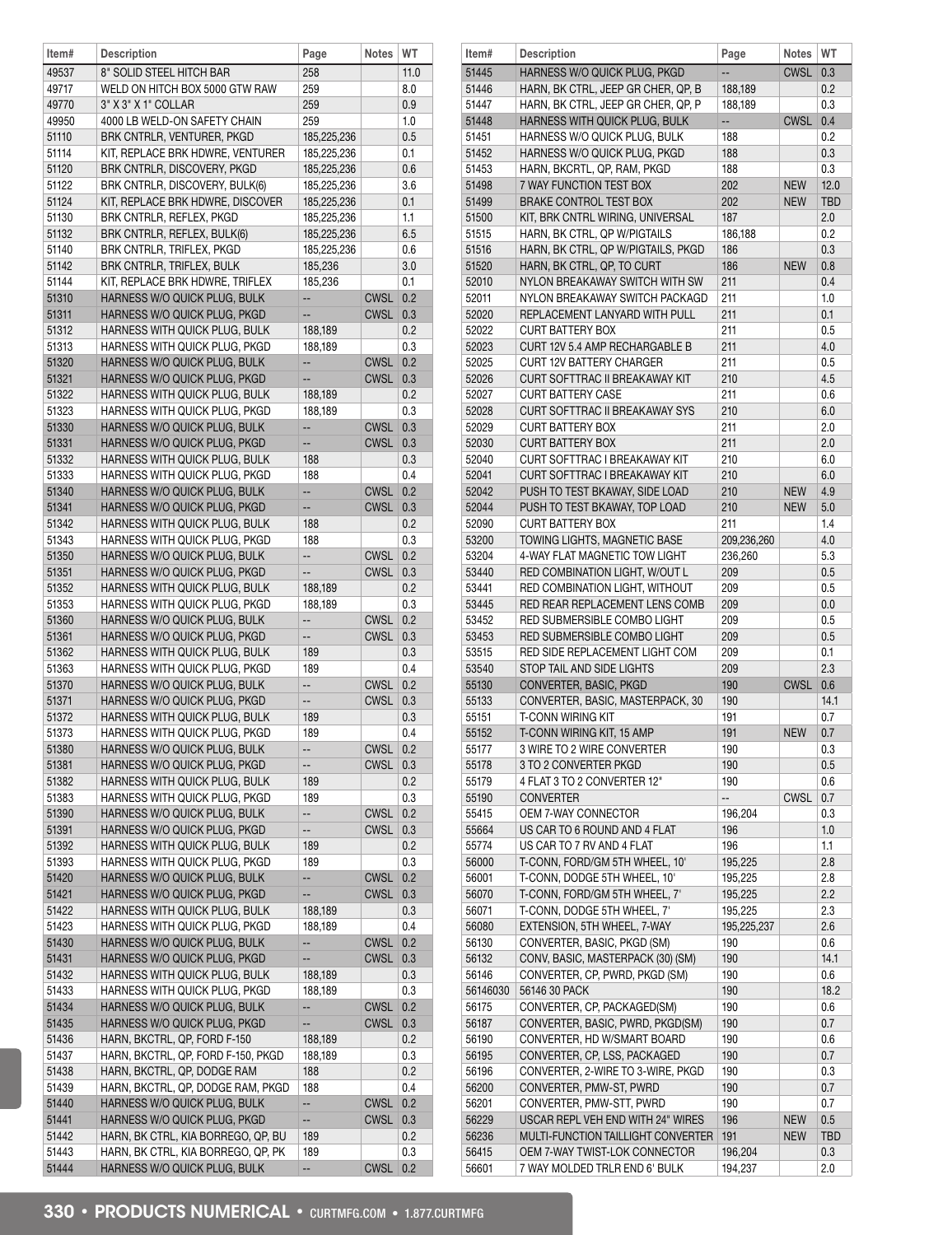| Item#    | <b>Description</b>                 | Page    | Notes WT   |     | Item# | <b>Description</b>                 | Page    | Notes      | <b>WT</b> |
|----------|------------------------------------|---------|------------|-----|-------|------------------------------------|---------|------------|-----------|
| 56602    | 7 WAY MOLDED TRLR END 8' BULK      | 194,237 |            | 2.6 | 58020 | 2-FLAT LOOP 12" BULK               | 204     |            | 0.5       |
| 56603    | 7 WAY MOLDED TRLR END 10' BULK     | 194,237 |            | 3.1 | 58021 | 2-FLAT LOOP 12" PKGD               | 204     |            | 0.6       |
| 56621    | 7 WAY MOLDED TRLR END 6' PGKD      | 194     | <b>NEW</b> | 1.7 | 58030 | 4 WAY FLAT 12" TRAILER BONDED      | 205     |            | 0.1       |
| 56622    | 7 WAY MOLDED TRLR END 8' PKGD      | 194     | <b>NEW</b> | 1.7 | 58031 | 4 WAY FLAT 12" TRAILER BONDED      | 205     |            | 0.9       |
| 56623    | 7 WAY MOLDED TRLR END 10' PKGD     | 194     | <b>NEW</b> | 3.7 | 58033 | I-3 4-FLAT TRAILER END 12"         | 205     |            | 1.0       |
| 57000    | KIT, RELAY, NISSAN                 | 213     |            | 0.3 | 58034 | 6 WAY SQUARE LOOP, PKGD            | 207     |            | 0.3       |
| 57001    | WIRE, 16-4, WT/BN/YL/GN, 25 FT     | 194     |            | 1.3 | 58035 | 6 WAY SQUARE CAR, PKGD             | 207     | <b>NEW</b> | 0.2       |
| 57003    | VW 7-WAY ADAPTER                   | 200,201 |            | 0.9 | 58037 | 6 WAY SQUARE TRAILER, PKGD         | 207     | <b>NEW</b> | 0.2       |
| 57004    | ADAPTER, 7 TO 4/5 LED              | 200,201 | <b>NEW</b> | 0.4 | 58040 | 4 WAY FLAT 60" CAR BONDED          | 205     |            | 0.2       |
| 57005    | ADAPTER, 7 TO 6 LED                | 200,201 | <b>NEW</b> | 0.4 | 58041 | 4 WAY FLAT 60" CAR BONDED          | 205     |            | 0.3       |
|          |                                    |         |            |     |       |                                    |         |            |           |
| 57040    | 7-POLE ROUND TO 4 FLAT ADAPTER     | 200,201 |            | 0.2 | 58044 | I-4 4-FLAT CAR END 60" KIT         | 205     |            | 0.5       |
| 57041    | 7-POLE ROUND TO 4 FLAT ADAPTER     | 200.201 |            | 0.2 | 58050 | 4 WAY BONDED 72" LOOP              | 205     |            | 0.3       |
| 57100    | SOCKET, MFUNC, 7WBLD, 4W           | 204     |            | 1.0 | 58051 | 4-WAY BONDED 72" LOOP              | 205     |            | 0.4       |
| 57101    | SOCKET, MFUNC, 7WBLD, 4W           | 196,204 |            | 1.0 | 58060 | 4 POLE DIE CAST CONNECTOR          | 206     |            | 0.2       |
| 57102    | SOCKET, MFUNC, 7WBLD, 4W, BUA      | 198,201 |            | 1.3 | 58061 | PKGD-4-WAY DIE CAST                | 206     |            | 0.2       |
| 57183    | 4-WAY FLAT TO 6-WAY ROUND CAR      | 198,201 |            | 0.7 | 58070 | 4 POLE DIE CAST CONNECTOR CAR      | 206     |            | 0.4       |
| 57184    | 4-WAY FLAT TO 7-WAY RV ROUND C     | 198,201 |            | 0.8 | 58071 | PKGD-7-WAY DIE CAST                | 206     |            | 0.5       |
| 57185    | 4-WAY FLAT TO 7-WAY ROUND CAR      | 198,201 |            | 1.0 | 58080 | 6 POLE DIE CAST CONNECTOR          | 207     |            | 0.2       |
| 57189    | 4-FLAT TO 7-WAY US CAR CONNECT     | Ξ.      | CWSL 1.0   |     | 58081 | 6 POLE DIE CAST CONNECTOR          | 207     |            | 0.5       |
| 57201    | BRKT, MNT, 7WAY, UNV, LG, 12 PK    | 203     |            | 0.0 | 58082 | 6-POLE DIE CAST CONNECTOR          | 207     |            | 0.4       |
| 57202    | MOUNTING BRKT, W/ CLAMP, PKGD      | 203     |            | 0.8 | 58083 | CONN, 6-POLE DIECAST W/SPRG, PKGD  | 207     |            | 0.4       |
| 57203    | BRKT, MNT, 7WAY, UNV, SHORT, 12 PK | 203     |            | 0.0 | 58090 | 6 POLE DIE CAST CONNECTOR          | 207     |            | 0.4       |
| 57204    | MOUNTING BRKT, SHORT W/CLAMP PK    | 203     |            | 0.5 | 58091 | 6 POLE DIE CAST CONNECTOR          | 207     |            | 0.5       |
| 57205    | BRKT, MNT, 7WAY, HD, 12 PACK       | 203     |            | 4.3 | 58092 | I-8/I-9 6-POLE DIE CAST CONNECTOR  | 207     |            | 3.6       |
| 57206    | BRKT, MNT, 7WAY, HD, PKGD          | 203     |            | 0.4 | 58093 | I-8/I-9/I-21 6-POLE DIE CAST       | 207     |            | 3.6       |
| 57207    | BRKT, MNT, 456 WAY RND, 12 PACK    | 203     |            | 2.4 | 58120 | 6 POLE PL CONN, TRAILER END        | 207     |            | 0.3       |
| 57208    | BRKT, MNT, 456 WAY RND, PKGD       | 203     |            | 0.2 | 58130 | 6-POLE CONNECTOR, CAR END          | 207     |            | 0.2       |
| 57220    | I-420 4-FLAT 20' TRAILER END       | 194,205 |            | 0.8 | 58140 | 7 POLE PLASTIC CONNECTOR, TRAILER  | 208     |            | 0.2       |
| 57224    |                                    |         |            | 0.3 |       |                                    |         |            | 0.3       |
|          | 4 POLE ROUND TO 4 FLAT ADAPTER     | 199,201 |            |     | 58141 | 7 POLE PLASTIC CONNECTOR, TRAILER  | 208     |            | 0.3       |
| 57225    | 4 POLE ROUND TO 4 FLAT ADAPTER     | 199,201 |            | 0.4 | 58150 | 7 POLE PLASTIC CONNECTOR, CAR      | 208     |            |           |
| 57240    | 7-WAY RV ROUND TO 4-WAY FLAT       | 200,201 |            | 0.2 | 58151 | 7-POLE PLASTIC CONNECTOR, CAR      | 208     |            | 0.3       |
| 57241    | 7-WAY RV ROUND TO 4-WAY FLAT       | 200,201 |            | 0.2 | 58152 | PKGD I-14/I-15/I-51 7 POLE CONN    | 208     |            | 0.9       |
| 57245    | ADAPTER 7 TO 4 W/ DUST CAP         | 199,201 | <b>NEW</b> | 0.3 | 58160 | 7-POLE DIE-CAST CONNECTOR          | 208     |            | 0.5       |
| 57250    | 7-WAY RV (FLAT CONNECTORS)         | 200,201 |            | 0.5 | 58161 | CONN, 7-POLE DIECAST, PKGD         | 208     |            | 0.6       |
| 57251    | 7-WAY RV (FLAT CONNECTORS)         | 200,201 |            | 0.5 | 58170 | 7-POLE DIE-CAST CONNECTOR          | 208     |            | 0.7       |
| 57255    | ADAPTER W/ DUST CAP 7 TO 6, AUX    | 199,201 | <b>NEW</b> | 0.4 | 58180 | 7-POLE DIE CAST CONNECTOR          | 208     |            | 0.7       |
| 57260    | 7-WAY RV ROUND TO 6-WAY ROUND      | 200,201 |            | 0.2 | 58181 | CONN, 7-POLE DIECAST W/SPRG, PKGD  | 208     |            | 0.9       |
| 57261    | 7-WAY RV STYLE (FLAT CONNECTOR     | 200,201 |            | 0.4 | 58190 | 7-POLE METAL CONNECTOR TRAILER     | 208     |            | 0.3       |
| 57265    | ADAPTER W/ DUST CAP 7 TO 6, BRAKE  | 199,201 | <b>NEW</b> | 0.4 | 58200 | 4-FLAT CAP. CARSIDE                | 206     |            | 0.1       |
| 57300    | ADAPTER, USCAR GM/FORD TO DODGE    | 196,201 |            | 0.0 | 58201 | 4-FLAT CAP, CARSIDE, PKGD          | 206     |            | 0.0       |
| 57404    | 4 FLAT TO 4 FLAT 1.25" DIAMETER    | 205     |            | 0.4 | 58202 | 5-FLAT CAP, CARSIDE                | 206     |            | 0.0       |
| 57405    | 4-FLAT TO 4-FLAT 1.25 DIAMETER     | 205     |            | 0.5 | 58203 | 5-FLAT CAP, CARSIDE, PKGD          | 206     |            | 0.1       |
| 57406    | 4-FLAT TO 4-FLAT 1.25" DIAMETER    | 205     |            | 0.7 | 58210 | BRACKET FOR CONNECTOR I-7 I-9      | 203     |            | 0.2       |
| 57444    | 4 WAY ROUND TO 4 WAY FLAT ADAPTER  | 199,201 |            | 0.2 | 58220 | 7-POLE METAL CONNECTOR CAR END     | 208     |            | 0.4       |
| 57505    | 12 VOLT CIRCUIT TESTER 5 WAY FLAT  | 202     |            | 0.1 | 58222 | BRACKET FOR CONNECTOR I-17         | 203     |            | 0.1       |
| 57604    | 4-WAY FLAT TO BOTH 6-WAY ROUND     | 198,201 |            | 0.9 | 58230 | BRACKET FOR CONNECTOR I-15 & I     | 203     |            | 0.1       |
| 57620    | 6-WAY ROUND TO 4-WAY FLAT, BULK    | 199,201 |            | 0.1 | 58231 | BRACKET FOR CONNECTOR I-15 & I     | 203     |            | 0.2       |
| 57621    | 6-WAY ROUND TO 4-WAY FLAT, PKGD    | 199,201 |            | 0.2 | 58240 | TAIL LIGHT CONVERTER 3 TO 2 WI     | 190     |            | 0.2       |
| 57624    | 4 WAY FLAT TO BOTH 6 WAY ROUND     | 198,201 |            | 0.9 | 58260 | LED 4-FLAT TESTER                  | 202     |            | 0.1       |
| 57626    | 6 WAY ROUND TO 4 WAY FLAT          | 198,201 |            | 0.8 | 58261 | LED 4-FLAT TESTER, PKGD            | 202     |            | 0.1       |
| 57627    | ADAPTER W/ DUST CAP 6 TO 4         | 199,201 | <b>NEW</b> | 0.2 | 58270 | 12V 7-WAY RV ROUND CIRCUIT TESTER  | 202     |            | 0.5       |
| 57660    | 7-WAY RV TO 6 ROUND ADAPTER        | 200     |            | 0.4 | 58271 | 12V 7-WAY RV ROUND CIRCUIT         | 202     |            | 0.6       |
| 57661    | 7-WAY RV TO 6 ROUND ADAPTER PK     | 200     |            | 0.5 | 58280 | 14-18 GAUGE WIRE CONN-100 PK       | 212     |            | 0.4       |
|          |                                    |         |            |     |       |                                    |         |            |           |
| 57667    | 6-WAY ROUND TO 7-WAY RV, PKGD      | 198,201 |            | 0.7 | 58290 | <b>BLACK BRACKET FOR CONNECTOR</b> | 203     |            | 0.2       |
| 57672    | 4 WAY FLAT TO BOTH 7 WAY ROUND     | 198,201 |            | 1.1 | 58291 | PKGD BLACK ZINC CONN BRACKET       | 203     |            | 0.2       |
| 57674    | 4 WAY FLAT TO BOTH 7 WAY ROUND     | 198,201 |            | 1.1 | 58300 | BRACKET, 4-FLAT, BULK              | 203     |            | 0.1       |
| 57676    | 7 WAY ROUND TO 4 WAY FLAT          | 198,201 |            | 1.0 | 58301 | BRACKET, 4-FLAT, PKGD              | 203     |            | 0.1       |
| 57720    | 7 TO 6 ADPTR W/BKUP ALM (CPB)      | 200,201 |            | 0.4 | 58304 | 12 CAR END/12 TRAILER END          | 205     |            | 0.2       |
| 57724    | 7 TO 4 ADPTR W/BKUP ALM            | 200,201 |            | 0.4 | 58305 | 48 CAR END/12 TRAILER END KIT      | 205     |            | 0.3       |
| 57725    | 7 TO 5 ADPTR W/BKUP ALM            | 200,201 |            | 0.4 | 58310 | FLASHES 1-4 32 CP TURN SIGNAL      | 213     |            | 0.1       |
| 57726    | 7 TO 6 ADPTR W/BKUP ALM (CPA)      | 200,201 |            | 0.4 | 58312 | 2-FLAT POWER ADAPTER TO CIG. L     | 198,201 |            | 1.5       |
| 57727    | 7 TO 7 ADPTR W/BKUP ALM            | 200,201 |            | 0.5 | 58313 | 2-FLAT POWER ADAPTER TO CIG. L     | 198,201 |            | 1.6       |
| 58000    | BRACKET, ELEC, 7WAY/4FLAT 2.00"    | 202     |            | 0.8 | 58320 | FLASHES 2-3 32 CP TURN SIGNAL      | 213     |            | 0.1       |
| 58000010 | BRACKET, ELEC, 7WAY/4FLAT 2.00"    | 202     |            | 7.5 | 58340 | 15 AMP UNIVERSAL CIRCUIT BREAK     | 213     |            | 0.1       |
| 58001    | BRACKET, ELEC, 4FLAT 2.00"         | 37,202  |            | 0.5 | 58344 | 12 CAR END/12 TRAILER END KIT      | 205     |            | 0.2       |
| 58001010 | BRACKET, ELEC, 4FLAT 2.00"         | 37,202  |            | 4.3 | 58348 | <b>48 TRAILER END</b>              | 205     |            | 0.2       |
| 58002    | BRACKET, ELEC, 4FLAT 1.25"         | 37,202  |            | 0.4 | 58349 | <b>48 TRAILER END KIT</b>          | 205     |            | 0.3       |
| 58002010 | BRACKET, ELEC, 4FLAT 1.25"         | 37,202  |            | 3.5 | 58350 | 20 AMP UNIVERSAL CIRCUIT BREAK     | 213     |            | 0.1       |
| 58003    | BRACKET, ELEC, 7WAY/4FLAT 2.50"    | 37,202  |            | 0.9 | 58355 | 48 CAR END/12 TRAILER END          | 205     |            | 0.3       |
|          |                                    |         |            |     |       |                                    |         |            |           |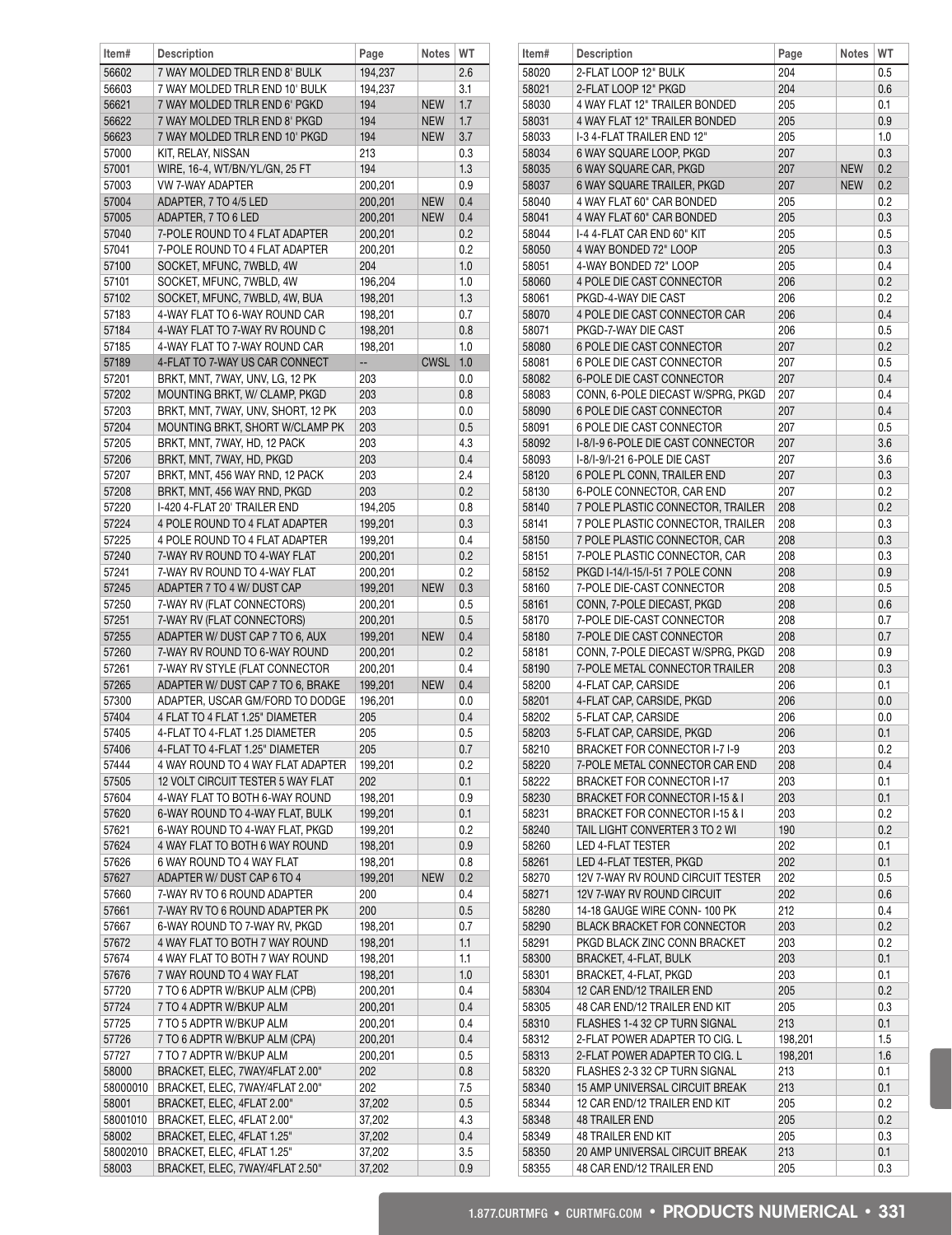| Item# | <b>Description</b>                 | Page    | Notes      | ∣ WT | Item# | <b>Description</b>                   | Page        | Notes            | WT    |
|-------|------------------------------------|---------|------------|------|-------|--------------------------------------|-------------|------------------|-------|
| 58360 | 30 AMP UNIVERSAL CIRCUIT BREAK     | 213     |            | 0.1  | 60603 | ROUND SHANK HIGH RISE BALL           | 218         |                  | 11.0  |
| 58370 | 40 AMP UNIVERSAL CIRCUIT BREAK     | 213     |            | 0.1  | 60604 | CHEV/GMC 2500 / 3500 INSTALL KIT     | 219,221     |                  | 66.5  |
| 58380 | 4-WAY BONDED 12 BONDED LOOP        | 205     |            | 0.1  | 60605 | CHEV/GMC 2500 / 3500 INSTALL KIT     | 217         |                  | 65.7  |
| 58381 | 4-WAY BONDED 12 BONDED LOOP        | 205     |            | 0.2  | 60606 | <b>GOOSENECK INSTALL KIT</b>         | 218         |                  | 16.0  |
| 58390 | PULL WIRE 3/8"                     | 173     |            | 0.1  | 60607 | DOUBLE LOCK GOOSENECK W/NOTCH        | 218.219.221 |                  | 34.0  |
| 58400 | PULL WIRE 1/2" PLUS 7/16"          | 173     |            | 0.1  | 60608 | SAFETY CHAIN LOOPS, PAIR             | 215         | <b>NEW</b>       | 8.2   |
| 58404 | 4 FLAT TO 4 FLAT 1.25" DIAMETER    | 205     |            | 0.3  | 60609 | SAFETY CHAIN LOOPS, KIT W/ BALL      | 215         | <b>NEW</b>       | 17.4  |
| 58405 | 4-FLAT TO 4-FLAT 1.25" DIAMETER    | 205     |            | 0.5  | 60611 | <b>TURNOVER BALL GOOSENECK HITCH</b> | 217         |                  | 51.0  |
| 58406 | 4-FLAT TO 4-FLAT 1.25" DIAMETER    | 205     |            | 0.6  | 60612 | TURNOVER BALL GOOSENECK HITCH        | 217         |                  | 43.0  |
| 58410 | PULL WIRE 7/16"                    | 173     |            | 0.1  | 60613 | RAM 3500 GOOSENECK HITCH             | 216         | <b>NEW</b>       | 55.2  |
| 58414 | 4 WAY ROUND TO 4 WAY FLAT ADAPTER  | 199,201 |            | 0.1  | 60614 | RAM 2500 GOOSENECK HITCH             | 216         | <b>NEW</b>       | 49.6  |
| 58417 | 7 WAY RV SOCKET WITH MOUNTING      | 208     |            | 0.5  | 60615 | CHEVY 1500 GOOSENECK CENTER          | 218,219     |                  | 46.0  |
| 58430 | PULL WIRE 5/8"                     | 173     |            | 0.0  | 60616 | REPL BALL FOR DOUBLE LOCK GOOSE      | 218         | <b>NEW</b>       | 9.9   |
| 58440 | FUSE, 10 AMP ATC, BULK 100 PACK    | 213     |            | 0.3  | 60617 |                                      | 215         | <b>NEW</b>       | 9.9   |
| 58450 |                                    | 213     |            |      |       | SAFETY CHAIN LOOPS, PAIR             | 215         |                  |       |
|       | FUSE, 15 AMP ATC, BULK 100 PACK    |         |            | 0.3  | 60618 | SAFETY CHAIN LOOPS, KIT W/ BALL      |             | <b>NEW</b>       | 19.4  |
| 58460 | FUSE, 20 AMP ATC, BULK 100 PACK    | 213     |            | 0.3  | 60620 | NISSAN TITAN GOOSENECK CENTER        | 218,219     |                  | 41.0  |
| 58470 | HOLDER, LINE FUSE, BULK 12         | 213     |            | 0.8  | 60625 | TOYOTA TUNDRA GOOSENECK HITCH        | 218,219     |                  | 54.0  |
| 58480 | RELAY, BULK 12 PACK                | 213     |            | 0.5  | 60630 | QUICKGOOSE II                        | 220         |                  | 34.0  |
| 58510 | <b>BRACKET FOR I-15/I-20 14</b>    | 203     |            | 0.2  | 60631 | <b>GOOSENECK INSTALL KIT</b>         | 219,221     |                  | 64.0  |
| 58520 | BRACKET, U.S. CAR 7 WAY RV PLUG    | 203     |            | 0.5  | 60632 | NEW BODY CHEVY SUBKIT                | 219,221     |                  | 76.0  |
| 58530 | 5-FLAT CAR END 60" BULK            | 206     |            | 0.3  | 60635 | <b>GOOSENECK INSTALL KIT</b>         | 219,221     |                  | 57.0  |
| 58531 | 5-FLAT CAR END 60" PACK            | 206     |            | 0.4  | 60636 | <b>GOOSENECK INSTALL KIT</b>         | 219.221     |                  | 55.0  |
| 58540 | 5-FLAT TRAILER END 48" BULK        | 206     |            | 0.3  | 60637 | <b>GOOSENECK INSTALL KIT</b>         | 219,221     |                  | 54.0  |
| 58541 | 5-FLAT TRAILER END 48" PACKA       | 206     |            | 0.4  | 60640 | QUICKGOOSE II                        | 220         |                  | 34.0  |
| 58550 | 5-FLAT LOOP 72" BULK               | 206     |            | 0.6  | 60641 | <b>GOOSENECK INSTALL KIT</b>         | 219,221     |                  | 50.0  |
| 58551 | 5-FLAT LOOP 72" PACKAGED           | 206     |            | 0.7  | 60643 | FORD SUPER DUTY SUB-KIT              | Ξ.          | <b>CWSL 55.0</b> |       |
| 58650 | 12 VOLT CIRCUIT TESTER 6 WAY       | 206     |            | 0.6  | 60644 | SUB-KIT, 600 SERIES, FORD SD         | 219,221     |                  | 59.5  |
| 58671 | I-6/I-7, 4 POLE DIE CAST CONNE     | 206     |            | 0.9  | 60645 | SUB-KIT, FORD SD                     | 217         |                  | 50.6  |
| 58677 | I-6/I-7/I-21 PKGD.                 | 206     |            | 1.0  | 60647 | <b>EZR INSTALL KIT</b>               | 217         | <b>NEW</b>       | 53.3  |
| 58750 | DUST COVER TRAILER SIDE            | 206     |            | 0.0  | 60652 | GOOSENECK INSTALL KIT, CHEVY         | 219,221     |                  | 78.4  |
| 58761 | <b>DUST COVER SET</b>              | 206     |            | 0.1  | 60656 | RAM INSTALL KIT                      | Щ,          | <b>CWSL</b>      | 62.7  |
| 58823 | 1/4" CONVOLUTED SLIT LOOM          | 213     |            | 0.0  | 60657 | DODGE RAM INSTALL KIT                | 219,221     |                  | 66.2  |
| 59146 | CONVERTER, CP, PWR KIT, PKGD (SM)  | 190     |            | 0.7  | 60658 | RAM 1500 INSTALL KIT                 | 219,221     |                  | 66.3  |
| 59187 | CONVERTER, BASIC, PWRKIT, PKD (SM) | 190     |            | 1.4  | 60659 | SUBKIT, C-600, 30K                   | 219,221     |                  | 72.7  |
| 59190 | CONVERTER, HD, PWRKIT, SMRT BRD    | 190     |            | 1.4  | 60660 | DODGE 2500 / 3500 INSTALL KIT        | 217         |                  | 54.0  |
| 59200 | CONVERTER, PMW-ST, PWRKIT, PWRD    | 190     |            | 1.4  | 60661 | DODGE 2500 / 3500 INSTALL KIT        | 219,221     |                  | 54.0  |
| 59201 | CONVERTER, PMW-STT, PWRKIT, PWRD   | 190     |            | 1.4  | 60664 | NISSAN TITAN GOOSENECK INSTALL KIT   | 219,221     |                  | 61.0  |
| 59421 | 22-18 G BUTT CONNECTORS 100 PE     | 212     |            | 0.3  | 60665 | 00-06 TOYOTA TUNDRA SUB-KIT          | 219,221     |                  | 74.0  |
| 59422 |                                    | 212     |            |      |       |                                      |             |                  |       |
|       | 16-14 G BUTT CONNECTORS - 100      |         |            | 0.3  | 60667 | 07 TOYOTA TUNDRA SUB-KIT             | 219,221     |                  | 63.0  |
| 59423 | 12-10 G BUTT CONNECTORS - 100      | 212     |            | 0.5  | 60710 | <b>GOOSENECK KIT</b>                 | 219         | <b>NEW</b>       | 100.5 |
| 59432 | 16-14 G MALE QUICK CONNECTOR       | 212     |            | 0.3  | 60711 | <b>GOOSENECK KIT</b>                 | 219         | <b>NEW</b>       | 122.0 |
| 59433 | 12-10 G MALE QUICK CONNECTOR       | 212     |            | 0.2  | 60712 | <b>GOOSENECK KIT</b>                 | 219         | <b>NEW</b>       | 112.4 |
| 59521 | 16-14 G 10 RING TERM - 100         | 212     |            | 0.2  | 60713 | <b>GOOSENECK KIT</b>                 | 219         | <b>NEW</b>       | 98.0  |
| 59522 | 16-14 G 1/4" RING TERM 100         | 212     |            | 0.3  | 60720 | <b>GOOSENECK KIT</b>                 | 219         | <b>NEW</b>       | 93.5  |
| 59523 | 16-14 G 3/8" RING TERM 100         | 212     |            | 0.3  | 60721 | <b>GOOSENECK KIT</b>                 | 219         | <b>NEW</b>       | 84.0  |
| 59525 | 16-14 G 5/16" RING TERM 100        | 212     |            | 0.3  | 60722 | <b>GOOSENECK KIT</b>                 | 219         | <b>NEW</b>       | 88.0  |
| 59531 | 12-10 G 10 RING TERM 100           | 212     |            | 0.4  | 60723 | <b>GOOSENECK KIT</b>                 | 219         | <b>NEW</b>       | 89.0  |
| 59534 | 12-10 G 1/4" RING TERM 100         | 212     |            | 0.5  | 60730 | <b>GOOSENECK KIT</b>                 | 219         | <b>NEW</b>       | 100.2 |
| 59538 | 12-10 G 3/8" RING TERM 100         | 212     |            | 0.5  | 60731 | <b>GOOSENECK KIT</b>                 | 219         | <b>NEW</b>       | 100.3 |
| 59556 | 12-10 G 5/16" RING TERM 100        | 212     |            | 0.5  | 60732 | <b>GOOSENECK KIT</b>                 | 219         | <b>NEW</b>       | 109.0 |
| 59592 | 16-14 G FEMALE QUICK CONNECTOR     | 212     |            | 0.3  | 60733 | <b>GOOSENECK KIT</b>                 | 219         | <b>NEW</b>       | 106.7 |
| 59593 | 12-10 G FEMALE QUICK CONNECTOR     | 212     |            | 0.2  | 60734 | <b>GOOSENECK KIT</b>                 | 219         | <b>NEW</b>       | 91.0  |
| 59611 | 22-18 G SPADE TERMINALS - 100      | 212     |            | 0.2  | 60740 | <b>GOOSENECK KIT</b>                 | 219         | <b>NEW</b>       | 102.0 |
| 59621 | 16-14 G SPADE TERMINALS - 100      | 212     |            | 0.4  | 60750 | <b>GOOSENECK KIT</b>                 | 219         | <b>NEW</b>       | 128.0 |
| 59631 | 12-10 G SPADE TERMINALS - 100      | 212     |            | 0.4  | 60751 | <b>GOOSENECK KIT</b>                 | 219         | <b>NEW</b>       | 97.0  |
| 59728 | 7 1/4" NYLON WIRE TIES 100         | 213     |            | 0.3  | 61052 | FOLDING BALL GOOSENECK HITCH         | 222         |                  | 38.0  |
| 59732 | 14 1/4" NYLON WIRE TIES 100        | 213     |            | 0.5  | 61100 | HITCH PLATE WITH BALL                | 222         |                  | 25.0  |
| 59740 | 3/4" X 60 FT 10 PACK ELECTRIC      | 213     |            | 1.6  | 61301 | 30K CHEV/GMC HD INSTALL KIT          | 223         |                  | 61.5  |
|       |                                    |         |            |      |       |                                      |             |                  |       |
| 59824 | 3/8" CONVOLUTED SLIT LOOM          | 213     |            | 0.0  | 61319 | FOLDING BALL HITCH ASSEMBLY KIT      | 223         |                  | 74.0  |
| 59825 | 3/8 X 25" SLIT LOOM PACKAGED       | 213     |            | 0.4  | 61321 | FOLDING BALL HITCH ASSEMBLY KIT      | 223         |                  | 60.0  |
| 59826 | 1/2" BLACK CONVOLUTED SLIT         | 213     |            | 0.0  | 61331 | CHEVY 1500 C-52 KIT, 3OK             | 223         |                  | 64.0  |
| 59827 | 1/2 X 25" SLIT LOOM PACKAGED       | 213     |            | 0.4  | 61332 | 30K SUPER DUTY INSTALL KIT           | 223         |                  | 55.8  |
| 59828 | 3/8" ID NYLON LOOM/PACKS 25        | 213     |            | 0.1  | 61341 | FOLDING HITCH BALL ASSEMBLY KIT      | 223         |                  | 67.0  |
| 59901 | WIRE NUTS - 100 PER BAG            | 212     |            | 0.5  | 61502 | C-52 STALL KIT UNIVERSAL 30K         | 223         |                  | 71.0  |
| 59905 | 12-10 GAUGE QUICK SPLICES 100      | 212     |            | 1.0  | 61503 | C-52 INSTALL KIT 30K GTW             | 223         |                  | 72.0  |
| 59906 | 14-18 GAUGE QUICK SPLICES 100      | 212     |            | 0.3  | 61504 | C-52 INSTALL KIT 30K GTW             | 223         |                  | 70.0  |
| 59956 | 18-14 GAUGE TAP CONNECTOR 100      | 212     |            | 1.0  | 61505 | C-52 INSTALL KIT 30K GTW             | 223         |                  | 70.0  |
| 60601 | DROP AND LOCK GOOSENECK BALL       | 215,216 | <b>NEW</b> | 6.6  | 61506 | C-52 INSTALL KIT 30K GTW             | 223         |                  | 70.0  |
|       |                                    |         |            |      |       |                                      |             |                  |       |

T.L. T.  $\Box$  T.

т.,

T.

Г

T.

Page Notes WT